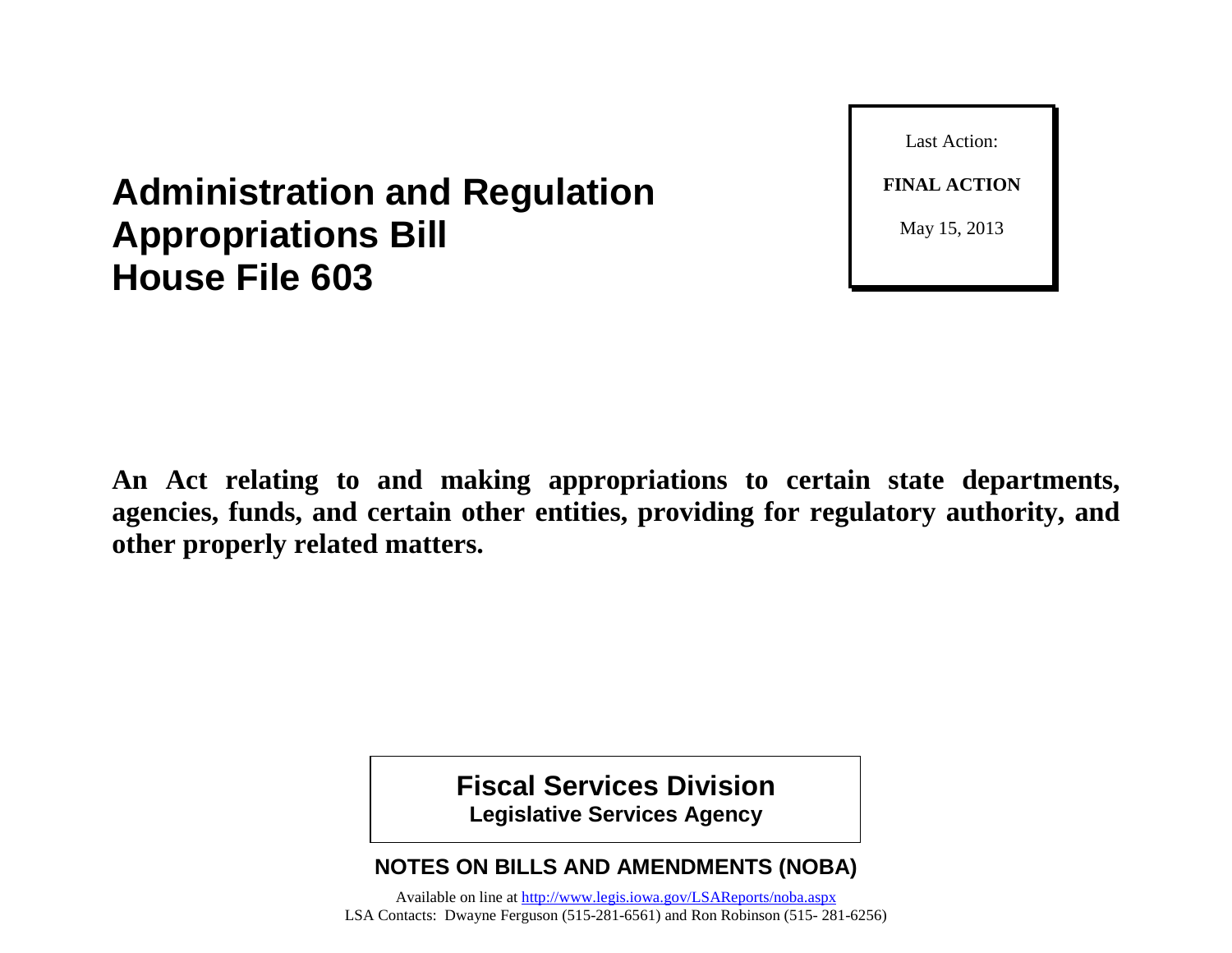# **EXECUTIVE SUMMARY HOUSE FILE 603**

ADMINISTRATION AND REGULATION APPROPRIATIONS BILL

| <b>FUNDING SUMMARY</b>                                                                                                                                                                                                                                                                                                                                                                                                     |                  |
|----------------------------------------------------------------------------------------------------------------------------------------------------------------------------------------------------------------------------------------------------------------------------------------------------------------------------------------------------------------------------------------------------------------------------|------------------|
| FY 2014: Appropriates a total of \$55.2 million from the General Fund and authorizes 1,296.0 FTE positions<br>for FY 2014. This is an increase of \$2.2 million and 1.6 FTE positions compared to estimated FY 2013. Also<br>appropriates a total of \$51.2 million from other funds, a decrease of \$2.7 million compared to estimated FY<br>2013.                                                                        | Page 1, Line 6   |
| FY 2015: Appropriates a total of \$28.8 million from the General Fund and authorizes 1,296.0 FTE positions<br>for FY 2015. Also appropriates \$25.6 million from other funds.                                                                                                                                                                                                                                              | Page 17, Line 32 |
| NEW PROGRAMS, SERVICES, OR ACTIVITIES                                                                                                                                                                                                                                                                                                                                                                                      |                  |
| Makes a one-time Medicaid Fraud Fund appropriation of \$7,000 to the Investigations Division of the<br>Department of Inspections and Appeals for staff to attend the United Council on Welfare Fraud (UCOWF)<br>annual meeting.                                                                                                                                                                                            | Page 10, Line 8  |
| <b>MAJOR INCREASES/DECREASES/TRANSFERS OF EXISTING PROGRAMS</b>                                                                                                                                                                                                                                                                                                                                                            |                  |
| <b>Department of Administrative Services:</b> Appropriates \$7.1 million and 79.5 FTE positions from the General<br>Fund. This is a decrease of \$4.2 million and 11.0 FTE positions compared to estimated FY 2013. The<br>decrease reflects eliminating appropriations for I/3 distribution and the Iowa Building (scheduled to be<br>razed), and a reduction in the appropriation for utilities for the Capitol Complex. | Page 1, Line 8   |
| Auditor of State: Appropriates \$915,000 from the General Fund and 103.0 FTE positions. This is an<br>increase of \$9,000 from the General Fund due to an I/3 distribution and no change in FTE positions.                                                                                                                                                                                                                 | Page 3, Line 3   |
| <b>Iowa Ethics and Campaign Disclosure Board:</b> Appropriates \$490,000 from the General Fund and 5.0 FTE<br>positions. This is an increase of \$335 for an I/3 distribution and no change in FTE positions compared to<br>estimated FY 2013.                                                                                                                                                                             | Page 3, Line 31  |
| <b>Department of Commerce:</b> Appropriates \$1.8 million from the General Fund, \$24.2 million from other<br>funds, and 299.7 FTE positions. This is a General Fund increase of \$1,000 and 10.5 FTE positions and an<br>increase of \$126,000 from other funds for an I/3 distribution, for rent payments, and to restore professional<br>membership dues to the prerecession level.                                     | Page 3, Line 42  |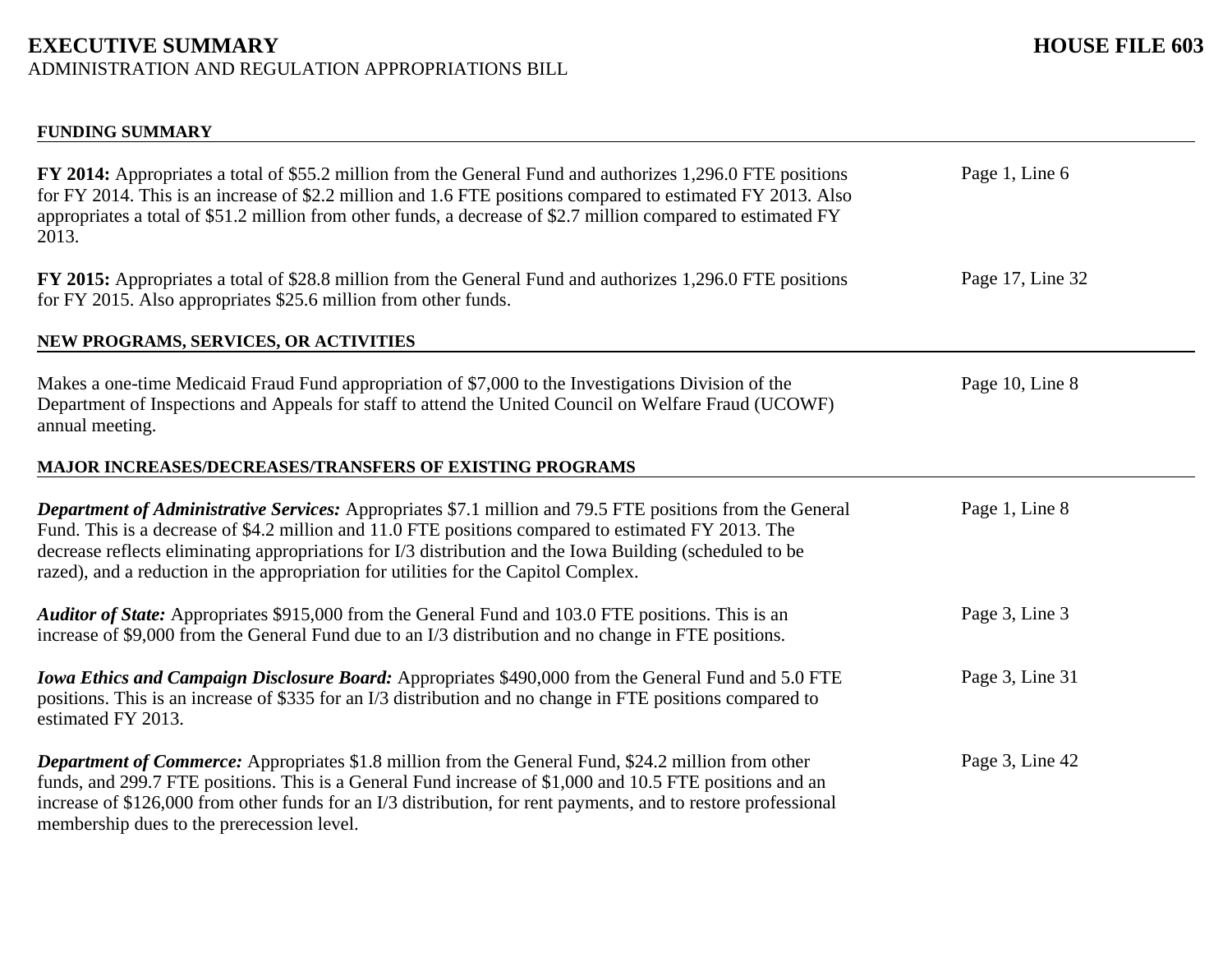| <b>Iowa Telecommunications and Technology Commission - Regional Telecommunications Councils:</b><br>Appropriates \$993,000 from the General Fund. This is no change in funding for the Councils compared to<br>estimated FY 2013.                                                                                                                                                                                                                                                                                                              | Page 6, Line 4   |
|------------------------------------------------------------------------------------------------------------------------------------------------------------------------------------------------------------------------------------------------------------------------------------------------------------------------------------------------------------------------------------------------------------------------------------------------------------------------------------------------------------------------------------------------|------------------|
| Governor and Lieutenant Governor's Office: Appropriates \$2.3 million from the General Fund and 22.0<br>FTE positions. This is an increase of \$2,000 from the General Fund due to an I/3 distribution and a decrease<br>of 2.9 FTE positions to match the authorized FTE positions for FY 2013.                                                                                                                                                                                                                                               | Page 6, Line 30  |
| Governor's Office of Drug Control Policy: Appropriates \$241,000 and 4.0 FTE positions. This is a General<br>Fund increase of \$1,000 for an I/3 distribution and no change in FTE positions compared to estimated FY<br>2013.                                                                                                                                                                                                                                                                                                                 | Page 7, Line 5   |
| <b>Department of Human Rights:</b> Appropriates \$1.3 million and 15.3 FTE positions from the General Fund.<br>This is an increase of \$18,000 for an I/3 distribution and a general increase of 0.4 FTE position compared to<br>estimated FY 2013. The Criminal and Juvenile Justice Planning Division was transferred to the Justice<br>System Appropriations Subcommittee for funding purposes. The Division remains part of the DHR.                                                                                                       | Page 7, Line 18  |
| <b>Department of Inspections and Appeals:</b> Appropriates \$12.9 million from the General Fund, \$7.9 million<br>from other funds, and 350.4 FTE positions. This is an increase of \$3.0 million from the General Fund and a<br>corresponding decrease from other funds to shift funding from the Medicaid Fraud Fund to the General Fund<br>and also includes an appropriation of \$125,000 from the Riverboat Regulation Fund for a gambling<br>socioeconomic study. There is a general increase of 3.0 FTE positions.                      | Page 7, Line 35  |
| <b>Department of Management:</b> Appropriates \$2.6 million and 21.0 FTE positions from the General Fund and<br>\$56,000 from the Road Use Tax Fund (RUTF). This is a General Fund increase of \$156,000 for a Lean<br>Officer $(\$105,000)$ and for an I/3 distribution $(\$51,000)$ .                                                                                                                                                                                                                                                        | Page 11, Line 24 |
| <b>Iowa Public Information Board:</b> Appropriates \$275,000 and 3.0 FTE positions for the new Board. Senate<br>File 452 (Standings Appropriations Act) appropriated an additional \$75,000 for the Board, bringing the total<br>to \$350,000 for FY 2014. The Board was created by SF 430 (Public Information Board Act) during the 2012<br>Legislative Session as an alternative for complaint proceedings regarding open meetings and public records<br>laws. The Board is permitted by statute to hire one employee as Executive Director. | Page 12, Line 6  |
| Department of Revenue: Appropriates \$17.9 million and 245.2 FTE positions from the General Fund and<br>\$1.3 million from the Motor Vehicle Fuel Tax Fund (MVFT). This is a General Fund increase of \$221,000<br>for an I/3 distribution and a general increase of 0.7 FTE positions compared to estimated FY 2013.                                                                                                                                                                                                                          | Page 12, Line 17 |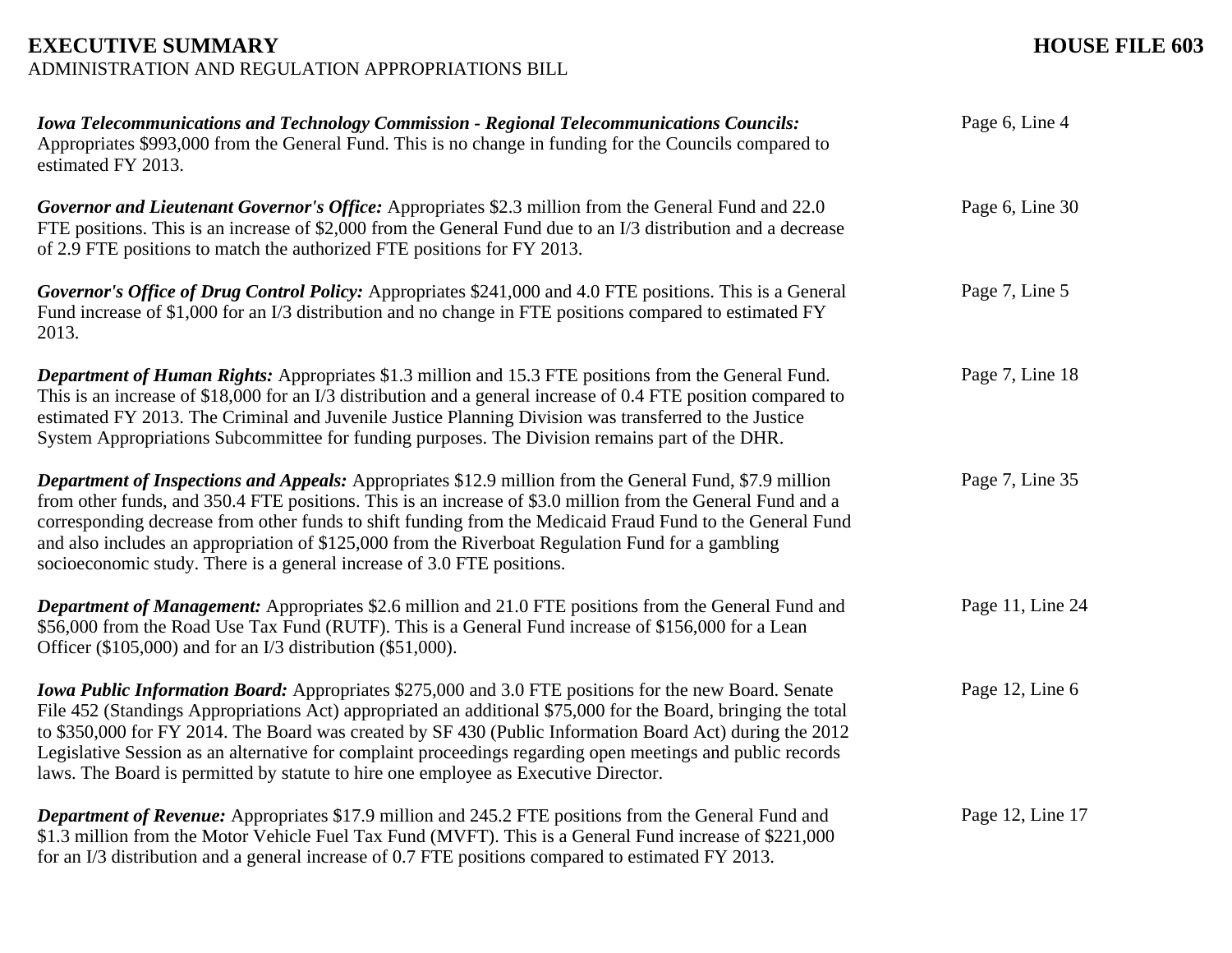#### **EXECUTIVE SUMMARY HOUSE FILE 603** ADMINISTRATION AND REGULATION APPROPRIATIONS BILL

| Secretary of State: Appropriates \$2.9 million from the General Fund and 29.0 FTE positions. This is an<br>increase of \$1,000 from the General Fund and a decrease of 2.0 FTE positions.                                                                                                                                                                                                                                                                                                                                                                                                                                                                                                                                   | Page 13, Line 3  |
|-----------------------------------------------------------------------------------------------------------------------------------------------------------------------------------------------------------------------------------------------------------------------------------------------------------------------------------------------------------------------------------------------------------------------------------------------------------------------------------------------------------------------------------------------------------------------------------------------------------------------------------------------------------------------------------------------------------------------------|------------------|
| <b>Treasurer of State:</b> Appropriates \$1.1 million from the General Fund, \$93,000 from the RUTF, and 28.8<br>FTE positions. This is an increase of \$230,000 from the General Fund, no change in the RUTF<br>appropriation, and no change in FTE positions.                                                                                                                                                                                                                                                                                                                                                                                                                                                             | Page 13, Line 29 |
| <b>Iowa Public Employees' Retirement System (IPERS):</b> Appropriates \$17.7 million and 90.1 FTE positions<br>from the IPERS Fund. This is no change compared to estimated FY 2013.                                                                                                                                                                                                                                                                                                                                                                                                                                                                                                                                        | Page 14, Line 9  |
| <i>I/3 Distribution Elimination - FY 2014:</i> Appropriates a total of \$2.5 million from the General Fund to<br>departments outside the Administration and Regulation Appropriations Subcommittee to replace funding<br>that in previous years was appropriated to the DAS to partially offset the departments' costs for using the I/3<br>System. Departments within the purview of the Administration and Regulation Appropriations<br>Subcommittee received increases in their appropriations. The funding will become part of the base budgets<br>of these departments in future years and can be used to help pay for the I/3 billings from the DAS. The<br>additional appropriation to DAS will no longer be needed. | Page 14, Line 21 |
| I/3 Distribution Elimination - FY 2015: Appropriates to agencies outside the purview of the Administration<br>and Regulation Appropriations Subcommittee a total of \$2.5 million from the General Fund to continue<br>funding at 100.00% of the FY 2014 level.                                                                                                                                                                                                                                                                                                                                                                                                                                                             | Page 17, Line 34 |
| <b>STUDIES AND INTENT</b><br><b>Legislative Intent</b>                                                                                                                                                                                                                                                                                                                                                                                                                                                                                                                                                                                                                                                                      |                  |
|                                                                                                                                                                                                                                                                                                                                                                                                                                                                                                                                                                                                                                                                                                                             |                  |
| Authorizes members of the General Assembly to receive per diem, travel expenses, and actual expenses<br>while serving as members of the Deferred Compensation Advisory Board.                                                                                                                                                                                                                                                                                                                                                                                                                                                                                                                                               | Page 2, Line 4   |
| Permits the State Auditor to add staff and expend additional funds to conduct reimbursable audits.                                                                                                                                                                                                                                                                                                                                                                                                                                                                                                                                                                                                                          | Page 3, Line 14  |
| Permits examination expenditures of the Insurance Division to exceed revenues if the expenditures are<br>reimbursable.                                                                                                                                                                                                                                                                                                                                                                                                                                                                                                                                                                                                      | Page 4, Line 40  |
| Permits the Utilities Division to expend additional funds for utility company examinations, including<br>expenditures for additional personnel, if the funds are reimbursable.                                                                                                                                                                                                                                                                                                                                                                                                                                                                                                                                              | Page 5, Line 18  |
| Requires the regional telecommunications councils (RTCs) to use the General Fund monies appropriated to                                                                                                                                                                                                                                                                                                                                                                                                                                                                                                                                                                                                                     | Page 6, Line 13  |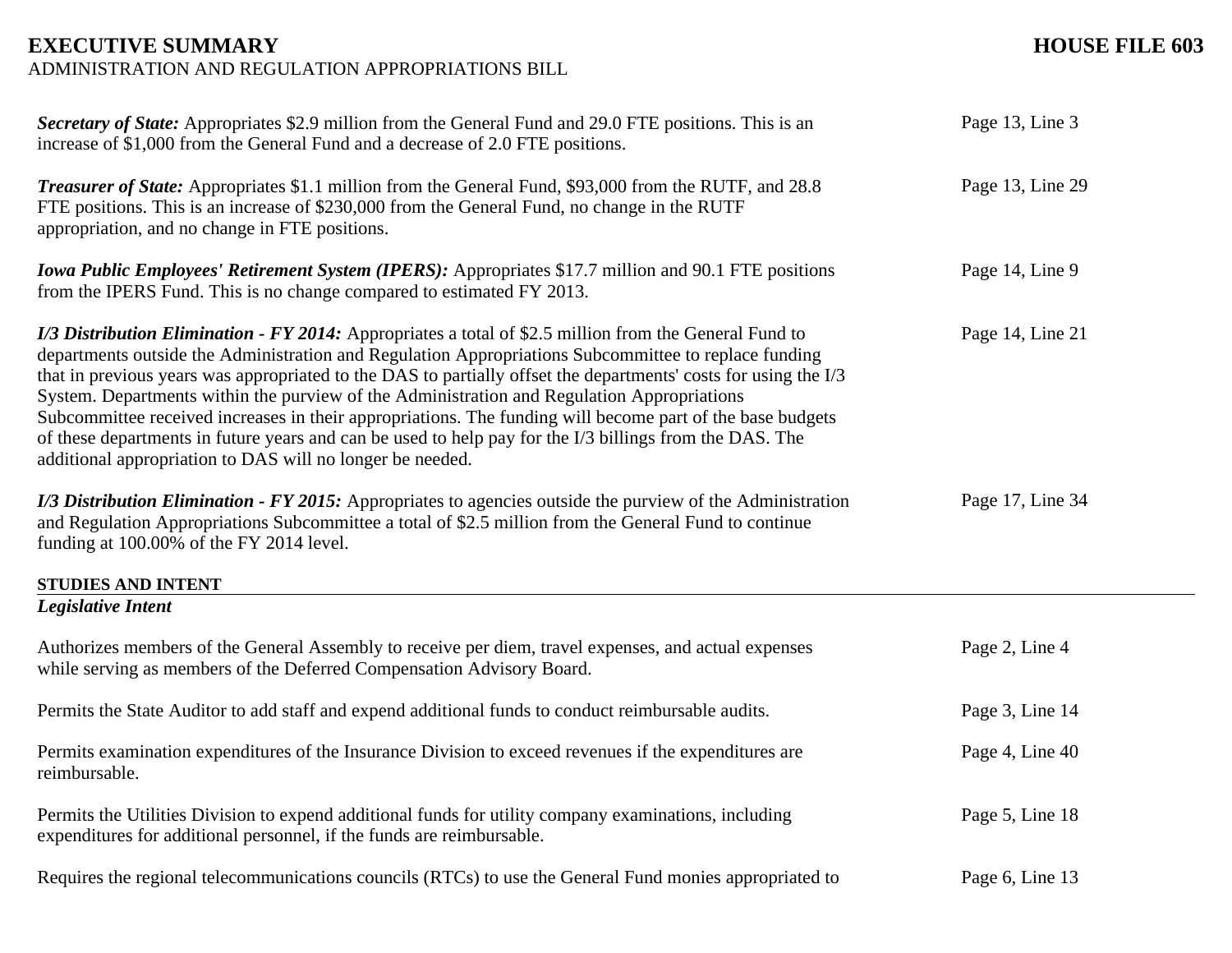# **EXECUTIVE SUMMARY HOUSE FILE 603**

ADMINISTRATION AND REGULATION APPROPRIATIONS BILL

provide technical assistance for network classrooms and other support activities.

| Permits the Employment Appeal Board to expend funds, as necessary, for hearings related to contractor<br>registration. The costs for these hearings are required to be reimbursed by the Labor Services Division of the<br>Department of Workforce Development.                                         | Page 9, Line 17  |
|---------------------------------------------------------------------------------------------------------------------------------------------------------------------------------------------------------------------------------------------------------------------------------------------------------|------------------|
| Requires the Department of Human Services, the Child Advocacy Board, and the DIA to cooperate in filing<br>an application for federal funds for Child Advocacy Board administrative review costs.                                                                                                       | Page 9, Line 33  |
| Requires the Court-Appointed Special Advocate (CASA) Program to seek additional donations and grants.                                                                                                                                                                                                   | Page 9, Line 38  |
| Limits the administrative costs that the DIA can charge the Child Advocacy Board to 4.0% of the funds<br>appropriated (\$107,000).                                                                                                                                                                      | Page 9, Line 41  |
| Permits the DIA to retain license fees for local food inspections during FY 2014 to offset the costs of<br>assuming inspection duties from local food inspectors.                                                                                                                                       | Page 10, Line 19 |
| Requires the Department of Revenue to expend \$400,000 of the General Fund appropriation to pay the costs<br>related to Local Option Sales and Services Taxes.                                                                                                                                          | Page 12, Line 28 |
| Specifies that the Office of the Secretary of State cannot be charged a fee by State agencies that provide data<br>processing services for voter registration file maintenance.                                                                                                                         | Page 13, Line 14 |
| Permits the Secretary of State the discretion to refund the \$50 fee for certificates of organization and the<br>\$100 fee for applications for certificates of authority for limited liability corporations and business<br>corporations, and various fees, if collected, from nonprofit corporations. | Page 13, Line 18 |
| Requires the Treasurer of State to provide clerical and secretarial support to the Executive Council.                                                                                                                                                                                                   | Page 13, Line 40 |
| <b>Nonreversion</b>                                                                                                                                                                                                                                                                                     |                  |
| Allows any unobligated funds appropriated to the DAS for FY 2014 utility costs to carry forward to FY<br>2015.                                                                                                                                                                                          | Page 1, Line 22  |
| Allows carry forward of workers' compensation funds for payment of claims and administrative costs.                                                                                                                                                                                                     | Page 2, Line 9   |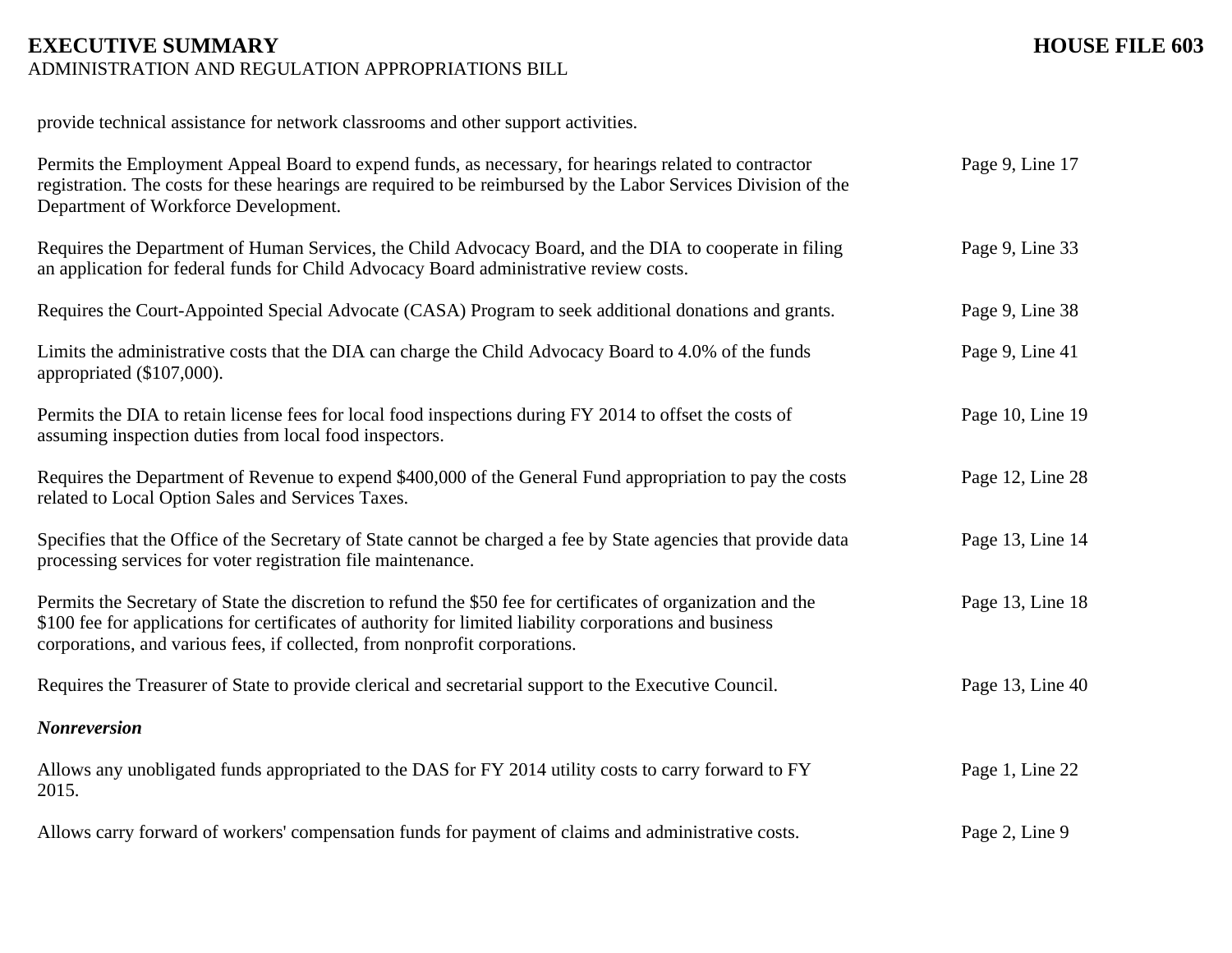### **EXECUTIVE SUMMARY HOUSE FILE 603** ADMINISTRATION AND REGULATION APPROPRIATIONS BILL

### *Required Reports*

| Requires funding for the RTCs to be distributed based on usage. The RTCs are to report to the Iowa<br>Telecommunications and Technology Council every six months regarding activities supported by the<br>appropriation.                                                                                  | Page 6, Line 19  |
|-----------------------------------------------------------------------------------------------------------------------------------------------------------------------------------------------------------------------------------------------------------------------------------------------------------|------------------|
| Requires the DIA to coordinate with the Investigations Division and report to the General Assembly by<br>December 1, 2013, regarding the Division's investigations into fraud in public assistance programs. The<br>report is to identify the number of cases investigated, outcomes, and fiscal impacts. | Page 8, Line 16  |
| Requires the DIA to provide information to the public via the Internet relating to inspections, operating<br>costs, and FTE positions.                                                                                                                                                                    | Page 8, Line 31  |
| Requires the Department of Revenue to prepare and issue a State Appraisal Manual at no cost to cities and<br>counties.                                                                                                                                                                                    | Page 12, Line 32 |
| SIGNIFICANT CODE CHANGES                                                                                                                                                                                                                                                                                  |                  |
| Provides county auditors with the authority to audit the financial condition and transactions for all county<br>funds and accounts for compliance with the law.                                                                                                                                           | Page 33, Line 27 |
| Makes technical changes for the Public Information Board including clarification of the informal assistance<br>process.                                                                                                                                                                                   | Page 33, Line 33 |
| Allows the Governor to appoint an administrator for the Terrace Hill facility. Consolidates responsibilities<br>with the Terrace Hill Commission and clarifies that the Commission may solicit funds, accept donations,<br>administer a membership program, and maintain the historical collections.      | Page 35, Line 18 |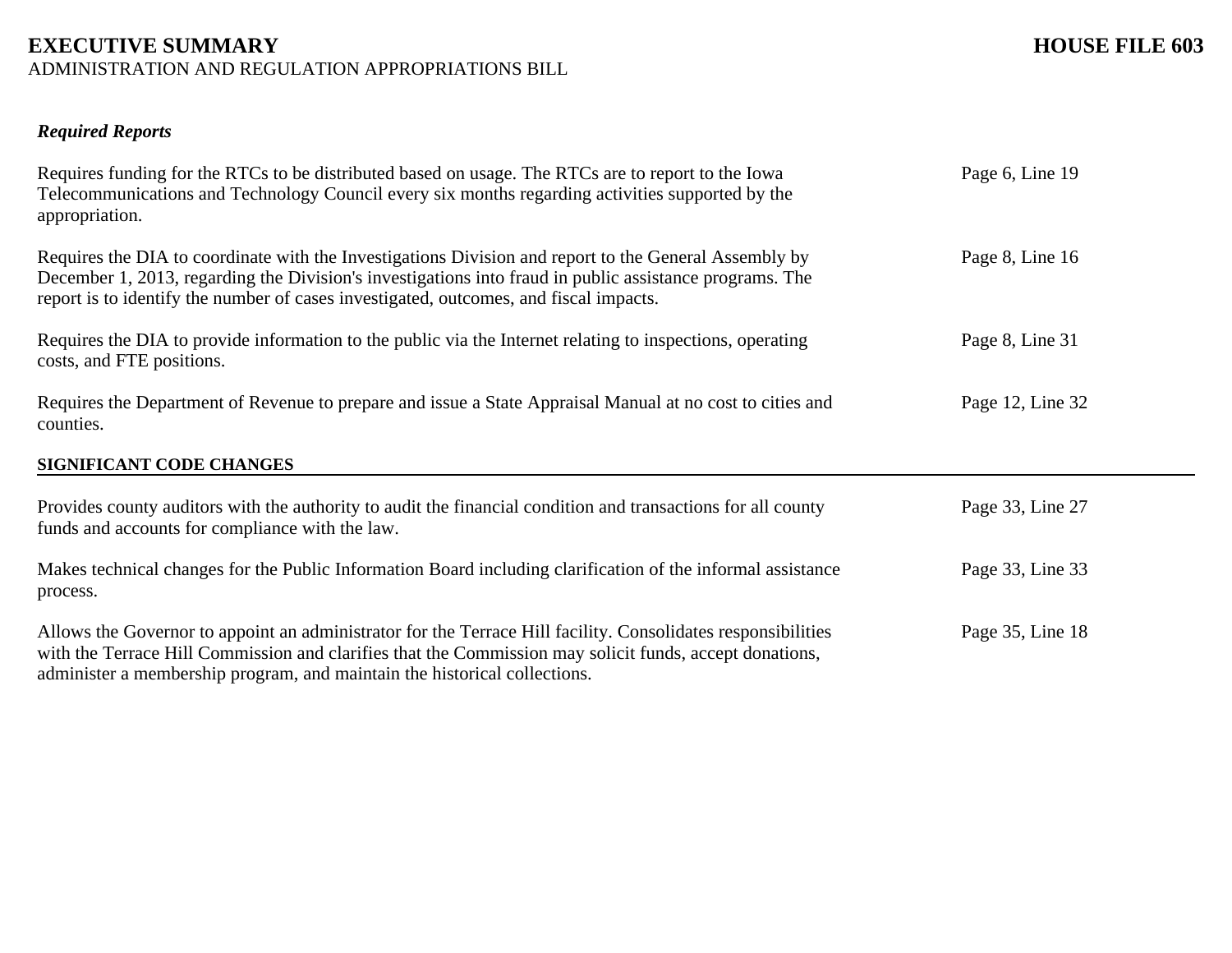House File 603

|  |  |  |  |  | House File 603 provides for the following changes to the Code of Iowa. |  |
|--|--|--|--|--|------------------------------------------------------------------------|--|
|  |  |  |  |  |                                                                        |  |

| Page # | Line#     | <b>Bill Section</b> | Action             | <b>Code Section</b> |  |
|--------|-----------|---------------------|--------------------|---------------------|--|
|        |           |                     |                    |                     |  |
| 33     | 27<br>ا ت | 58                  | Add                | 331.502.41A         |  |
| 35     | 18        | 63                  | Add                | 8A.326.1A           |  |
| 35     | 24        | 64                  | Strike and Replace | 8A.326.2            |  |
| 35     | 33        | 65                  | Amend              | 8A.326.3            |  |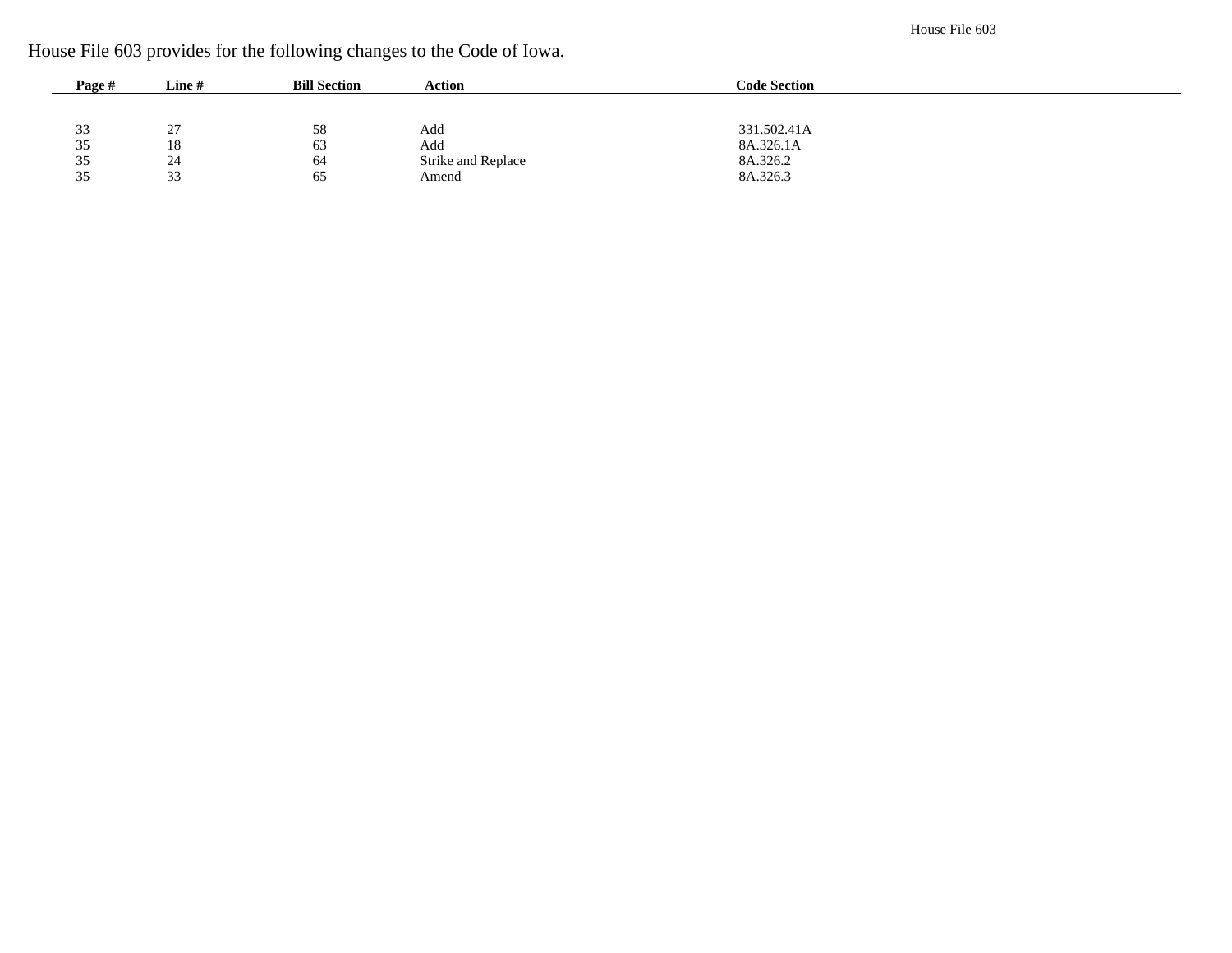| 1. | 6           | <b>DIVISION I</b>                                                 |
|----|-------------|-------------------------------------------------------------------|
|    | $1 \quad 7$ | FY 2013-2014                                                      |
| 1. | 8           | Section 1. DEPARTMENT OF ADMINISTRATIVE SERVICES.                 |
|    |             | 1 9 1. There is appropriated from the general fund of the state   |
|    |             | 1 10 to the department of administrative services for the fiscal  |
|    |             | 1 11 year beginning July 1, 2013, and ending June 30, 2014, the   |
|    |             | 1 12 following amounts, or so much thereof as is necessary, to be |
|    |             | 1 13 used for the purposes designated, and for not more than the  |
|    |             | 1 14 following full-time equivalent positions:                    |
|    |             |                                                                   |

|      | 1 15 a. For salaries, support, maintenance, and miscellaneous |       |
|------|---------------------------------------------------------------|-------|
|      | 1 16 purposes:                                                |       |
| 1 17 |                                                               |       |
| 1 18 |                                                               | 73.49 |
|      |                                                               |       |

|      | 1 19 b. For the payment of utility costs: |       |
|------|-------------------------------------------|-------|
| 1 20 | $\cdots$ 2,658,909                        |       |
| 1 21 |                                           | 1 Q Q |

- 1 22 Notwithstanding section 8.33, any excess moneys appropriated
- 1 23 for utility costs in this lettered paragraph shall not revert
- 1 24 to the general fund of the state at the end of the fiscal year
- 1 25 but shall remain available for expenditure for the purposes of
- 1 26 this lettered paragraph during the succeeding fiscal year.

| $2^{\circ}$    | c. For Terrace Hill operations: |         |
|----------------|---------------------------------|---------|
| 2 <sup>2</sup> |                                 | 405.914 |
| 2 3            |                                 |         |

2 4 2. Members of the general assembly serving as members of

2 5 the deferred compensation advisory board shall be entitled

2 6 to receive per diem and necessary travel and actual expenses

2 7 pursuant to section 2.10, subsection 5, while carrying out

General Fund appropriations to the Department of Administrative Services (DAS).

DETAIL: The I/3 Distribution appropriation is eliminated and the funding is appropriated to State agencies based on the formula used by the DAS to supplement the agency I/3 expenditures. The Iowa Building Operations appropriation is eliminated because the building will be razed in the near future.

General Fund appropriation to the DAS for general operations.

DETAIL: This is an increase of \$47,580 for I/3 distribution and and a general decrease of 4.25 FTE positions compared to estimated FY 2013.

General Fund appropriation to the DAS for utility costs.

DETAIL: This is a general decrease of \$17,551. The funds are used to pay energy costs for the Capitol Complex and the State laboratory facility in Ankeny.

Allows any unobligated funds appropriated for FY 2014 utility costs to carry forward to FY 2015.

DETAIL: It is uncertain at this time how much will be carried forward from FY 2013 to FY 2014. The amount of carryforward from previous fiscal years includes:

- FY 2009 to FY 2010: \$386,040
- FY 2010 to FY 2011: \$432,298
- FY 2011 to FY 2012: \$594,968
- FY 2012 to FY 2013: \$450,832

General Fund appropriation to the DAS for Terrace Hill operations.

DETAIL: Maintains the current level of funding.

Authorizes members of the General Assembly to receive per diem, travel expenses, and actual expenses while performing official duties as members of the Deferred Compensation Advisory Board.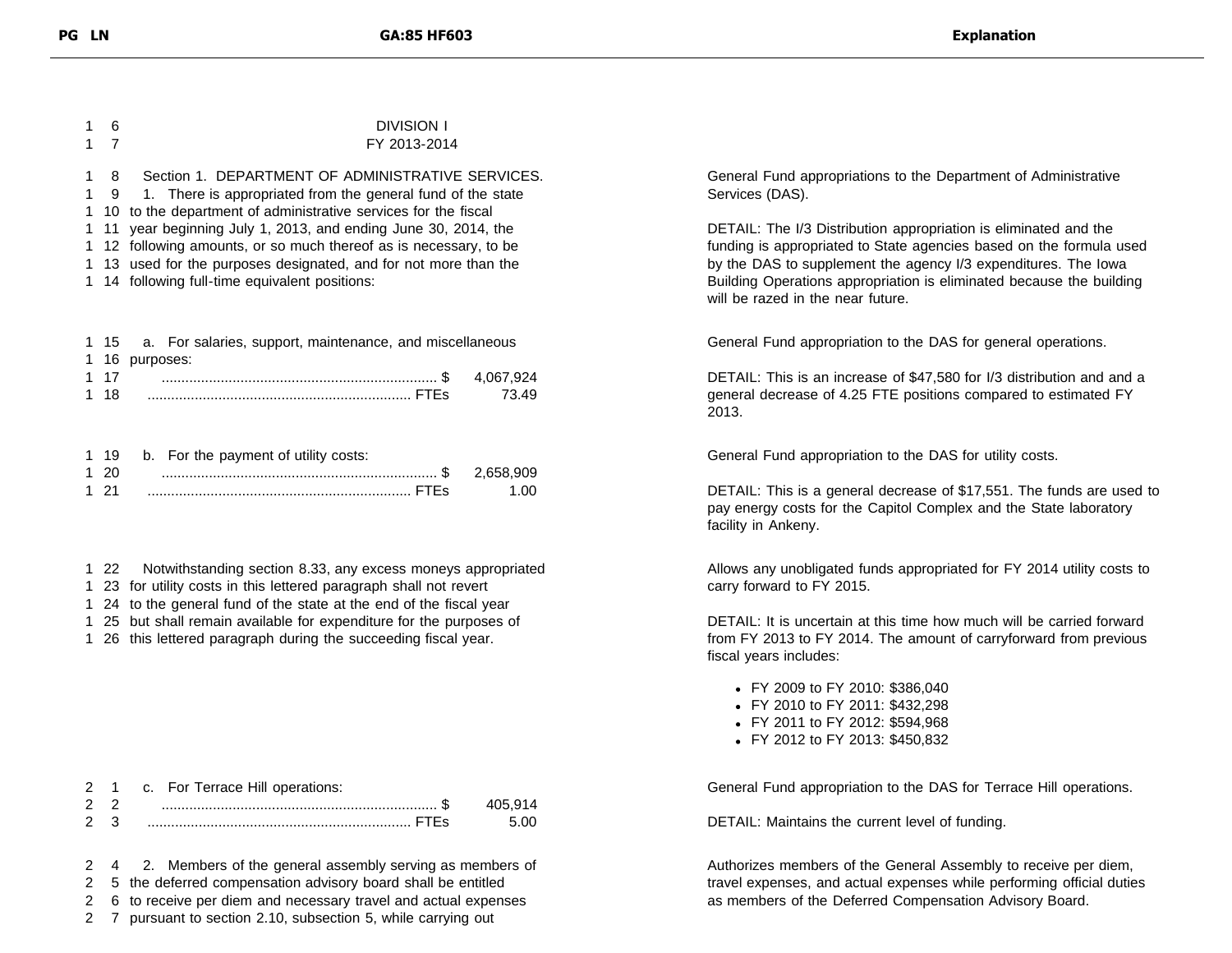8 their official duties as members of the board.

9 3. Any moneys and premiums collected by the department

10 for workers' compensation shall be segregated into a separate

11 workers' compensation fund in the state treasury to be used

12 for payment of state employees' workers' compensation claims

- 13 and administrative costs. Notwithstanding section 8.33,
- 14 unencumbered or unobligated moneys remaining in this workers'
- 15 compensation fund at the end of the fiscal year shall not
- 16 revert but shall be available for expenditure for purposes of
- 17 the fund for subsequent fiscal years.

18 Sec. 2. REVOLVING FUNDS. There is appropriated to the

- 19 department of administrative services for the fiscal year
- 20 beginning July 1, 2013, and ending June 30, 2014, from the
- 21 revolving funds designated in chapter 8A and from internal
- 22 service funds created by the department such amounts as the
- 23 department deems necessary for the operation of the department
- 24 consistent with the requirements of chapter 8A.
- 25 Sec. 3. FUNDING FOR IOWACCESS.
- 26 1. Notwithstanding section 321A.3, subsection 1, for 27 the fiscal year beginning July 1, 2013, and ending June 28 30, 2014, the first \$750,000 collected by the department of 29 transportation and transferred to the treasurer of state with 30 respect to the fees for transactions involving the furnishing 31 of a certified abstract of a vehicle operating record under 32 section 321A.3, subsection 1, shall be transferred to the 33 IowAccess revolving fund for the purposes of developing, 34 implementing, maintaining, and expanding electronic access to 35 government records as provided by law.

36 2. All fees collected with respect to transactions

- 37 involving IowAccess shall be deposited in the IowAccess
- 38 revolving fund and shall be used only for the support of
- 39 IowAccess projects.

40 Sec. 4. STATE EMPLOYEE HEALTH INSURANCE ADMINISTRATION

- 41 CHARGE. For the fiscal year beginning July 1, 2013, and ending
- 42 June 30, 2014, the monthly per contract administrative charge
- 43 which may be assessed by the department of administrative
- 1 services shall be \$2 per contract on all health insurance plans
- 2 administered by the department.
- 3 Sec. 5. AUDITOR OF STATE.
- 4 1. There is appropriated from the general fund of the state
- 5 to the office of the auditor of state for the fiscal year
- 6 beginning July 1, 2013, and ending June 30, 2014, the following

Requires any funds received by the DAS for workers' compensation purposes to be used for the payment of workers' compensation claims and administrative costs.

Requires excess funds remaining in the Workers' Compensation Fund at the end of the fiscal year to carry forward for payment of claims and administrative costs.

Appropriates an amount necessary from the DAS revolving funds and internal service funds created by the Department for operational purposes.

Requires the first \$750,000 collected by the Department of Transportation from the sale of certified driver's records to be allocated to the IowAccess Revolving Fund for developing, implementing, maintaining, and expanding electronic access to government records.

Requires all fees related to transactions involving IowAccess to be deposited in the IowAccess Revolving Fund and used for IowAccess projects.

Permits the DAS to charge \$2.00 per month for each health insurance contract administered by the Department for FY 2014.

DETAIL: The funds are deposited in the Health Insurance Administration Fund and used by the DAS for administrative costs of the health insurance program.

General Fund appropriation to the Auditor of State.

DETAIL: This is an increase of \$9,038 and no change in FTE positions compared to estimated FY 2013 due to an I/3 distribution.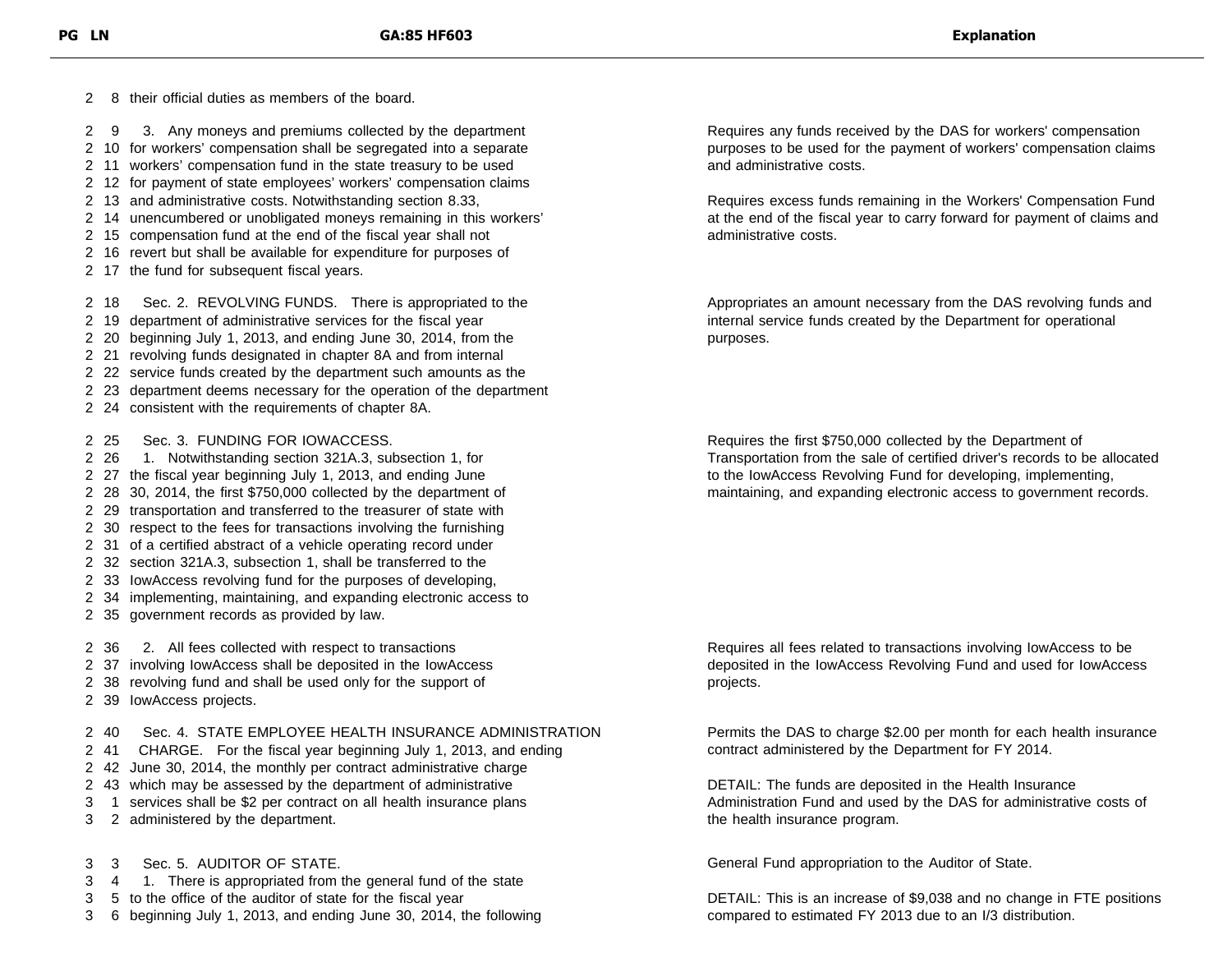7 amount, or so much thereof as is necessary, to be used for 8 the purposes designated, and for not more than the following 9 full-time equivalent positions: 10 For salaries, support, maintenance, and miscellaneous 11 purposes: 12 ...................................................................... \$ 914,506 13 ................................................................... FTEs 103.00 14 2. The auditor of state may retain additional full-time 15 equivalent positions as is reasonable and necessary to 16 perform governmental subdivision audits which are reimbursable 17 pursuant to section 11.20 or 11.21, to perform audits which are 18 requested by and reimbursable from the federal government, and 19 to perform work requested by and reimbursable from departments 20 or agencies pursuant to section 11.5A or 11.5B. The auditor 21 of state shall notify the department of management, the 22 legislative fiscal committee, and the legislative services 23 agency of the additional full-time equivalent positions 24 retained. 25 3. The auditor of state shall allocate moneys from the 26 appropriation in this section solely for audit work related to 27 the comprehensive annual financial report, federally required 28 audits, and investigations of embezzlement, theft, or other 29 significant financial irregularities until the audit of the 30 comprehensive annual financial report is complete. 31 Sec. 6. IOWA ETHICS AND CAMPAIGN DISCLOSURE BOARD. There 32 is appropriated from the general fund of the state to the 33 Iowa ethics and campaign disclosure board for the fiscal year 34 beginning July 1, 2013, and ending June 30, 2014, the following 35 amount, or so much thereof as is necessary, for the purposes 36 designated: 37 For salaries, support, maintenance, and miscellaneous 38 purposes, and for not more than the following full-time 39 equivalent positions: 40 ...................................................................... \$ 490,335 41 ................................................................... FTEs 5.00 42 Sec. 7. DEPARTMENT OF COMMERCE. 43 1. There is appropriated from the general fund of the 1 state to the department of commerce for the fiscal year 2 beginning July 1, 2013, and ending June 30, 2014, the following 3 amounts, or so much thereof as is necessary, for the purposes 4 designated: 5 a. ALCOHOLIC BEVERAGES DIVISION 6 For salaries, support, maintenance, and miscellaneous

7 purposes, and for not more than the following full-time

Permits the State Auditor to add staff and expend additional funds to conduct reimbursable audits. Requires the Auditor to notify the Department of Management (DOM), the Legislative Fiscal Committee, and the Legislative Services Agency (LSA) when additional positions are retained.

General Fund appropriation to the Iowa Ethics and Campaign Disclosure Board.

DETAIL: This is an increase of \$335 for an I/3 distribution and no change in FTE positions compared to estimated FY 2013.

General Fund appropriations to the Department of Commerce for FY 2014.

General Fund appropriation to the Alcoholic Beverages Division of the Department of Commerce for FY 2014.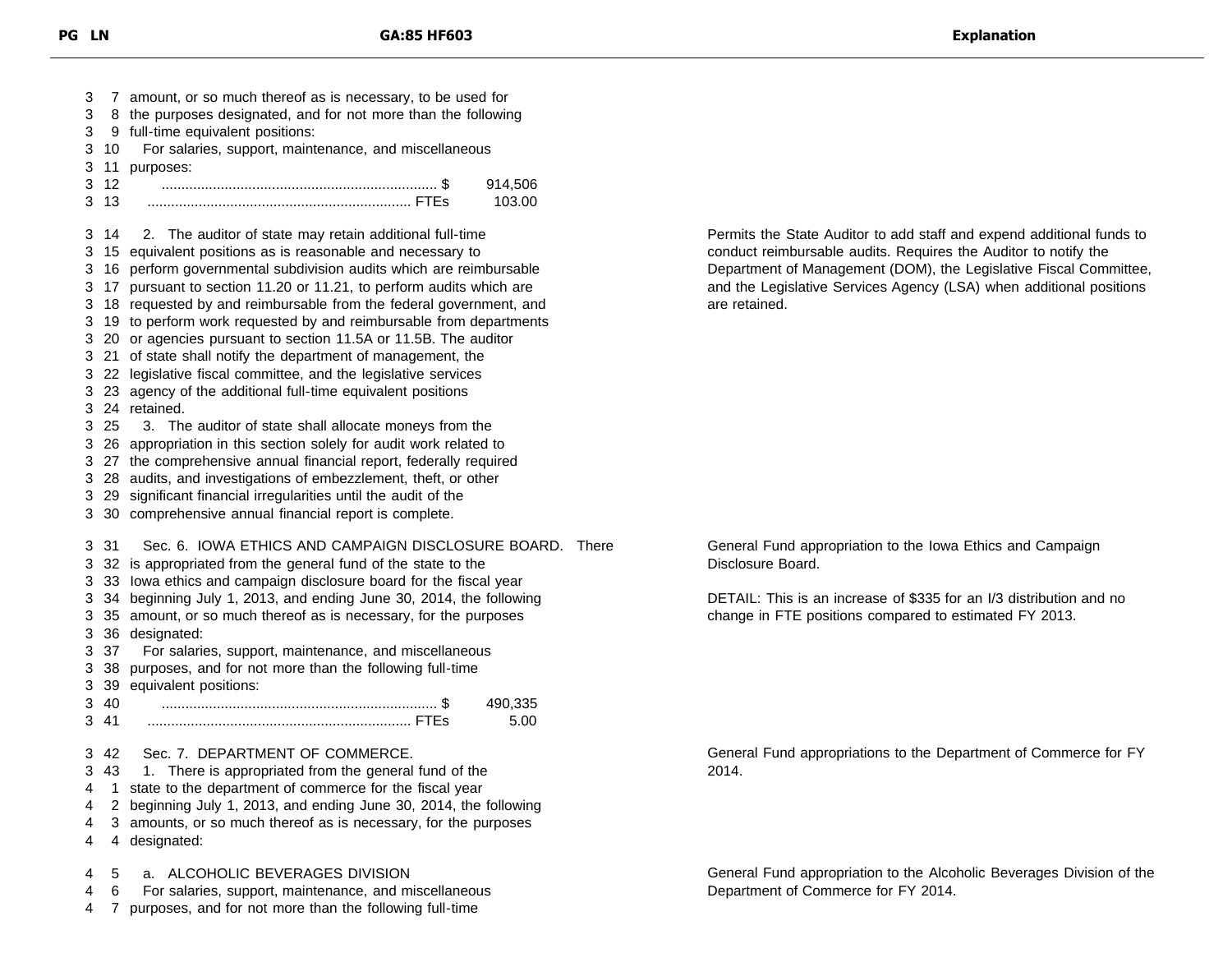| 4              | 8     | equivalent positions:                                              |  |
|----------------|-------|--------------------------------------------------------------------|--|
| 4              | 9     | 1,220,391                                                          |  |
| 4              | 10    | 18.50                                                              |  |
|                |       |                                                                    |  |
|                | 4 11  | b. PROFESSIONAL LICENSING AND REGULATION BUREAU                    |  |
|                | 4 12  | For salaries, support, maintenance, and miscellaneous              |  |
| 4              | 13    | purposes, and for not more than the following full-time            |  |
| $\overline{4}$ | 14    | equivalent positions:                                              |  |
| 4              | 15    | 601,537                                                            |  |
| 4              | 16    | 12.50                                                              |  |
|                |       |                                                                    |  |
|                |       | 4 17 2. There is appropriated from the department of commerce      |  |
| 4              |       | 18 revolving fund created in section 546.12 to the department of   |  |
| 4              |       | 19 commerce for the fiscal year beginning July 1, 2013, and ending |  |
| 4              |       | 20 June 30, 2014, the following amounts, or so much thereof as is  |  |
| 4              |       | 21 necessary, for the purposes designated:                         |  |
|                |       |                                                                    |  |
| 4              | 22    | a. BANKING DIVISION                                                |  |
| 4              | -23   | For salaries, support, maintenance, and miscellaneous              |  |
|                | 4 24  | purposes, and for not more than the following full-time            |  |
|                | 4 25  | equivalent positions:                                              |  |
|                | 4 2 6 | 9,167,235                                                          |  |
|                | 4 27  | 74.50                                                              |  |

|   | 4 28 | b. CREDIT UNION DIVISION                                  |           |  |
|---|------|-----------------------------------------------------------|-----------|--|
| 4 | -29  | For salaries, support, maintenance, and miscellaneous     |           |  |
|   | 4 30 | purposes, and for not more than the following full-time   |           |  |
|   | 4 31 | equivalent positions:                                     |           |  |
|   | 4 32 |                                                           | 1,794,256 |  |
|   | 4 33 |                                                           | 15.00     |  |
|   |      |                                                           |           |  |
|   |      | 4 34 C. INSURANCE DIVISION                                |           |  |
|   | 4 35 | (1) For salaries, support, maintenance, and miscellaneous |           |  |
|   | 4 36 | purposes, and for not more than the following full-time   |           |  |
|   | 4 37 | equivalent positions:                                     |           |  |
| 4 | -38  |                                                           | 5,032,989 |  |
| 4 | 39   |                                                           | 100.15    |  |

DETAIL: This is no change in funding and an increase of 3.50 FTE positions compared to estimated FY 2013. The increase in FTE positions is to adjust for projected usage.

General Fund appropriation to the Professional Licensing and Regulation Bureau of the Banking Division of the Department of Commerce for FY 2014.

DETAIL: This is an increase of \$1,184 for an I/3 distribution and no change in FTE positions compared to estimated FY 2013.

Department of Commerce Revolving Fund appropriations for FY 2014.

Department of Commerce Revolving Fund appropriation to the Banking Division of the Department of Commerce.

DETAIL: This is an increase of \$69,065 and a general increase of 6.00 FTE positions compared to estimated FY 2013. The increase in funding includes:

- \$44,425 to restore the Conference for State Bank Supervisors membership dues to the prerecession level.
- \$17,603 to restore rent payments to the prerecession level.
- \$7,037 for an I/3 distribution.

Department of Commerce Revolving Fund appropriation to the Credit Union Division of the Department of Commerce.

DETAIL: This is an increase of \$1,261 for an I/3 distribution and a general increase of 1.00 FTE position to match the FY 2013 authorized amount compared to estimated FY 2013.

Department of Commerce Revolving Fund appropriation to the Insurance Division of the Department of Commerce.

DETAIL: This is an increase of \$49,745 and no change in FTE positions compared to estimated FY 2013. The increase includes:

- \$40,000 for increased rent expense when the Division moves to the Two Ruan Building.
- \$9,745 for an I/3 distribution.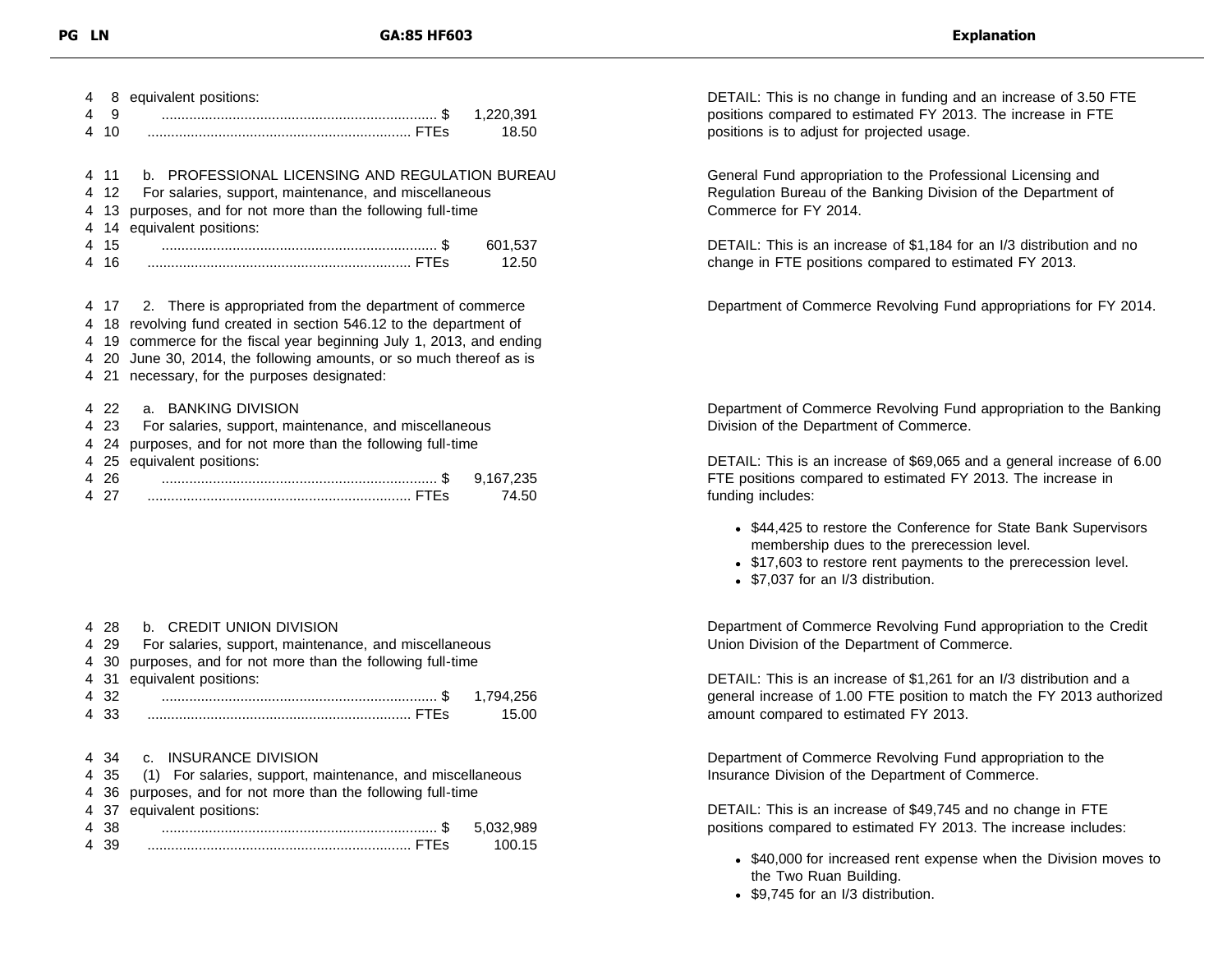40 (2) The insurance division may reallocate authorized 41 full-time equivalent positions as necessary to respond to 42 accreditation recommendations or requirements. 43 (3) The insurance division expenditures for examination 1 purposes may exceed the projected receipts, refunds, and 2 reimbursements, estimated pursuant to section 505.7, subsection 3 7, including the expenditures for retention of additional 4 personnel, if the expenditures are fully reimbursable and the 5 division first does both of the following: 6 (a) Notifies the department of management, the legislative 7 services agency, and the legislative fiscal committee of the 8 need for the expenditures. 9 (b) Files with each of the entities named in subparagraph 10 division (a) the legislative and regulatory justification for 11 the expenditures, along with an estimate of the expenditures. 12 d. UTILITIES DIVISION 13 (1) For salaries, support, maintenance, and miscellaneous 14 purposes, and for not more than the following full-time 15 equivalent positions: 16 ...................................................................... \$ 8,179,405 17 ................................................................... FTEs 79.00 18 (2) The utilities division may expend additional moneys, 19 including moneys for additional personnel, if those additional 20 expenditures are actual expenses which exceed the moneys 21 budgeted for utility regulation and the expenditures are fully 22 reimbursable. Before the division expends or encumbers an 23 amount in excess of the moneys budgeted for regulation, the 24 division shall first do both of the following: 25 (a) Notify the department of management, the legislative 26 services agency, and the legislative fiscal committee of the 27 need for the expenditures. 28 (b) File with each of the entities named in subparagraph 29 division (a) the legislative and regulatory justification for 30 the expenditures, along with an estimate of the expenditures. 31 3. CHARGES. Each division and the office of consumer 32 advocate shall include in its charges assessed or revenues 33 generated an amount sufficient to cover the amount stated 34 in its appropriation and any state-assessed indirect costs 35 determined by the department of administrative services. 36 Sec. 8. DEPARTMENT OF COMMERCE —— PROFESSIONAL LICENSING 37 AND REGULATION BUREAU. There is appropriated from the housing 38 trust fund created pursuant to section 16.181, to the bureau of 39 professional licensing and regulation of the banking division

40 of the department of commerce for the fiscal year beginning

Permits the Insurance Division to reallocate FTE positions as necessary to meet national accreditation standards. Also, permits examination expenditures of the Division to exceed revenues if the expenditures are reimbursable. The Division is required to notify the DOM, the LSA, and the Legislative Fiscal Committee of the need for examination expenses to exceed revenues, and requires justification and an estimate of the excess expenditures.

Department of Commerce Revolving Fund appropriation to the Utilities Division of the Department of Commerce.

DETAIL: This is an increase of \$6,336 for an I/3 distribution and no change in FTE positions compared to estimated FY 2013.

Permits the Utilities Division to expend additional funds for utility company examinations, including expenditures for additional personnel, if the funds are reimbursable. The Division must notify the DOM, the LSA, and the Legislative Fiscal Committee of the expenditure of funds in excess of the amount budgeted for utility regulation, and provide justification and an estimate of the excess expenditures.

Requires all divisions of the Department of Commerce and the Office of Consumer Advocate to include in billings an amount sufficient to cover the Department of Commerce Revolving Fund appropriations and any State-assessed indirect costs.

Housing Trust Fund appropriation to the Professional Licensing and Regulation Bureau.

DETAIL: Maintains the current level of funding. These funds are used by the Department to conduct audits of real estate broker trust funds.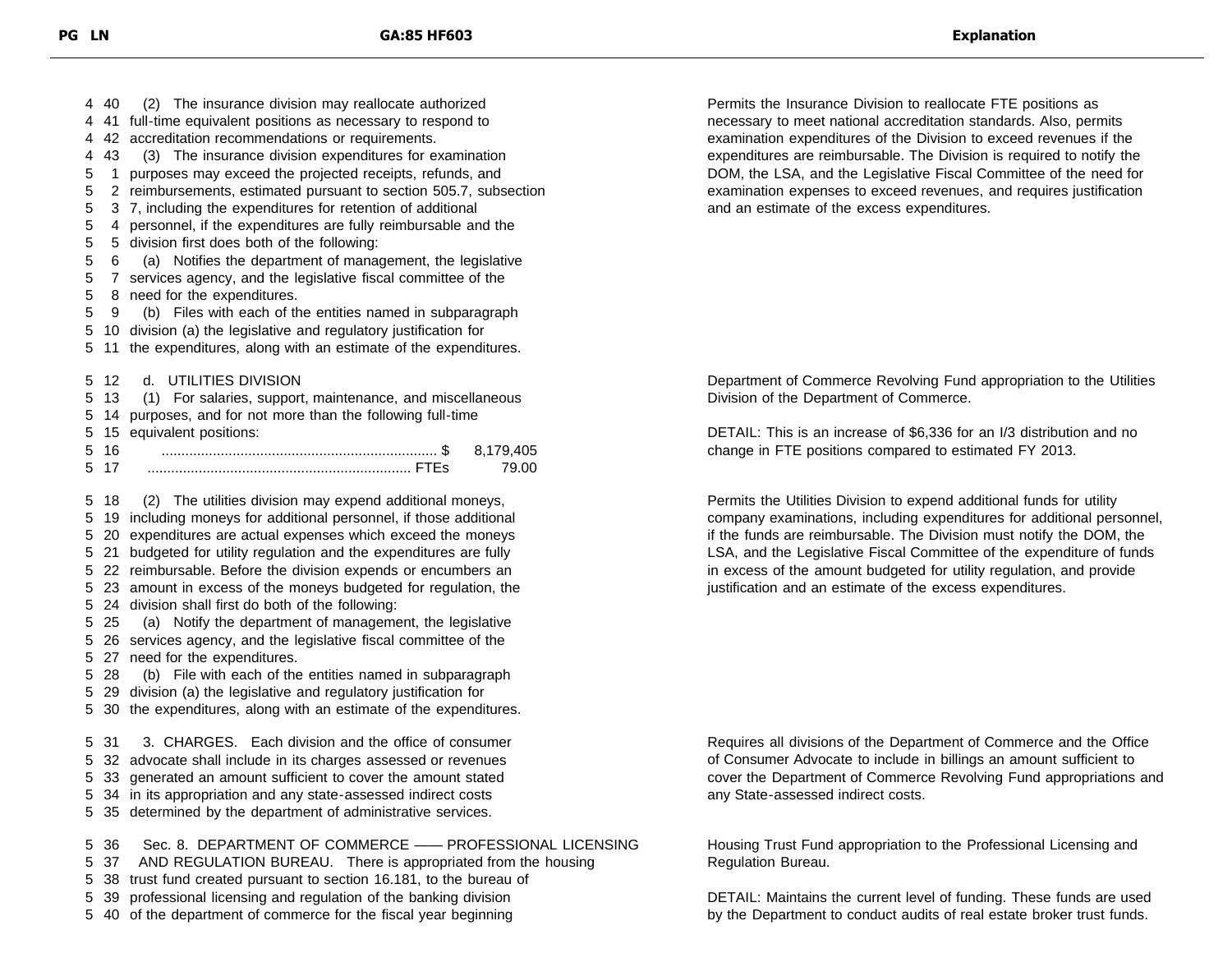41 July 1, 2013, and ending June 30, 2014, the following amount, 42 or so much thereof as is necessary, to be used for the purposes 43 designated: 1 For salaries, support, maintenance, and miscellaneous 2 purposes: 3 ...................................................................... \$ 62,317 4 Sec. 9. IOWA TELECOMMUNICATIONS AND TECHNOLOGY 5 COMMISSION —— REGIONAL TELECOMMUNICATIONS COUNCILS. There is 6 appropriated from the general fund of the state to the Iowa 7 telecommunications and technology commission for the fiscal 8 year beginning July 1, 2013, and ending June 30, 2014, the 9 following amounts, or so much thereof as is necessary, to be 10 used for the purposes designated: 11 For state aid for regional telecommunications councils: 12 ...................................................................... \$ 992,913 13 The regional telecommunications councils established in 14 section 8D.5 shall use the moneys appropriated in this section 15 to provide coordination of technical assistance for network 16 classrooms, planning and troubleshooting for local area 17 networks, scheduling of video sites, and other related support 18 activities. 19 Moneys appropriated in this section shall be distributed 20 by the commission to the regional telecommunications councils 21 based upon usage by region. The regional telecommunications 22 councils shall report to the Iowa telecommunications and 23 technology commission by January 31, 2014, for the immediately 24 preceding six-month period beginning on July 1, 2013, and 25 ending December 31, 2013, and by July 31, 2014, for the 26 immediately preceding six-month period beginning on January 27 1, 2014, and ending on June 30, 2014. The report shall 28 include information requested by the commission related to the 29 activities supported through this appropriation. 30 Sec. 10. GOVERNOR AND LIEUTENANT GOVERNOR. There is 31 appropriated from the general fund of the state to the offices 32 of the governor and the lieutenant governor for the fiscal year 33 beginning July 1, 2013, and ending June 30, 2014, the following 34 amounts, or so much thereof as is necessary, to be used for the 35 purposes designated: 36 1. GENERAL OFFICE 37 For salaries, support, maintenance, and miscellaneous 38 purposes, and for not more than the following full-time 39 equivalent positions: 40 ...................................................................... \$ 2,196,455

General Fund appropriation to the Iowa Telecommunications and Technology Commission for regional telecommunications councils (RTCs).

DETAIL: Maintains the current level of funding.

Requires the RTCs to use the funds appropriated to provide technical assistance for network classrooms and other support activities.

Requires funding for the RTCs to be distributed based on usage. The RTCs are to report to the Iowa Telecommunications and Technology Council every six months regarding activities supported by the appropriation.

General Fund appropriation to the Office of the Governor and Lieutenant Governor.

DETAIL: This is an increase of \$1,541 and a decrease of 3.00 FTE positions compared to estimated FY 2013. The changes include the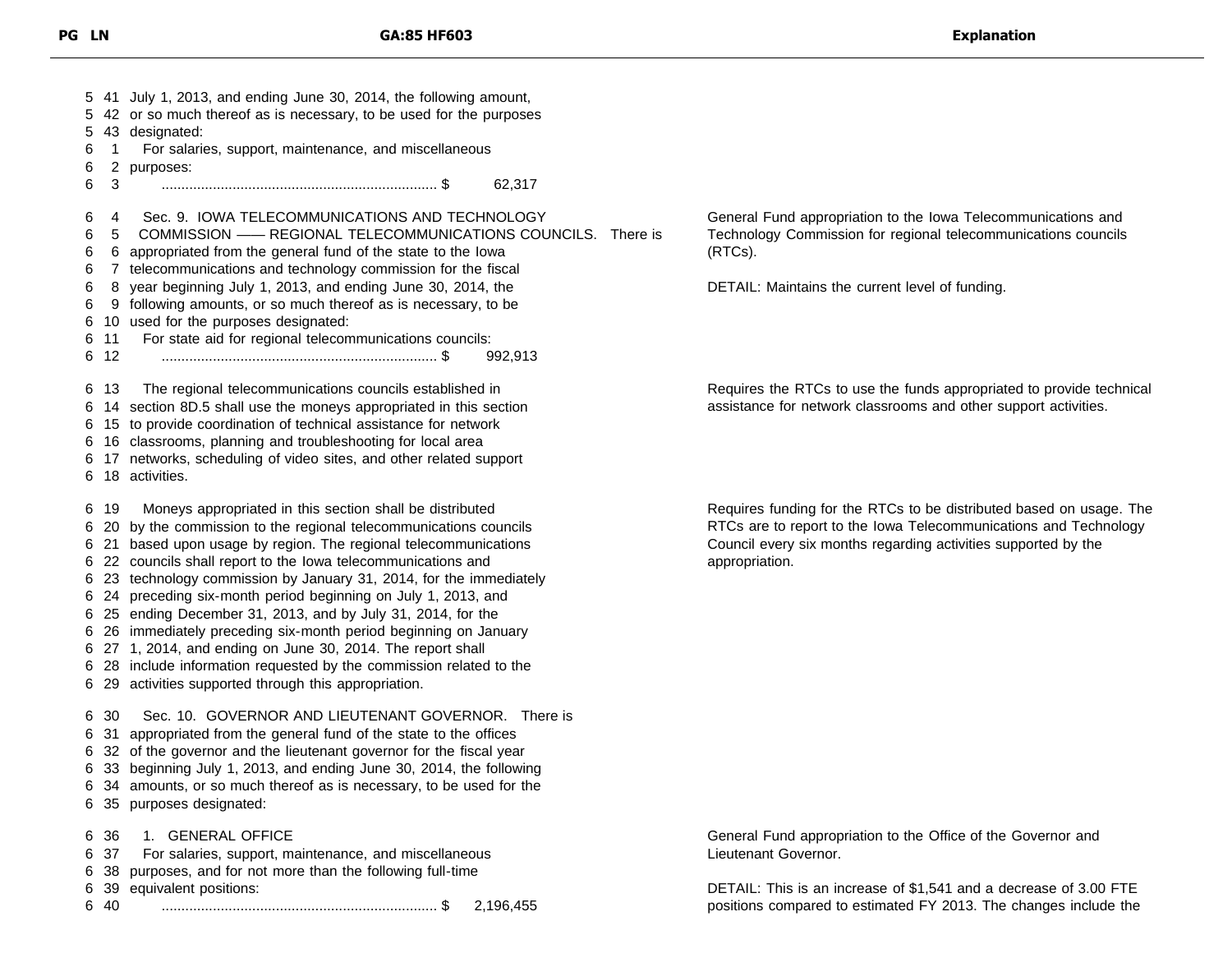| PG LN                         | GA:85 HF603                                                                                                                                                                                      | <b>Explanation</b>                                                                                                                                                 |
|-------------------------------|--------------------------------------------------------------------------------------------------------------------------------------------------------------------------------------------------|--------------------------------------------------------------------------------------------------------------------------------------------------------------------|
| 6 41                          | 20.00                                                                                                                                                                                            | following:                                                                                                                                                         |
|                               |                                                                                                                                                                                                  | • An increase of \$1,541 due to an I/3 distribution.<br>• A decrease of 3.00 FTE positions to match the authorized FTE<br>positions for FY 2013.                   |
|                               |                                                                                                                                                                                                  | NOTE: House File 452 (FY 2014 Standing Appropriations Act) provided<br>the Governor's Office with 3.00 additional FTE positions to match the<br>anticipated usage. |
| -42<br>6<br>43<br>6           | 2. TERRACE HILL QUARTERS<br>For salaries, support, maintenance, and miscellaneous                                                                                                                | General Fund appropriation for the Terrace Hill Quarters.                                                                                                          |
| 7<br>7                        | purposes for the governor's quarters at Terrace Hill, and for<br>not more than the following full-time equivalent positions:                                                                     | DETAIL: This is no change in funding and a general increase of 0.07<br>FTE position compared to estimated FY 2013.                                                 |
| 7<br>3<br>7<br>$\overline{4}$ | 93,111<br>2.00                                                                                                                                                                                   | The appropriation supports a housekeeper and a chef at Terrace Hill.                                                                                               |
| 5<br>7                        | Sec. 11. GOVERNOR'S OFFICE OF DRUG CONTROL POLICY. There<br>is appropriated from the general fund of the state to the<br>governor's office of drug control policy for the fiscal year            | General Fund appropriation to the Governor's Office of Drug Control<br>Policy.                                                                                     |
| 9<br>710                      | beginning July 1, 2013, and ending June 30, 2014, the following<br>amount, or so much thereof as is necessary, to be used for the<br>purposes designated:                                        | DETAIL: This is an increase of \$1,134 for an I/3 distribution and no<br>change in FTE positions compared to estimated FY 2013.                                    |
| 7 11                          | For salaries, support, maintenance, and miscellaneous<br>7 12 purposes, including statewide coordination of the drug abuse<br>7 13 resistance education (D.A.R.E.) programs or similar programs, |                                                                                                                                                                    |
|                               | 7 14 and for not more than the following full-time equivalent                                                                                                                                    |                                                                                                                                                                    |
| 7 16<br>7 17                  | 7 15 positions:<br>241,134<br>4.00                                                                                                                                                               |                                                                                                                                                                    |
| 718<br>719                    | Sec. 12. DEPARTMENT OF HUMAN RIGHTS. There is appropriated<br>from the general fund of the state to the department of human                                                                      | Provides General Fund appropriations to the Department of Human<br>Rights for FY 2014.                                                                             |
| 720                           | rights for the fiscal year beginning July 1, 2013, and ending                                                                                                                                    |                                                                                                                                                                    |
|                               | 7 21 June 30, 2014, the following amounts, or so much thereof as is<br>7 22 necessary, to be used for the purposes designated:                                                                   |                                                                                                                                                                    |
| 723<br>7 24                   | 1. CENTRAL ADMINISTRATION DIVISION<br>For salaries, support, maintenance, and miscellaneous                                                                                                      | General Fund appropriation to the Central Administration Division of<br>the Department of Human Rights.                                                            |
| 7 25                          | purposes, and for not more than the following full-time                                                                                                                                          |                                                                                                                                                                    |
| 7 26<br>7 27<br>7 28          | equivalent positions:<br>224,184<br>5.65                                                                                                                                                         | DETAIL: This is an increase of \$18,081 for an I/3 distribution and a<br>general increase of 0.09 FTE position compared to estimated FY 2013.                      |
|                               |                                                                                                                                                                                                  |                                                                                                                                                                    |

NOTE: The Criminal and Juvenile Justice Planning Division was transferred to the Justice System Appropriations Subcommittee for funding purposes. The Division remains part of the DHR.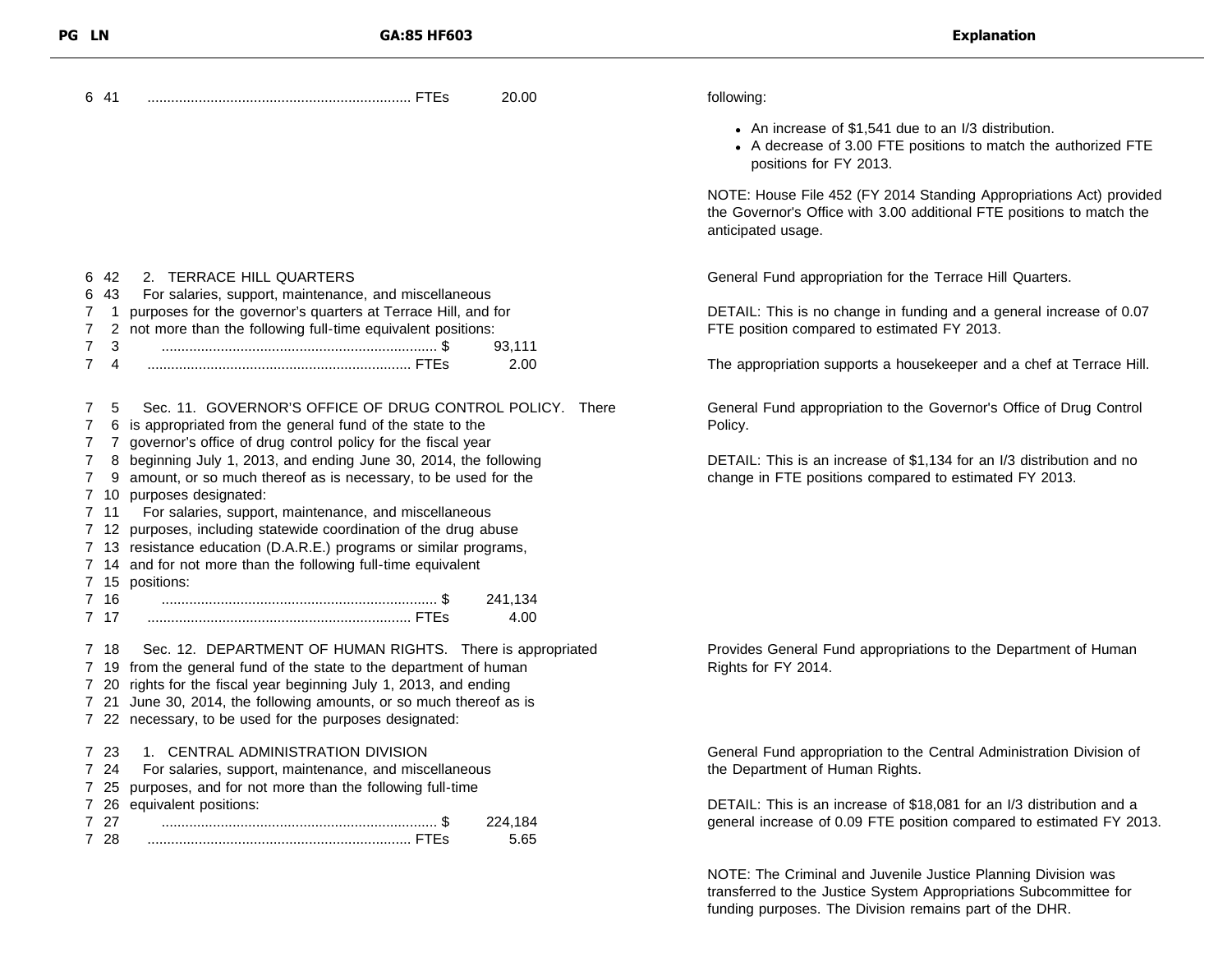|      | 7 29 2. COMMUNITY ADVOCACY AND SERVICES DIVISION             |      |
|------|--------------------------------------------------------------|------|
| 7 30 | For salaries, support, maintenance, and miscellaneous        |      |
|      | 7 31 purposes, and for not more than the following full-time |      |
|      | 7 32 equivalent positions:                                   |      |
| 7 33 |                                                              |      |
| 7 34 |                                                              | 9.62 |

7 35 Sec. 13. DEPARTMENT OF INSPECTIONS AND APPEALS. There

- 7 36 is appropriated from the general fund of the state to the
- 7 37 department of inspections and appeals for the fiscal year
- 7 38 beginning July 1, 2013, and ending June 30, 2014, the following
- 7 39 amounts, or so much thereof as is necessary, for the purposes
- 7 40 designated:

#### 7 41 1. ADMINISTRATION DIVISION

- 7 42 For salaries, support, maintenance, and miscellaneous
- 7 43 purposes, and for not more than the following full-time
- 8 1 equivalent positions:

#### 8 4 2. ADMINISTRATIVE HEARINGS DIVISION

- 8 5 For salaries, support, maintenance, and miscellaneous
- 8 6 purposes, and for not more than the following full-time
- 8 7 equivalent positions:

General Fund appropriation to the Community Advocacy and Services Division.

DETAIL: This is no change in funding and a general increase of 0.26 FTE position compared to estimated FY 2013.

The Community Advocacy and Services Division is comprised of seven offices that promote self-sufficiency of their respective constituency population by providing training, developing partnerships, and advocating on their behalf. The seven offices include:

- Status of African Americans
- Status of Asians and Pacific Islanders
- Status of Women
- Latino Affairs
- Persons with Disabilities
- Deaf Services
- Native American Affairs

General Fund appropriations to the Department of Inspection and Appeals (DIA) for FY 2014.

General Fund appropriation to the Administration Division of the DIA.

DETAIL: This is an increase of \$296,833 and a general increase of 1.75 FTE positions compared to estimated FY 2013. The funding increase includes:

- \$270,994 to replace support from the Medicaid Fraud Fund.
- \$25,839 for an I/3 distribution.

General Fund appropriation to the Administrative Hearings Division of the DIA.

DETAIL: This is an increase of \$150,189 to replace support from the Medicaid Fraud Fund with General Fund money. There is no change in FTE positions.

The Administrative Hearings Division conducts contested case hearings involving Iowans that claim to have been affected by an action taken by a State agency. The majority of cases involve driver's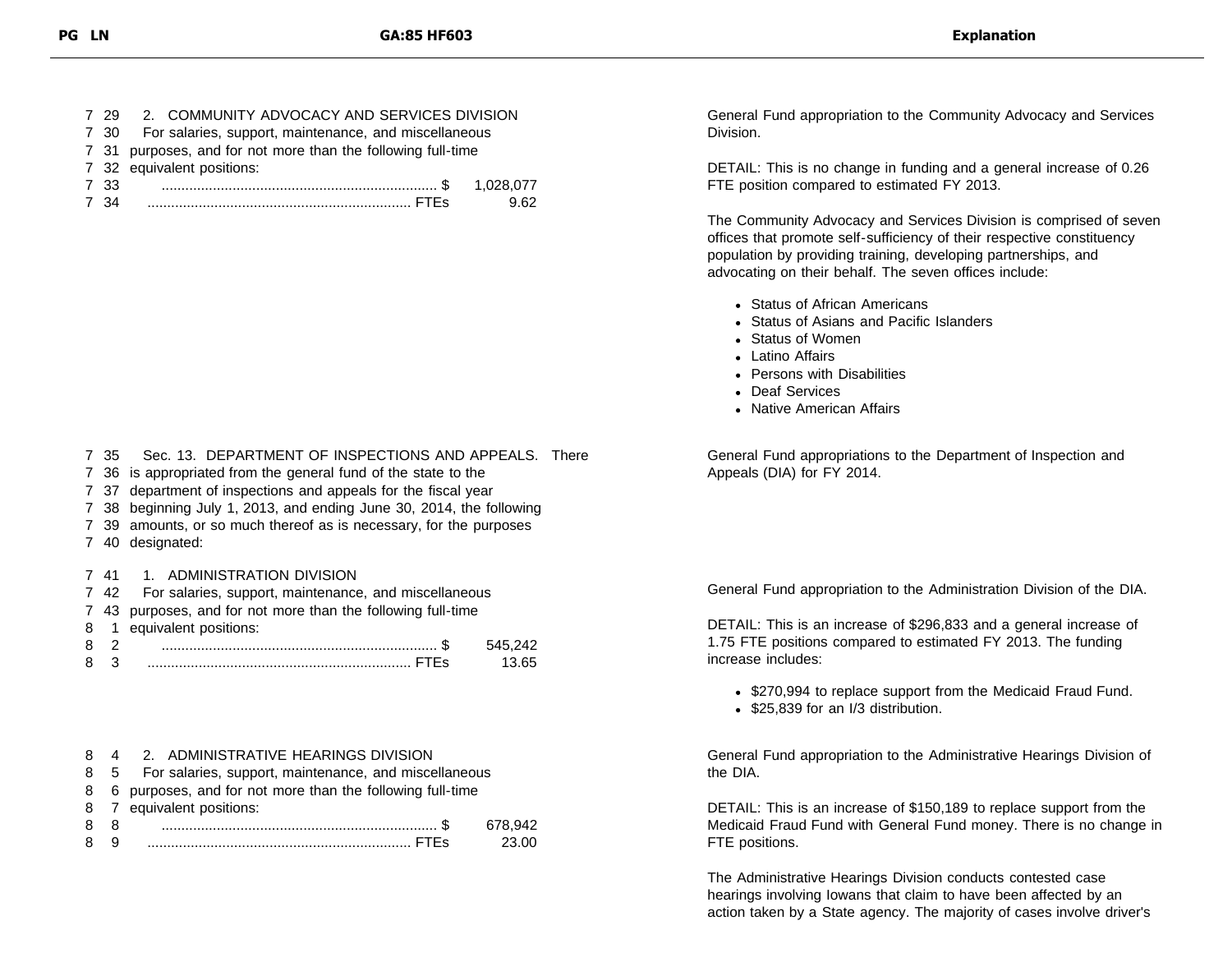#### 8 10 3. INVESTIGATIONS DIVISION 8 11 a. For salaries, support, maintenance, and miscellaneous 8 12 purposes, and for not more than the following full-time 8 13 equivalent positions: 8 14 ...................................................................... \$ 2,573,089 8 15 ................................................................... FTEs 61.50

8 16 b. The department, in coordination with the investigations

- 8 17 division, shall submit a report to the general assembly by
- 8 18 December 1, 2013, concerning the division's activities relative
- 8 19 to fraud in public assistance programs for the fiscal year
- 8 20 beginning July 1, 2012, and ending June 30, 2013. The report
- 8 21 shall include but is not limited to a summary of the number
- 8 22 of cases investigated, case outcomes, overpayment dollars
- 8 23 identified, amount of cost avoidance, and actual dollars
- 8 24 recovered.

#### 8 25 4. HEALTH FACILITIES DIVISION

|      | 8 26 a. For salaries, support, maintenance, and miscellaneous |          |
|------|---------------------------------------------------------------|----------|
|      | 8 27 purposes, and for not more than the following full-time  |          |
|      | 8 28 equivalent positions:                                    |          |
| 8 29 |                                                               |          |
| 8 30 |                                                               | - 113.00 |

8 31 b. The department shall, in coordination with the health

8 32 facilities division, make the following information available

8 33 to the public as part of the department's development efforts

- 8 34 to revise the department's internet website:
- 8 35 (1) The number of inspections conducted by the division

8 36 annually by type of service provider and type of inspection.

8 37 (2) The total annual operations budget for the division,

- 8 38 including general fund appropriations and federal contract
- 8 39 dollars received by type of service provider inspected.
- 8 40 (3) The total number of full-time equivalent positions in

licenses suspensions and revocations by the Department of Transportation. Other cases involve the suspension or termination of entitlements granted to individuals by the Iowa Department of Human Services.

General Fund appropriation to the Investigations Division of the DIA.

DETAIL: This is an increase of \$1,404,450 to replace support from the Medicaid Fraud Fund with General Fund money. This includes a general increase of 4.00 FTE positions.

This Division investigates alleged fraud involving the State's public assistance programs, investigates Medicaid fraud by health care providers, and conducts professional practice investigations on behalf of State licensing boards.

Requires the DIA to coordinate with the Investigations Division and report to the General Assembly by December 1, 2013, regarding the Division's investigations into fraud in public assistance programs. The DIA is to report on the number of cases investigated, outcomes, and fiscal impacts.

General Fund appropriation to the Health Facilities Division of the DIA.

DETAIL: This is an increase of \$1,174,367 to replace support from the Medicaid Fraud Fund with General Fund money. There is a general decrease of 2.75 FTE positions.

This Division is responsible for inspecting and licensing (or certifying) various health care entities, as well as health care providers and suppliers operating in Iowa.

Requires the DIA to provide information to the public via the Internet relating to inspections, operating costs, and FTE positions.

Existing language requires the DIA to continuously solicit input from facilities and to report on the:

- Number of inspections for each type of service provider and type of inspection.
- Annual operations budget.
- Number of inspectors by type of service provider inspected.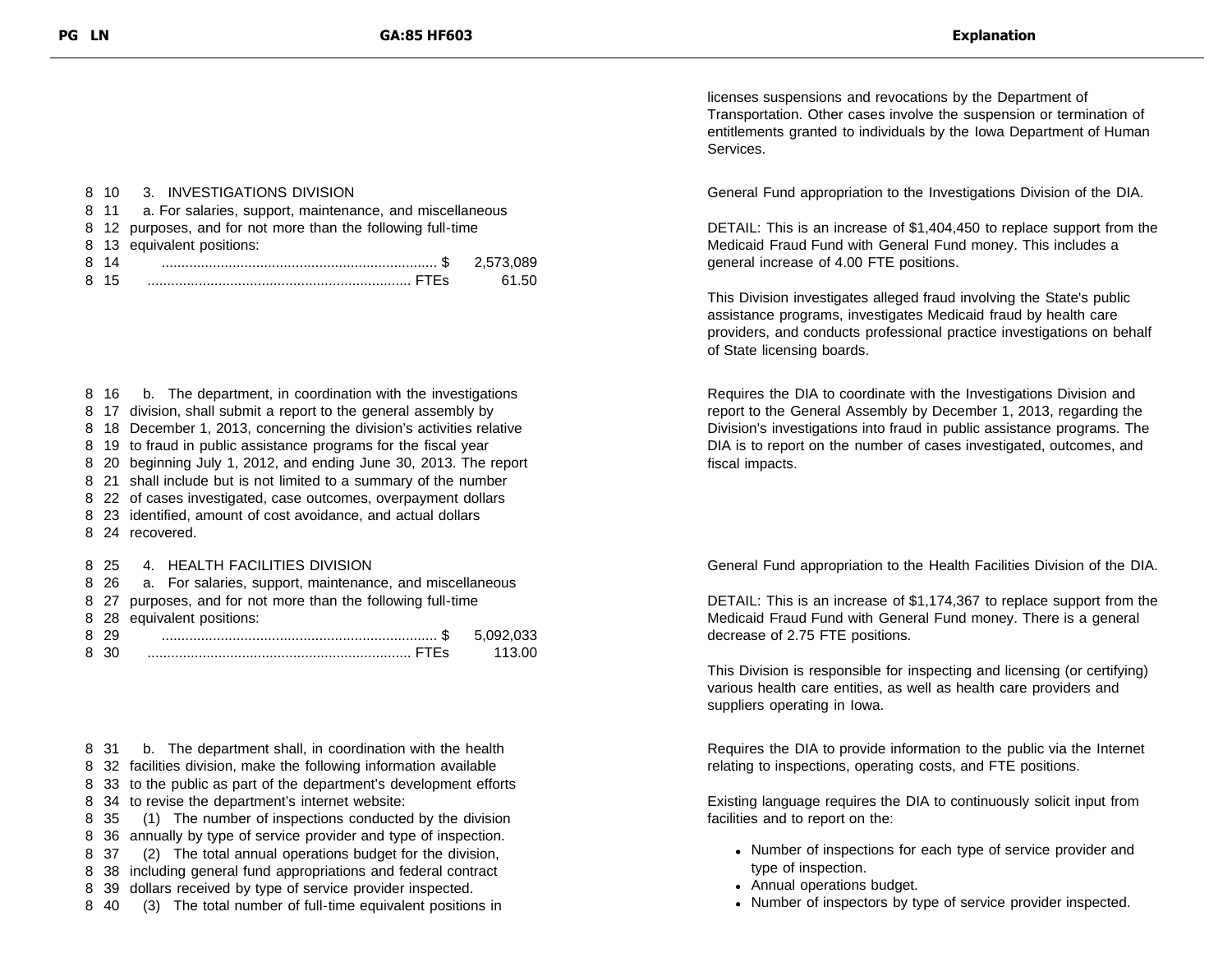41 the division, to include the number of full-time equivalent

- 42 positions serving in a supervisory capacity, and serving as
- 43 surveyors, inspectors, or monitors in the field by type of
- 1 service provider inspected.
- 2 (4) Identification of state and federal survey trends,
- 3 cited regulations, the scope and severity of deficiencies
- 4 identified, and federal and state fines assessed and collected
- 5 concerning nursing and assisted living facilities and programs.
- 6 c. It is the intent of the general assembly that the
- 7 department and division continuously solicit input from
- 8 facilities regulated by the division to assess and improve
- 9 the division's level of collaboration and to identify new
- 10 opportunities for cooperation.

#### 11 5. EMPLOYMENT APPEAL BOARD

- 12 a. For salaries, support, maintenance, and miscellaneous
- 13 purposes, and for not more than the following full-time
- 14 equivalent positions:

17 b. The employment appeal board shall be reimbursed by

- 18 the labor services division of the department of workforce
- 19 development for all costs associated with hearings conducted
- 20 under chapter 91C, related to contractor registration. The
- 21 board may expend, in addition to the amount appropriated under
- 22 this subsection, additional amounts as are directly billable
- 23 to the labor services division under this subsection and to
- 24 retain the additional full-time equivalent positions as needed
- 25 to conduct hearings required pursuant to chapter 91C.

#### 26 6. CHILD ADVOCACY BOARD

- 27 a. For foster care review and the court appointed special
- 28 advocate program, including salaries, support, maintenance, and
- 29 miscellaneous purposes, and for not more than the following
- 30 full-time equivalent positions:

33 b. The department of human services, in coordination with

34 the child advocacy board and the department of inspections and

35 appeals, shall submit an application for funding available

Survey trends, regulations cited, deficiencies, and State and federal fines.

General Fund appropriation to the Employment Appeal Board.

DETAIL: Maintains the current level of support.

The Board is comprised of three members appointed by the Governor and serves as the final administrative law forum for State and federal unemployment benefit appeals. The Board also hears appeals of rulings of the Occupational Safety and Health Administration (OSHA), and rulings on State employee job classifications.

Permits the Employment Appeal Board to expend funds, as necessary, for hearings related to contractor registration. The costs for these hearings are required to be reimbursed by the Labor Services Division of the Department of Workforce Development.

General Fund appropriation to the Child Advocacy Board.

DETAIL: Maintains the current level of support.

The Child Advocacy Board oversees the State's Local Foster Care Review Boards and the Court-Appointed Special Advocate (CASA) Program. These programs recruit, train, and support community volunteers throughout the State to represent the interests of abused and neglected children.

Requires the Department of Human Services, the Child Advocacy Board, and the DIA to cooperate in filing an application for federal funds for Child Advocacy Board administrative review costs.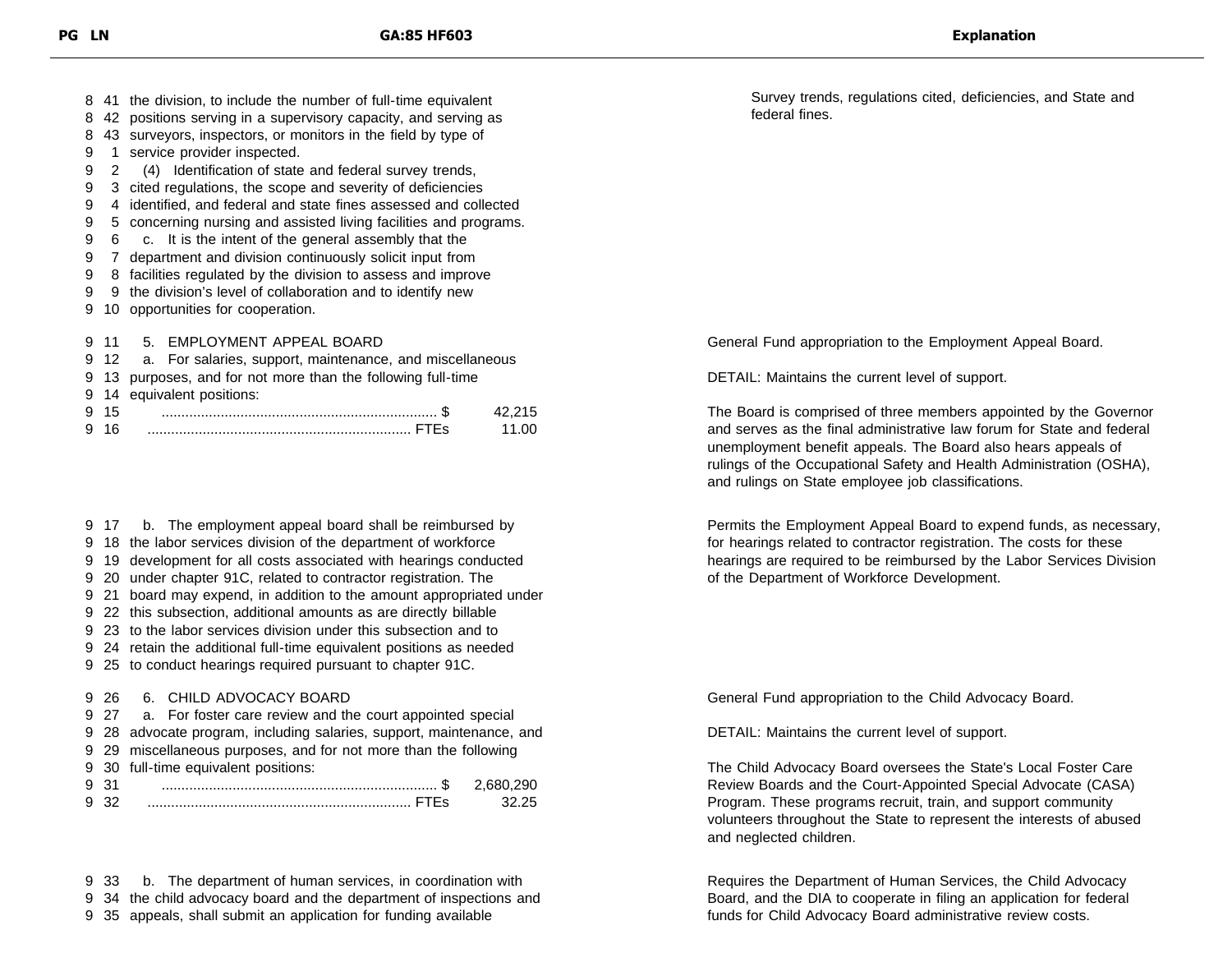36 pursuant to Tit.IV-E of the federal Social Security Act for 37 claims for child advocacy board administrative review costs. 38 c. The court appointed special advocate program shall 39 investigate and develop opportunities for expanding 40 fund-raising for the program. 41 d. Administrative costs charged by the department of 42 inspections and appeals for items funded under this subsection 43 shall not exceed 4 percent of the amount appropriated in this 1 subsection. 2 7. FOOD AND CONSUMER SAFETY 3 For salaries, support, maintenance, and miscellaneous 4 purposes, and for not more than the following full-time 5 equivalent positions: 6 ...................................................................... \$ 1,279,331 7 ................................................................... FTEs 23.25 8 Sec. 14. DEPARTMENT OF INSPECTIONS AND APPEALS —— 9 WELFARE FRAUD ANNUAL MEETING —— MEDICAID FRAUD FUND 10 APPROPRIATION. There is appropriated from the Medicaid fraud 11 fund created in section 249A.7 to the investigations division 12 of the department of inspections and appeals for the fiscal 13 year beginning July 1, 2013, and ending June 30, 2014, the 14 following amount, or so much thereof as is necessary, to be 15 used for the purposes designated: 16 For costs associated with central staff attending the united 17 council on welfare fraud annual meeting: 18 ...................................................................... \$ 6,500

10 19 Sec. 15. DEPARTMENT OF INSPECTIONS AND APPEALS —— MUNICIPAL

- 10 20 CORPORATION FOOD INSPECTIONS. For the fiscal year beginning
- 10 21 July 1, 2013, and ending June 30, 2014, the department of
- 10 22 inspections and appeals shall retain any license fees generated
- 10 23 during the fiscal year as a result of actions under section
- 10 24 137F.3A occurring during the period beginning July 1, 2009,
- 10 25 and ending June 30, 2014, for the purpose of enforcing the
- 10 26 provisions of chapters 137C, 137D, and 137F.

10 27 Sec. 16. RACING AND GAMING COMMISSION.

- 10 28 1. RACETRACK REGULATION
- 10 29 There is appropriated from the gaming regulatory revolving
- 10 30 fund established in section 99F.20 to the racing and gaming
- 10 31 commission of the department of inspections and appeals for the

Requires the CASA Program to seek additional donations and grants.

Limits the administrative costs that the DIA can charge the Child Advocacy Board to 4.00% of the funds appropriated (\$107,212).

General Fund appropriation for Food and Consumer Safety.

DETAIL: Maintains the current level of support.

General Fund appropriation to the Investigations Division of the DIA for staff to attend the United Council on Welfare Fraud (UCOWF) annual meeting.

DETAIL: This is a new appropriation. The Council will be meeting in Des Moines in September 2013. The registration fee is \$275 for UCOWF members and \$350 for nonmembers. The OCOWF is an organization of investigators, administrators, prosecutors, eligibility workers, and claims and recovery specialists from local, state, and federal agencies in the United States and Canada. The UCOWF was established in 1985 by merging two earlier welfare fraud prevention organizations. The organization also provides a Certified Welfare Fraud Investigator Program for certification of investigators.

Permits the DIA to retain license fees for food inspections during FY 2014 to offset costs for assuming inspection duties from local food inspectors.

DETAIL: There has been a trend over the past several years for counties to return food inspection duties to DIA.

Gaming Regulatory Revolving Fund appropriation to the Racing and Gaming Commission for regulation of racetrack casinos.

DETAIL: This is an increase of \$5,727 for an I/3 distribution and no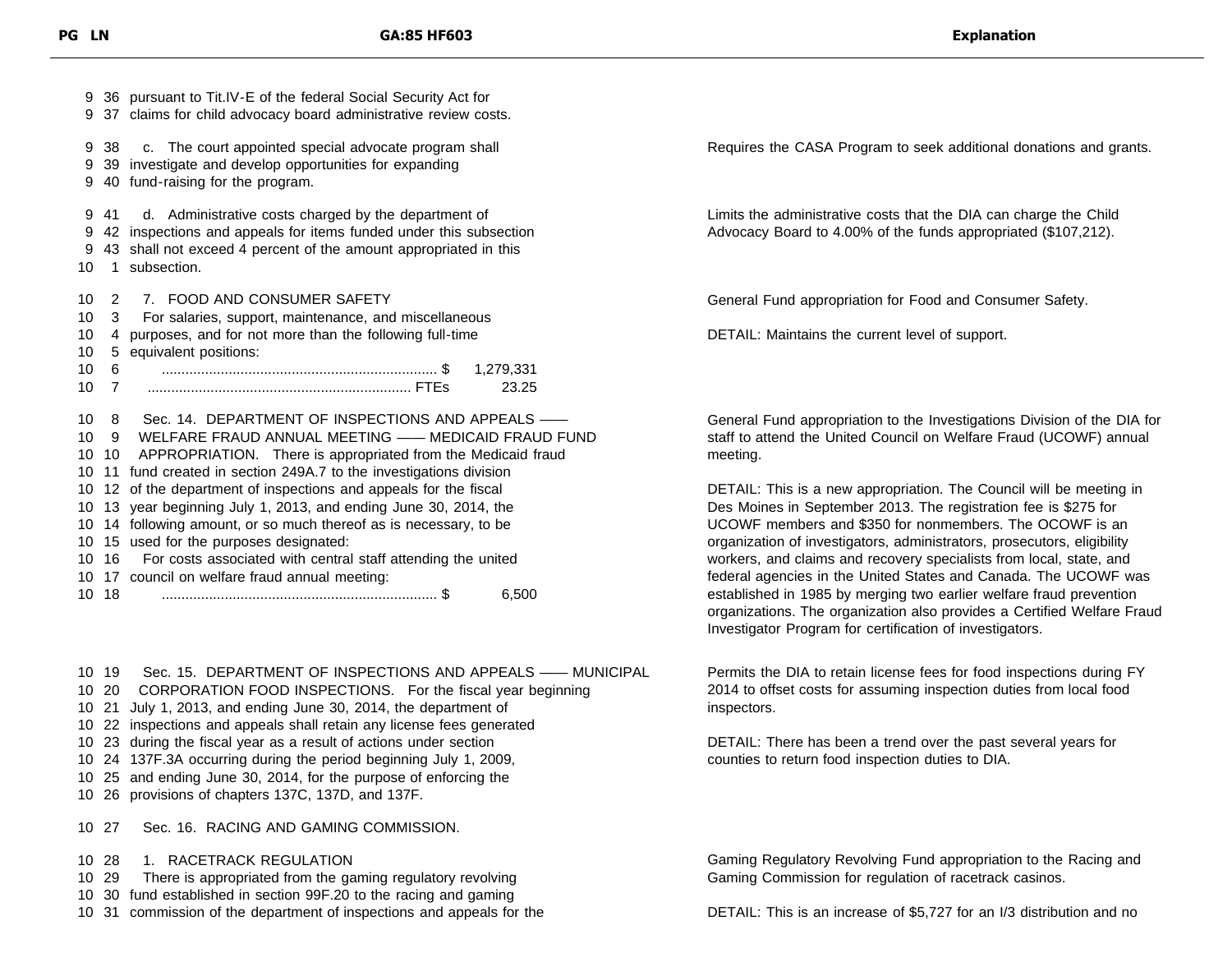|             | 10 32 fiscal year beginning July 1, 2013, and ending June 30, 2014,   |
|-------------|-----------------------------------------------------------------------|
|             | 10 33 the following amount, or so much thereof as is necessary, to be |
|             | 10 34 used for the purposes designated:                               |
|             | For salaries, support, maintenance, and miscellaneous                 |
|             | purposes for the regulation of pari-mutuel racetracks, and for        |
|             | not more than the following full-time equivalent positions:           |
|             | 3,068,492                                                             |
|             | 32.03                                                                 |
|             | 10 40 2. EXCURSION BOAT AND GAMBLING STRUCTURE REGULATION             |
| 41          | There is appropriated from the gaming regulatory revolving            |
|             | 42 fund established in section 99F.20 to the racing and gaming        |
|             | 43 commission of the department of inspections and appeals for the    |
| 1.          | fiscal year beginning July 1, 2013, and ending June 30, 2014,         |
| 2           | the following amount, or so much thereof as is necessary, to be       |
|             | 3 used for the purposes designated:                                   |
| 4           | a. For salaries, support, maintenance, and miscellaneous              |
| 5           | purposes for administration and enforcement of the excursion          |
| 6.          | boat gambling and gambling structure laws, and for not more           |
| $7^{\circ}$ | than the following full-time equivalent positions:                    |
| 8           | 3,045,719                                                             |
| 9           | 40.72                                                                 |
|             | b. For costs associated with conducting a socioeconomic               |
|             | 11 11 study on the impact of gambling on lowans if the study is       |
|             | 11 12 required by law:                                                |
|             | 10 35<br>10 36<br>10 37<br>10 38<br>10 39<br>10<br>11 10              |

13 ...................................................................... \$ 125,000

Gaming Regulatory Revolving Fund appropriation to the Racing and Gaming Commission for regulation of excursion gambling boats.

change in FTE positions compared to estimated FY 2013.

DETAIL: Maintains the current level of support.

Contingent Gaming Regulatory Revolving Fund appropriation to the Racing and Gaming Commission to conduct a gambling socioeconomic study if statutorily required.

DETAIL: This is a one-time appropriation of \$125,000 for FY 2014 if there is a statute in effect requiring the study.

NOTE: The legislation that would have eliminated Section 99F.4(24) that requires study was not enacted, so the study is still statutorily required.

14 Sec. 17. ROAD USE TAX FUND APPROPRIATION —— DEPARTMENT OF

- 15 INSPECTIONS AND APPEALS. There is appropriated from the road
- 16 use tax fund created in section 312.1 to the administrative
- 17 hearings division of the department of inspections and appeals
- 18 for the fiscal year beginning July 1, 2013, and ending June 30,
- 19 2014, the following amount, or so much thereof as is necessary,
- 20 for the purposes designated:
- 21 For salaries, support, maintenance, and miscellaneous

22 purposes:

23 ...................................................................... \$ 1,623,897

Road Use Tax Fund appropriation to the Administrative Hearings Division of the DIA.

DETAIL: Maintains the current level of funding. These funds are used to cover costs associated with administrative hearings related to driver's license revocations.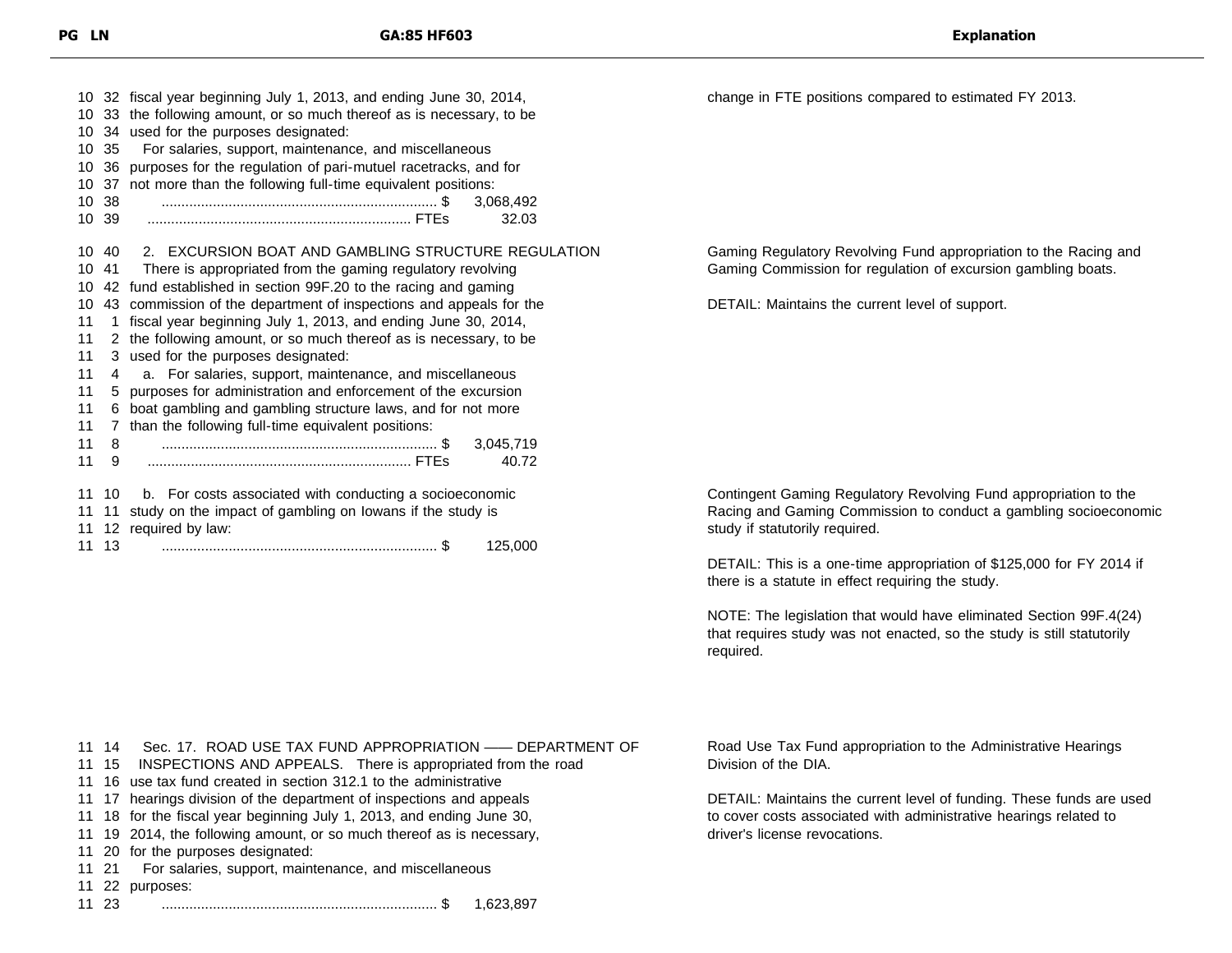24 Sec. 18. DEPARTMENT OF MANAGEMENT. 11 25 1. There is appropriated from the general fund of the state 26 to the department of management for the fiscal year beginning 27 July 1, 2013, and ending June 30, 2014, the following amounts, 28 or so much thereof as is necessary, to be used for the purposes 29 designated: 30 For salaries, support, maintenance, and miscellaneous 31 purposes, and for not more than the following full-time 32 equivalent positions: 33 ...................................................................... \$ 2,550,220 34 ................................................................... FTEs 21.00 35 2. Of the moneys appropriated in this section, the 36 department shall use a portion for enterprise resource 37 planning, providing for a salary model administrator, 38 conducting performance audits, and for the department's LEAN 39 process. 40 Sec. 19. ROAD USE TAX APPROPRIATION —— DEPARTMENT OF 41 MANAGEMENT. There is appropriated from the road use tax fund 42 created in section 312.1 to the department of management for 43 the fiscal year beginning July 1, 2013, and ending June 30, 12 1 2014, the following amount, or so much thereof as is necessary, 2 to be used for the purposes designated: 3 For salaries, support, maintenance, and miscellaneous 4 purposes: 5 ...................................................................... \$ 56,000 6 Sec. 20. IOWA PUBLIC INFORMATION BOARD. There is 7 appropriated from the general fund of the state to the Iowa 8 public information board for the fiscal year beginning July 9 1, 2013, and ending June 30, 2014, the following amounts, or 10 so much thereof as is necessary, to be used for the purposes 11 designated: 12 For salaries, support, maintenance, and miscellaneous 13 purposes and for not more than the following full-time 14 equivalent positions: 15 ...................................................................... \$ 275,000 16 ................................................................... FTEs 3.00

General Fund appropriation to the DOM.

DETAIL: This is an increase of \$156,222 and no change in FTE positions compared to estimated FY 2013. The increase includes:

- \$105,000 for a Lean Officer.
- \$51,222 for an I/3 distribution.

NOTE: Senate File 452 (Standing Appropriations Act) appropriated an additional 1.00 FTE position for the Lean Officer.

Requires the DOM to maintain positions for certain programs operated within the Department.

Road Use Tax Fund appropriation to the DOM.

DETAIL: Maintains current level of funding. These funds are used for support and services provided to the Department of Transportation.

General Fund appropriation for the Iowa Public Information Board.

DETAIL: This is a new appropriation of \$275,000 and 3.00 FTE positions.

The Iowa Public Information Board was created by SF 430 (Public Information Board Act) enacted during the 2012 Legislative Session as an alternative for complaint proceedings regarding open meetings and public records laws. The Board consists of nine members appointed by the Governor and confirmed by the Senate. The Board is permitted to hire one employee (an attorney) to serve as the Executive Director. The Board began meeting in July 2012 to organize, develop administrative rules, and identify staffing needs and budget requirements.

NOTE: Senate File 452 (Standing Appropriations Act) appropriated an additional \$75,000 for the Board, bringing the total to \$350,000 for FY 2014.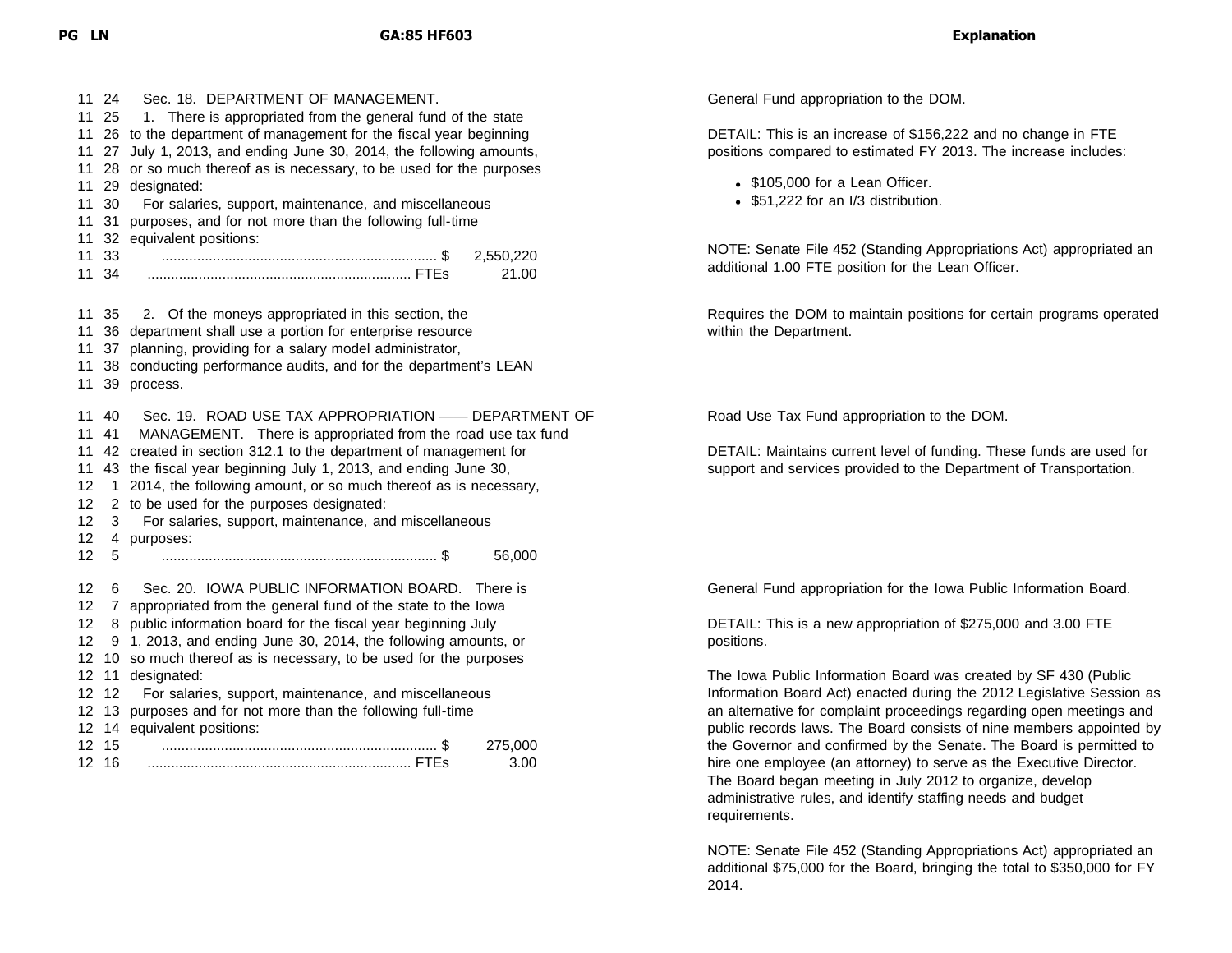17 Sec. 21. DEPARTMENT OF REVENUE. 12 18 1. There is appropriated from the general fund of the state 19 to the department of revenue for the fiscal year beginning July 20 1, 2013, and ending June 30, 2014, the following amounts, or 21 so much thereof as is necessary, to be used for the purposes 22 designated: 23 For salaries, support, maintenance, and miscellaneous 24 purposes, and for not more than the following full-time 25 equivalent positions: 26 ...................................................................... \$ 17,880,839 27 ................................................................... FTEs 245.24 28 2. Of the funds appropriated pursuant to this section, 29 \$400,000 shall be used to pay the direct costs of compliance 30 related to the collection and distribution of local sales and 31 services taxes imposed pursuant to chapters 423B and 423E. 32 3. The director of revenue shall prepare and issue a state 33 appraisal manual and the revisions to the state appraisal 34 manual as provided in section 421.17, subsection 17, without 35 cost to a city or county. 36 Sec. 22. MOTOR VEHICLE FUEL TAX APPROPRIATION. There is 37 appropriated from the motor fuel tax fund created by section 38 452A.77 to the department of revenue for the fiscal year 39 beginning July 1, 2013, and ending June 30, 2014, the following 40 amount, or so much thereof as is necessary, to be used for the 41 purposes designated: 42 For salaries, support, maintenance, miscellaneous purposes, 43 and for administration and enforcement of the provisions of 1 chapter 452A and the motor vehicle use tax program: 2 ...................................................................... \$ 1,305,775 3 Sec. 23. SECRETARY OF STATE. 4 1. There is appropriated from the general fund of the state 5 to the office of the secretary of state for the fiscal year 6 beginning July 1, 2013, and ending June 30, 2014, the following 7 amounts, or so much thereof as is necessary, to be used for the 8 purposes designated: 9 For salaries, support, maintenance, and miscellaneous 10 purposes, and for not more than the following full-time 11 equivalent positions: 12 ...................................................................... \$ 2,896,699 13 ................................................................... FTEs 29.00 14 2. The state department or state agency which provides

15 data processing services to support voter registration file

General Fund appropriation to the Department of Revenue.

DETAIL: This is an increase of \$221,355 for an I/3 distribution and a general increase of 0.71 FTE positions compared to estimated FY 2013.

Requires \$400,000 of the Department's General Fund appropriation to be used to pay the costs related to the Local Option Sales and Services Taxes.

Requires the Department of Revenue to prepare and issue a State Appraisal Manual at no cost to cities and counties.

DETAIL: County and city assessors are mandated by statute to use the Manual in completing assessments of real property.

Motor Vehicle Fuel Tax Fund appropriation to the Department of Revenue for administration and enforcement of the Motor Vehicle Use Tax Program.

DETAIL: Maintains the current level of funding.

General Fund appropriation to the Office of the Secretary of State.

DETAIL: This is an increase of \$1,114 and a decrease of 2.00 FTE positions compared to estimated FY 2013, due to an I/3 distribution and to match the authorized positions for FY 2013.

Specifies that the Office of the Secretary of State cannot be charged a fee by State agencies that provide data processing services for voter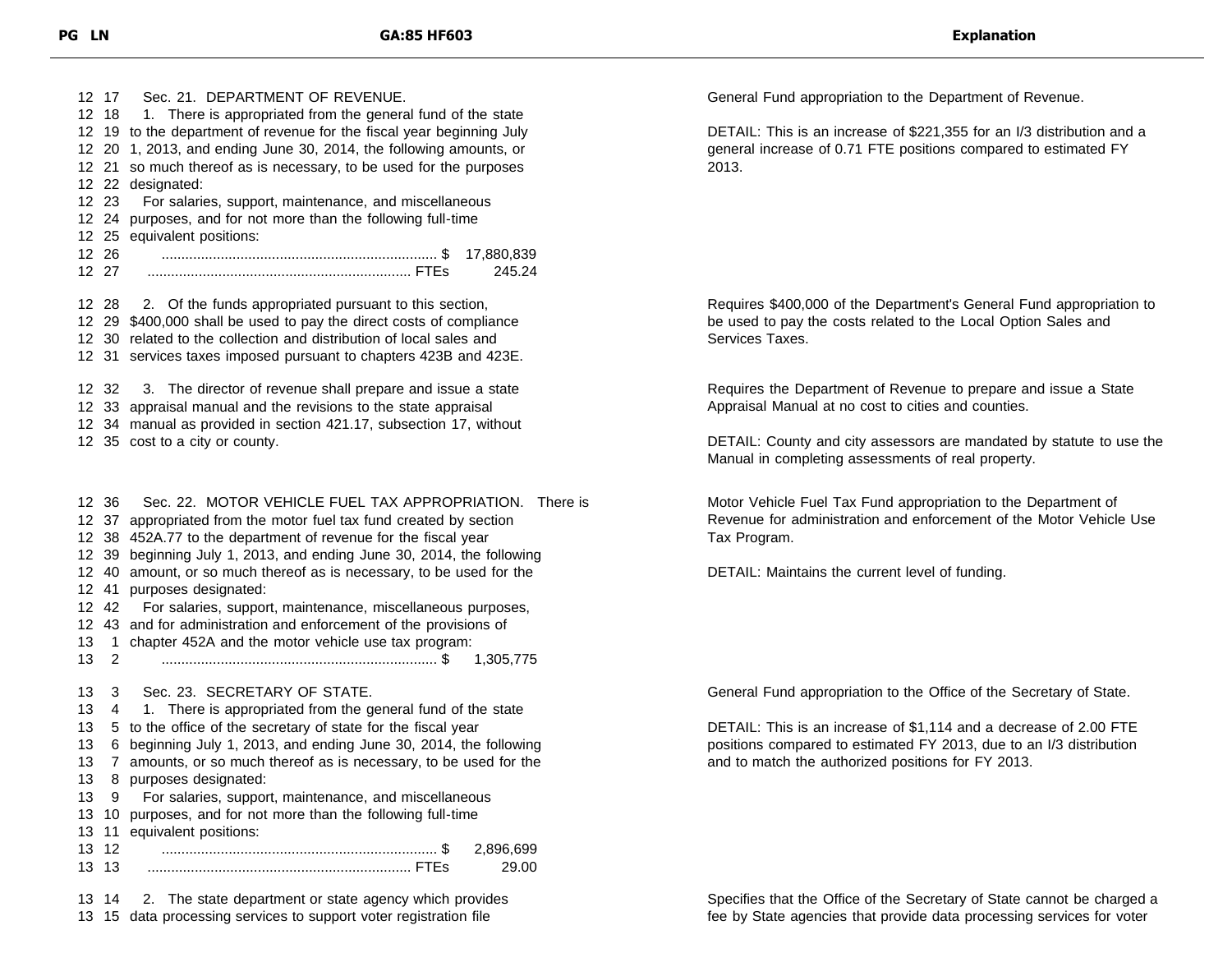|                                              |                                           | 13 16 maintenance and storage shall provide those services without<br>13 17 charge.                                                                                                                                                                                                                                                                                                                                                                                                                                                                                                                                                                                                                                                                           |
|----------------------------------------------|-------------------------------------------|---------------------------------------------------------------------------------------------------------------------------------------------------------------------------------------------------------------------------------------------------------------------------------------------------------------------------------------------------------------------------------------------------------------------------------------------------------------------------------------------------------------------------------------------------------------------------------------------------------------------------------------------------------------------------------------------------------------------------------------------------------------|
|                                              | 13 18<br>13 19                            | Sec. 24. SECRETARY OF STATE FILING FEES REFUND.<br>Notwithstanding the obligation to collect fees pursuant to the<br>13 20 provisions of section 489.117, subsection 1, paragraphs "a" and<br>13 21 "o", section 490.122, subsection 1, paragraphs "a" and "s",<br>13 22 and section 504.113, subsection 1, paragraphs "a", "c", "d",<br>13 23 "j", "k", "l", and "m", for the fiscal year beginning July 1,<br>13 24 2013, the secretary of state may refund these fees to the filer<br>13 25 pursuant to rules established by the secretary of state. The<br>13 26 decision of the secretary of state not to issue a refund under<br>13 27 rules established by the secretary of state is final and not<br>13 28 subject to review pursuant to chapter 17A. |
|                                              | 13 29<br>13 30<br>13 35<br>13 38<br>13 39 | Sec. 25. TREASURER OF STATE.<br>1. There is appropriated from the general fund of the<br>13 31 state to the office of treasurer of state for the fiscal year<br>13 32 beginning July 1, 2013, and ending June 30, 2014, the following<br>13 33 amount, or so much thereof as is necessary, to be used for the<br>13 34 purposes designated:<br>For salaries, support, maintenance, and miscellaneous<br>13 36 purposes, and for not more than the following full-time<br>13 37 equivalent positions:<br>1,084,392<br>28.80                                                                                                                                                                                                                                    |
|                                              | 13 40                                     | 2. The office of treasurer of state shall supply clerical,<br>13 41 secretarial, and other administrative support for the executive<br>13 42 council.                                                                                                                                                                                                                                                                                                                                                                                                                                                                                                                                                                                                         |
| 14<br>14<br>14<br>14<br>14<br>14<br>14<br>14 | 1343<br>1<br>6.<br>8                      | Sec. 26. ROAD USE TAX APPROPRIATION - OFFICE OF TREASURER<br>OF STATE. There is appropriated from the road use tax fund<br>2 created in section 312.1 to the office of treasurer of state<br>3 for the fiscal year beginning July 1, 2013, and ending June 30,<br>4 2014, the following amount, or so much thereof as is necessary,<br>5 to be used for the purposes designated:<br>For enterprise resource management costs related to the<br>7 distribution of road use tax funds:<br>93,148                                                                                                                                                                                                                                                                |
| 14<br>14<br>14<br>14<br>14<br>14             | 9<br>11<br>14<br>14 15                    | Sec. 27. IPERS - GENERAL OFFICE. There is appropriated<br>10 from the lowa public employees' retirement system fund to the<br>lowa public employees' retirement system for the fiscal year<br>12 beginning July 1, 2013, and ending June 30, 2014, the following<br>13 amount, or so much thereof as is necessary, to be used for the<br>purposes designated:<br>For salaries, support, maintenance, and other operational                                                                                                                                                                                                                                                                                                                                    |

registration file maintenance.

Permits the Secretary of State the discretion to refund the \$50 fee for certificates of organization and the \$100 fee for applications for certificates of authority for limited liability corporations and business corporations, and various fees, if collected, from nonprofit corporations.

General Fund appropriation to the Office of the Treasurer of State.

DETAIL: This is an increase of \$230,103 and no change in FTE positions compared to estimated FY 2013, due to an I/3 distribution.

Requires the Treasurer of State to provide clerical and secretarial support to the Executive Council.

Road Use Tax Fund appropriation to the Office of the Treasurer.

DETAIL: Maintains the current level of funding. This appropriation is used to cover fees assessed by the DAS for I/3 Budget System costs related to the administration of the Road Use Tax Fund.

Iowa Public Employees Retirement System (IPERS) Trust Fund appropriation to the IPERS for administration.

DETAIL: Maintains the current level of support.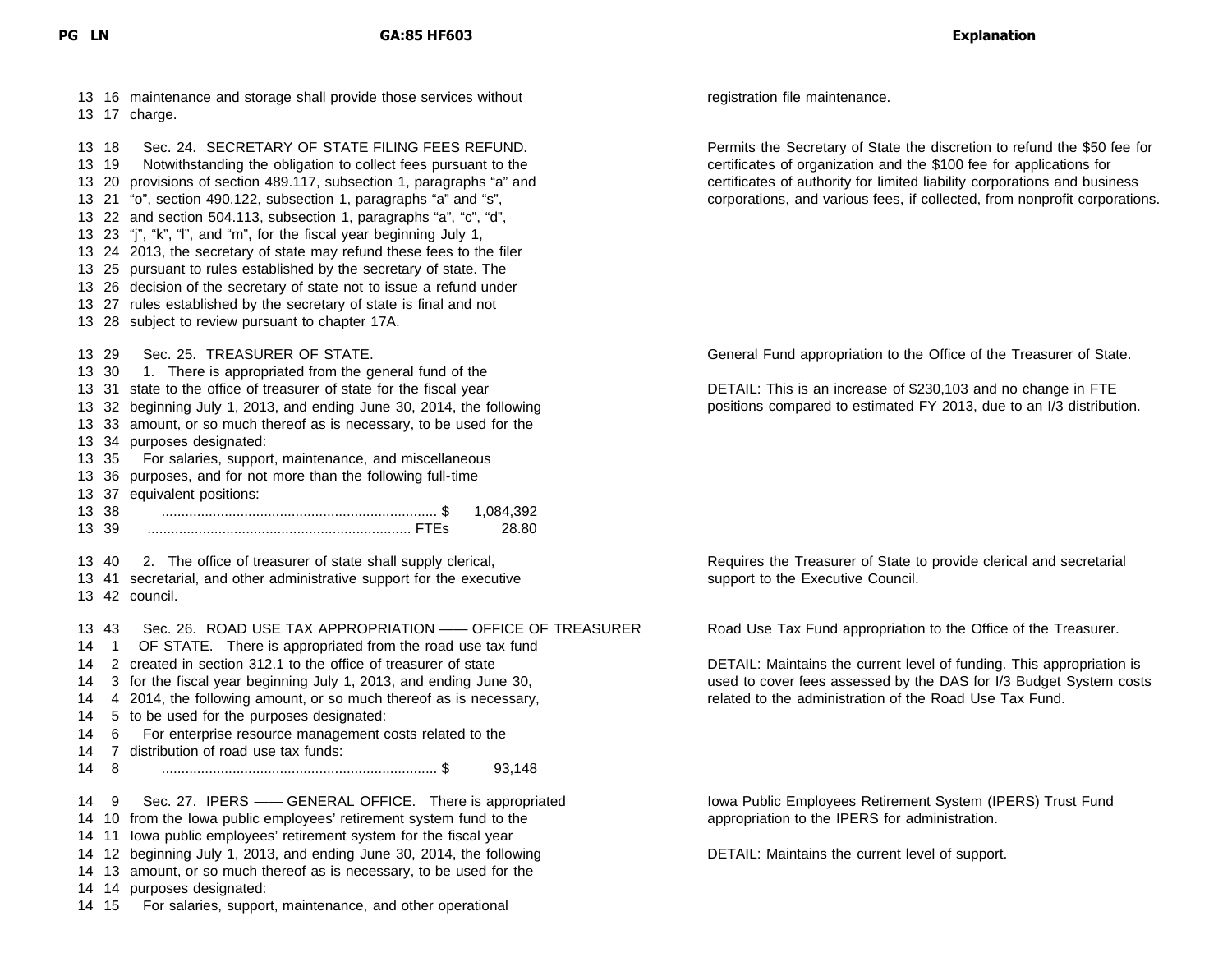|       | 14 16 purposes to pay the costs of the lowa public employees'   |
|-------|-----------------------------------------------------------------|
|       | 14 17 retirement system, and for not more than the following    |
|       | 14 18 full-time equivalent positions:                           |
| 14 19 |                                                                 |
|       | 90.13                                                           |
|       |                                                                 |
|       | 14 21 Sec. 28. INTEGRATED INFORMATION FOR IOWA SYSTEM. There    |
|       | 14 22 is appropriated from the general fund of the state to the |
|       | 14 23 following departments and agencies for the fiscal year    |

24 beginning July 1, 2013, and ending June 30, 2014, the following

25 amounts, or so much thereof as is necessary, to be used

26 for the payment of services provided by the department of

27 administrative services related to the integrated information

28 for Iowa system:

|          | 14 29<br>14 30 | 1. Department on aging:                                   | 5,687  |
|----------|----------------|-----------------------------------------------------------|--------|
|          | 14 31<br>14 32 | Department of agriculture and land stewardship:<br>2.     | 24,164 |
|          | 14 33<br>14 34 | 3. Department for the blind:                              | 6,543  |
|          | 14 35<br>14 36 | 4. Iowa state civil rights commission:                    | 2,178  |
|          | 14 37<br>14 38 | College student aid commission:<br>5.                     | 17,166 |
|          | 14 39<br>14 40 | 6. Department of corrections:                             | 12,228 |
|          |                | 14 41 7. Department of corrections for the Fort Madison   |        |
|          | 14 43          | 14 42 correctional facility:                              | 28,799 |
| 15<br>15 | $1 \quad$<br>2 | 8. Department of corrections for the Anamosa correctional |        |
| 15       | 3              | facility:                                                 | 22,967 |

General Fund appropriations to departments outside the purview of the Administration and Regulation Appropriations Subcommittee to replace funding that in previous years was appropriated to the DAS to partially offset the cost of using the I/3 System.

DETAIL: The I/3 Distribution appropriation to the DAS is eliminated and an equivalent total is appropriated to individual departments. The appropriations for departments outside the purview of the Administration and Regulation Subcommittee equal a total of \$2,486,318. Departments within the purview of the Administration and Regulation Appropriations Subcommittee received increases in their appropriations. Having distributed the appropriations in this manner, the funding will become part of the base budgets of these departments in future years and the I/3 distribution appropriation to DAS will no longer be needed.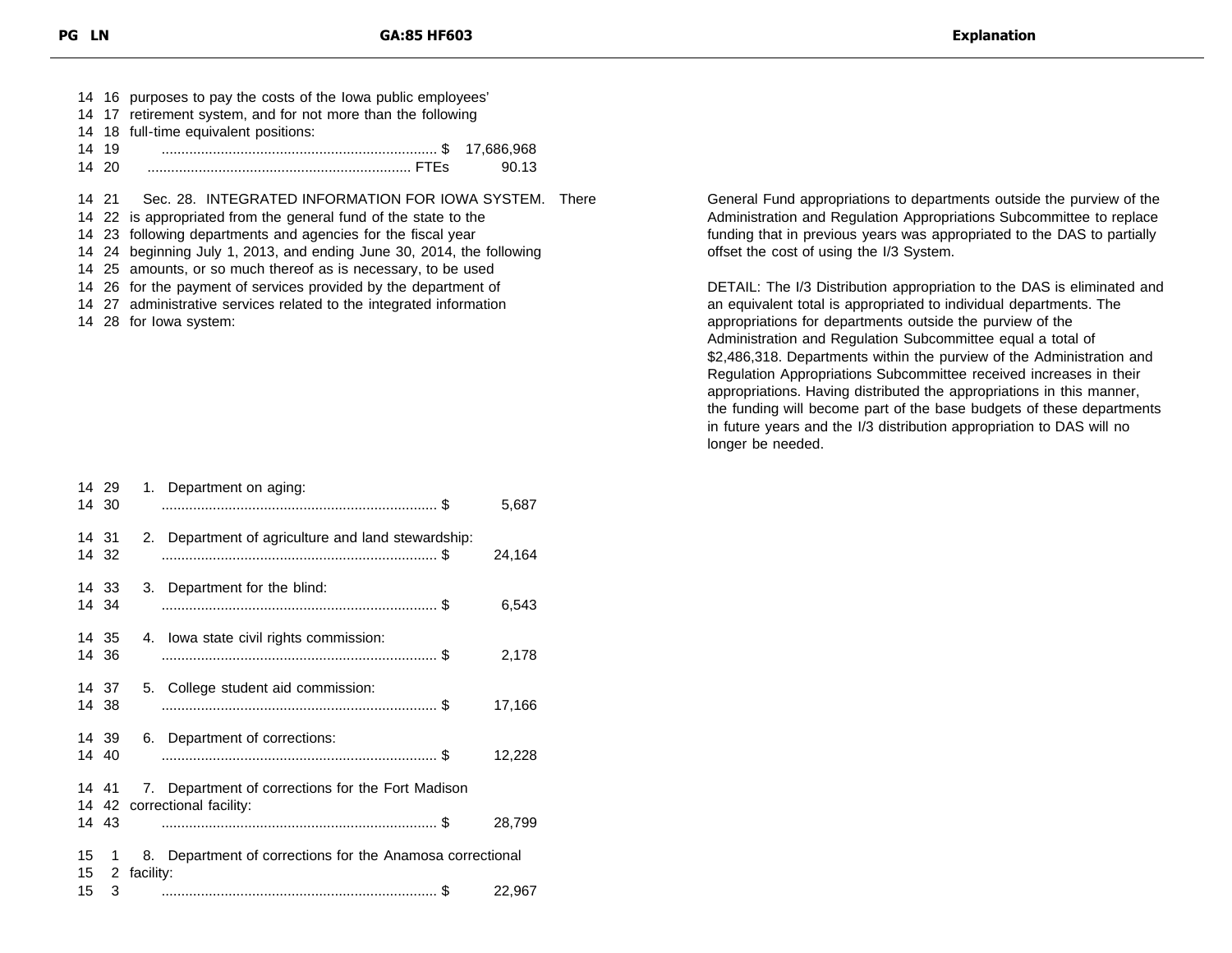| 15<br>15 | 4               | Department of corrections for the Oakdale correctional<br>9.                        |  |
|----------|-----------------|-------------------------------------------------------------------------------------|--|
| 15       | 6               | 5 facility:<br>57,645                                                               |  |
| 15       |                 | 7 10. Department of corrections for the Newton correctional                         |  |
| 15<br>15 | 8<br>9          | facility:<br>18,818                                                                 |  |
| 15       |                 | 10 11. Department of corrections for the Mount Pleasant                             |  |
| 15<br>15 | 12 <sup>2</sup> | 11 correctional facility:<br>20,708                                                 |  |
| 15<br>15 |                 | 13 12. Department of corrections for the Rockwell City<br>14 correctional facility: |  |
| 15       | 15              | 7,205                                                                               |  |
| 15       | 15 16           | 13. Department of corrections for the Clarinda correctional<br>17 facility:         |  |
| 15       | 18              | 17,703                                                                              |  |
|          | 15 19           | 14. Department of corrections for the Mitchellville<br>15 20 correctional facility: |  |
|          | 15 21           | 13,431                                                                              |  |
|          | 15 22           | 15. Department of corrections for the Fort Dodge<br>15 23 correctional facility:    |  |
|          | 15 24           | 18,416                                                                              |  |
|          | 15 25<br>15 26  | 16. Department of cultural affairs:<br>5,069                                        |  |
|          | 15 27<br>15 28  | 17. Economic development authority:<br>47,407                                       |  |
|          | 15 29           | 18. Department of education:                                                        |  |
|          | 15 30           | 215,235                                                                             |  |
|          | 15 31           | Department of education for the vocational<br>19.                                   |  |
|          | 15 33           | 15 32 rehabilitation services division:<br>33,032                                   |  |
|          | 15 34           | 20. Department of education for the public broadcasting                             |  |
|          | 15 36           | 15 35 division:<br>7,537                                                            |  |
|          | 15 37           | 21.<br>Department of human services for payments associated                         |  |
|          | 15 39           | 15 38 with administration:<br>24,831                                                |  |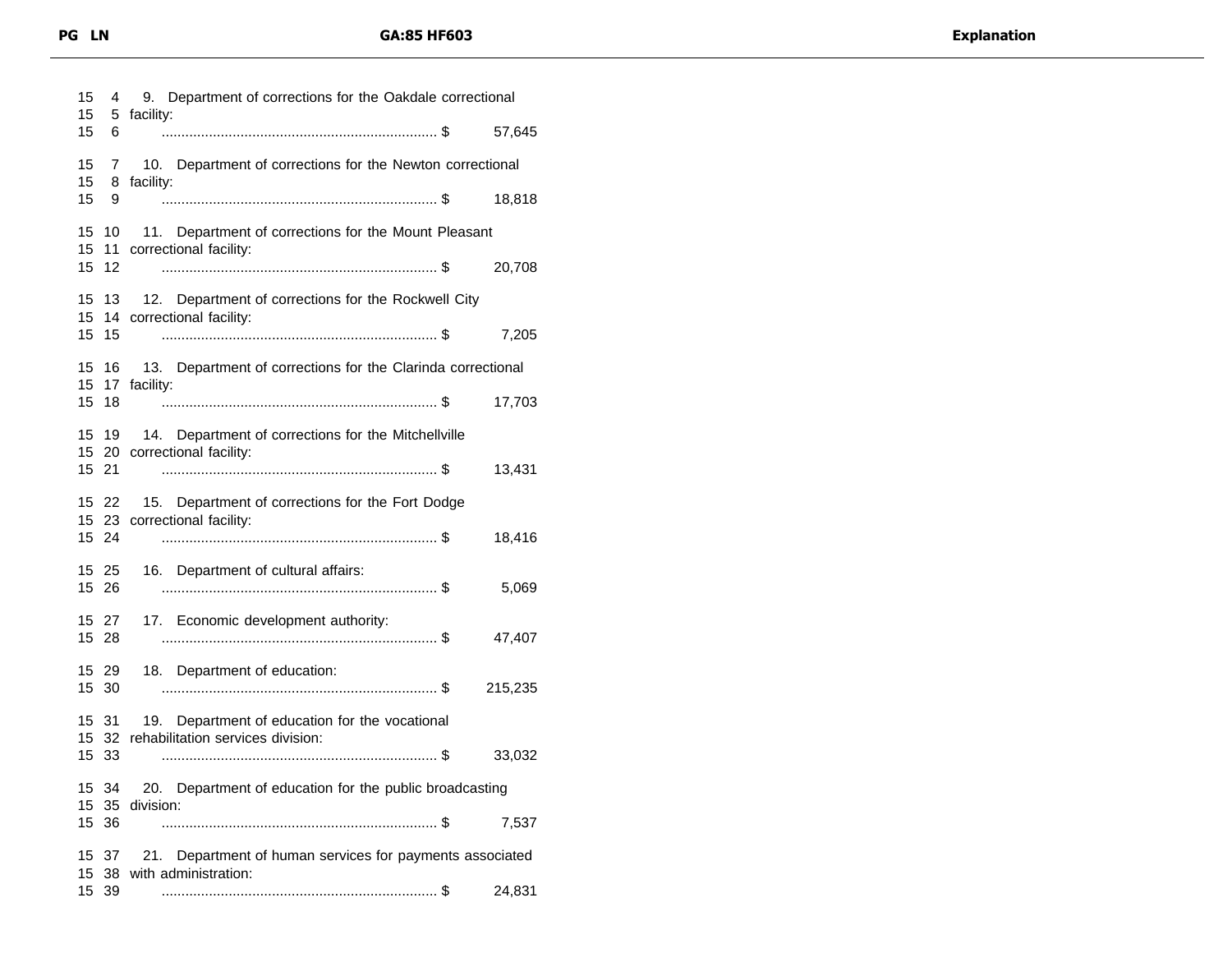|          | 15 40<br>15 41     | 22. Department of human services for payments associated<br>with assistance payments:      |
|----------|--------------------|--------------------------------------------------------------------------------------------|
| 15       | 42                 | 581,192                                                                                    |
| 15<br>16 | 43                 | Department of human services for the civil commitment<br>23.<br>unit for sexual offenders: |
| 16       | 1.<br>2            | 8,599                                                                                      |
| 16<br>16 | 3                  | 24. Department of human services for payments associated<br>with field operations:         |
| 16       | 4<br>5.            | 189,899                                                                                    |
| 16<br>16 | 6.<br>$\mathbf{7}$ | 25. Department of human services for the state resource<br>center at Glenwood:             |
| 16       | 8                  | 74,650                                                                                     |
| 16<br>16 | 9                  | 26. Department of human services for the state resource<br>10 center at Woodward:          |
| 16       | 11                 | 65,728                                                                                     |
| 16<br>16 | 12                 | 27. Department of human services for the lowa juvenile home<br>13 at Toledo:               |
| 16       | 14                 | 7,766                                                                                      |
| 16<br>16 | 15                 | 28. Department of human services for the state training<br>16 school at Eldora:            |
| 16       | 17                 | 11,233                                                                                     |
|          | 16 18              | 29. Department of human services for the Cherokee mental<br>16 19 health institute:        |
|          | 16 20              | 10,273                                                                                     |
|          | 16 21              | 30. Department of human services for the Clarinda mental                                   |
|          | 16 23              | 16 22 health institute:<br>5,821                                                           |
|          | 16 24              | Department of human services for the Independence<br>31.                                   |
|          | 16 26              | 16 25 mental health institute:<br>15,304                                                   |
|          |                    | 16 27 32. Department of human services for the Mount Pleasant                              |
|          | 16 28<br>16 29     | mental health institute:<br>7,375                                                          |
| 16 31    | 16 30              | 33. Office of the state public defender:<br>20,061                                         |
| 16<br>16 | -32<br>-33         | lowa law enforcement academy:<br>34.                                                       |
|          |                    | 1,516                                                                                      |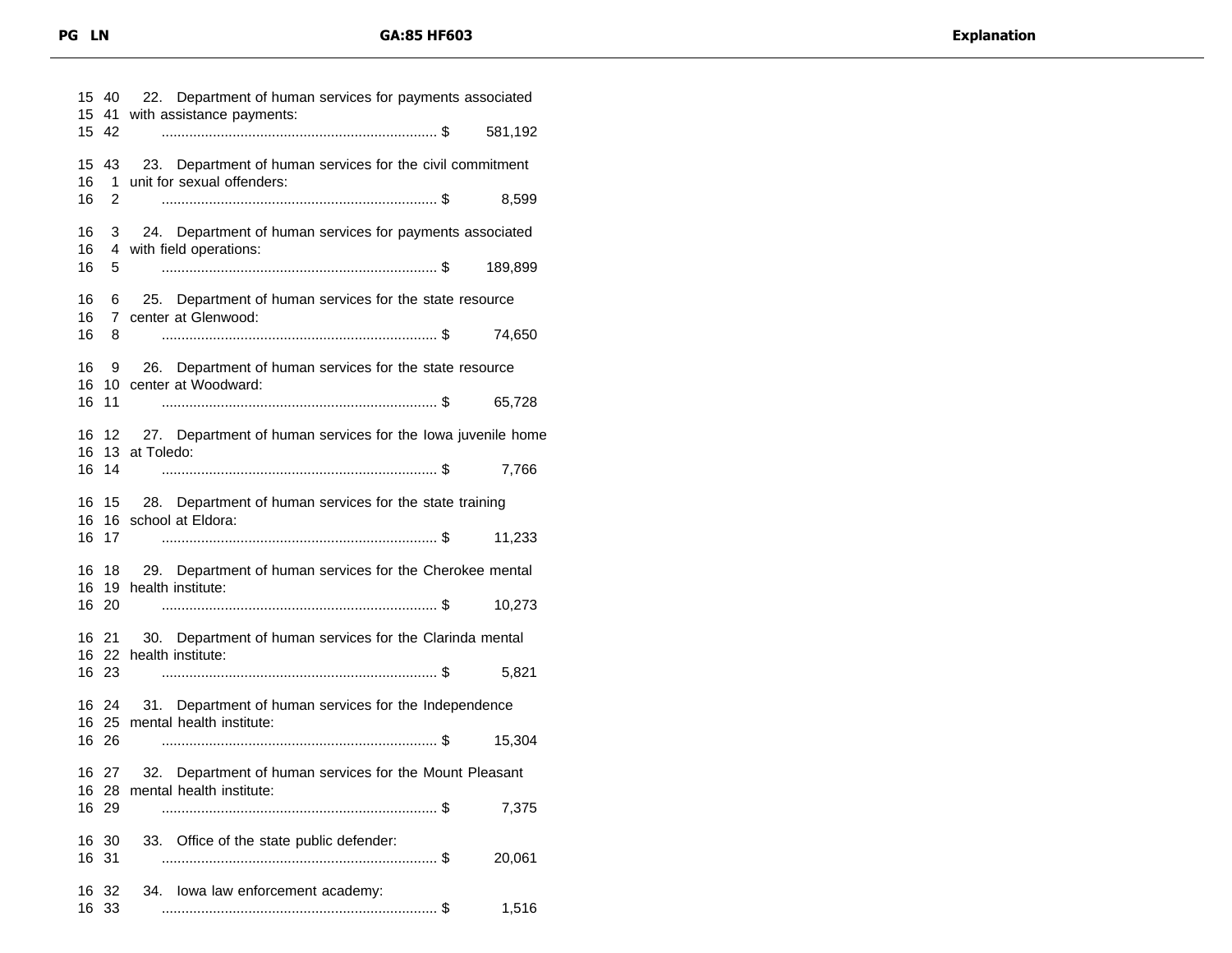| Sec. 29. INTEGRATED INFORMATION FOR IOWA SYSTEM -- OFFICE OF |
|--------------------------------------------------------------|
|                                                              |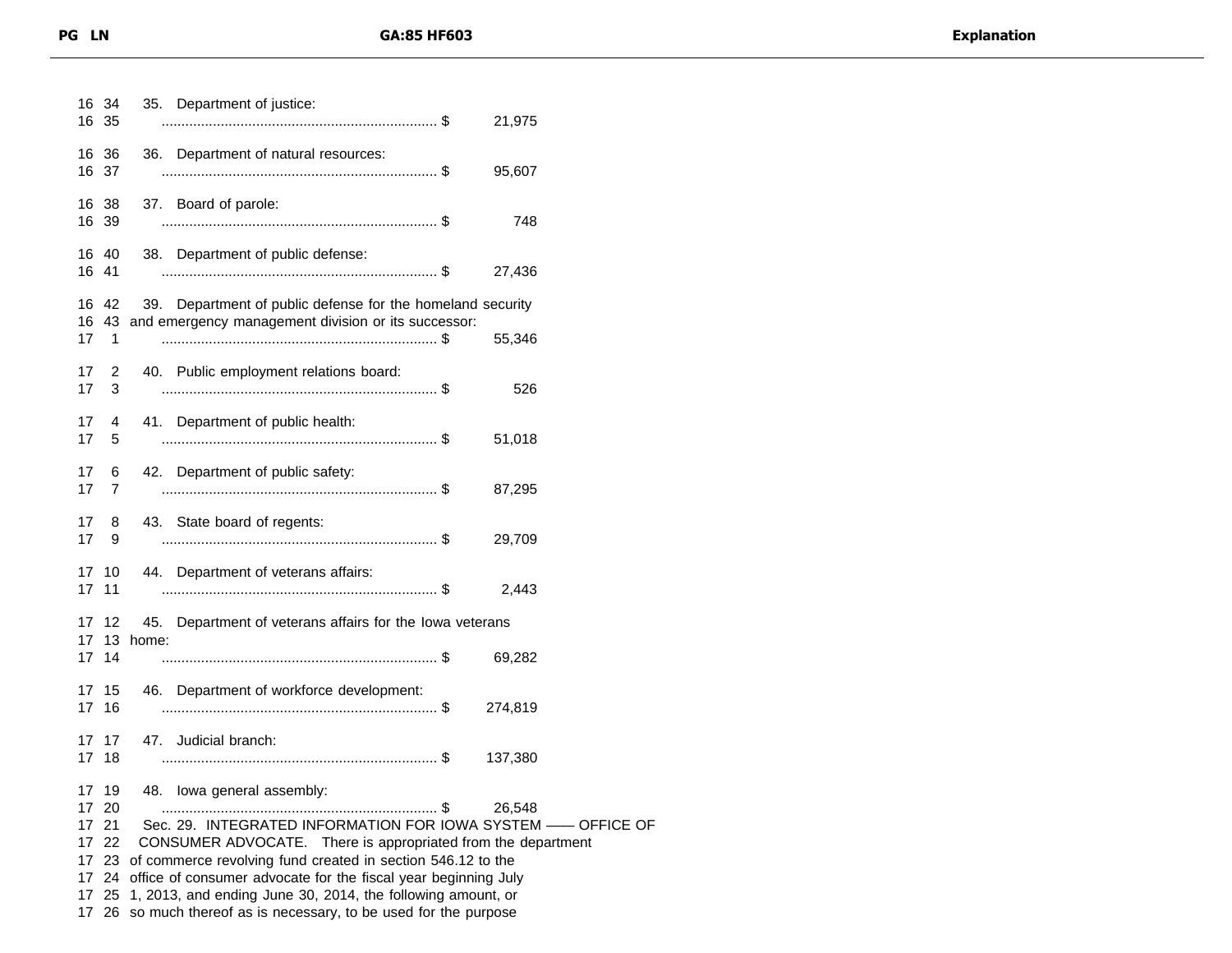| 17 27                  | designated:                                                         |
|------------------------|---------------------------------------------------------------------|
| 17<br>28               | For the payment of services provided by the department of           |
| 17<br>29               | administrative services related to the integrated information       |
| 17<br>30               | for lowa system:                                                    |
| 17<br>31               | 1,425                                                               |
|                        |                                                                     |
| 32<br>17               | <b>DIVISION II</b>                                                  |
| 17 <sup>17</sup><br>33 | FY 2014-2015                                                        |
|                        |                                                                     |
| 17 34                  | Sec. 30. DEPARTMENT OF ADMINISTRATIVE SERVICES.                     |
| 35<br>17               | There is appropriated from the general fund of the state<br>1.      |
| 17<br>36               | to the department of administrative services for the fiscal         |
| 17<br>37               | year beginning July 1, 2014, and ending June 30, 2015, the          |
| 17<br>38               | following amounts, or so much thereof as is necessary, to be        |
| 39<br>17               | used for the purposes designated, and for not more than the         |
| 17<br>40               | following full-time equivalent positions:                           |
| 17<br>41               | For salaries, support, maintenance, and miscellaneous<br>a.         |
| 42<br>17               | purposes:                                                           |
| 17<br>43               | 2,033,962                                                           |
| 18<br>1                | 73.49                                                               |
| 18<br>2                | b. For the payment of utility costs:                                |
| 18<br>3                | 1,329,455                                                           |
|                        | 1.00                                                                |
| 18<br>4                |                                                                     |
| 18<br>5                | Notwithstanding section 8.33, any excess moneys appropriated        |
| 18<br>6                | for utility costs in this lettered paragraph shall not revert       |
| 18<br>7                | to the general fund of the state at the end of the fiscal year      |
| 18<br>8                | but shall remain available for expenditure for the purposes of      |
| 18<br>9                | this lettered paragraph during the succeeding fiscal year.          |
| 18<br>10               | For Terrace Hill operations:<br>C.                                  |
| 18<br>11               | 202,957                                                             |
| 18<br>12               | 5.00                                                                |
| 18<br>13               | Members of the general assembly serving as members of<br>2.         |
| 18<br>14               | the deferred compensation advisory board shall be entitled          |
| 18<br>15               | to receive per diem and necessary travel and actual expenses        |
| 18<br>16               | pursuant to section 2.10, subsection 5, while carrying out          |
| 18<br>17               | their official duties as members of the board.                      |
| 18<br>18               | 3. Any moneys and premiums collected by the department              |
| 18<br>19               | for workers' compensation shall be segregated into a separate       |
| 18<br>20               | workers' compensation fund in the state treasury to be used         |
| 18<br>21               | for payment of state employees' workers' compensation claims        |
|                        | 18 22 and administrative costs. Notwithstanding section 8.33,       |
|                        | 18 23 unencumbered or unobligated moneys remaining in this workers' |
| 18                     | 24 compensation fund at the end of the fiscal year shall not        |
| 25<br>18               | revert but shall be available for expenditure for purposes of       |
| 18<br>26               | the fund for subsequent fiscal years.                               |
| 18<br>27               | Sec. 31. REVOLVING FUNDS. There is appropriated to the              |
| 28<br>18               | department of administrative services for the fiscal year           |
| 29<br>18               | beginning July 1, 2014, and ending June 30, 2015, from the          |
|                        |                                                                     |

Division II provides appropriations to State agencies for FY 2015 at 50.00% of the amount appropriated for FY 2014, with the following exceptions:

- The General Fund I/3 distribution appropriations to agencies outside the purview of the Administration and Regulation Appropriations Subcommittee are funded at 100.00% of the FY 2014 appropriation.
- The Racing and Gaming Revolving Fund appropriation for a Gambling Socioeconomic Study of \$125,000 was for one year and is not continued in FY 2015.

The FTE positions authorized for FY 2015 are at the same level as FY 2014.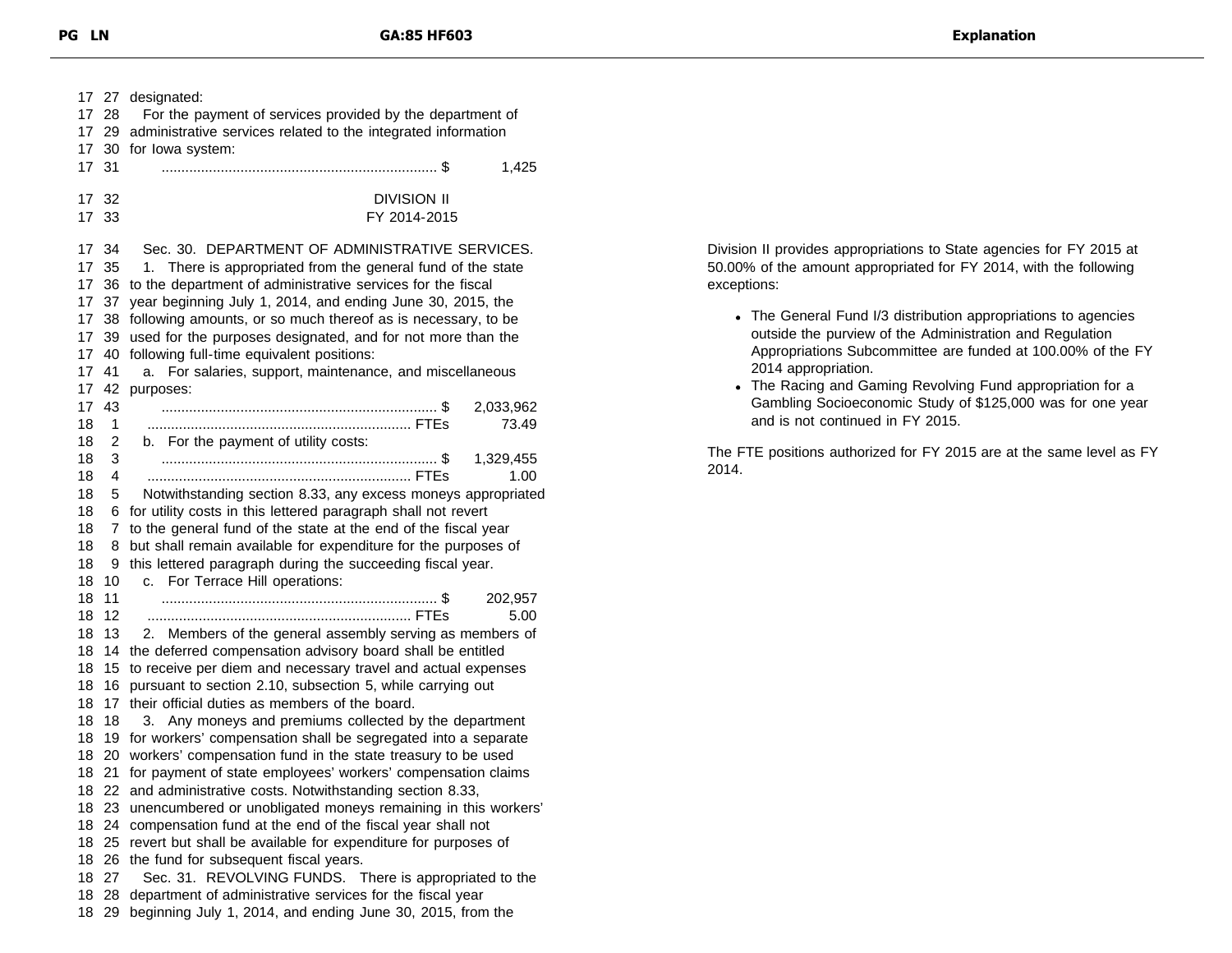30 revolving funds designated in chapter 8A and from internal 31 service funds created by the department such amounts as the 32 department deems necessary for the operation of the department 33 consistent with the requirements of chapter 8A. 34 Sec. 32. FUNDING FOR IOWACCESS. 35 1. Notwithstanding section 321A.3, subsection 1, for 36 the fiscal year beginning July 1, 2014, and ending June 37 30, 2015, the first \$750,000 collected by the department of 38 transportation and transferred to the treasurer of state with 39 respect to the fees for transactions involving the furnishing 40 of a certified abstract of a vehicle operating record under 41 section 321A.3, subsection 1, shall be transferred to the 42 IowAccess revolving fund for the purposes of developing, 43 implementing, maintaining, and expanding electronic access to 1 government records as provided by law. 2 2. All fees collected with respect to transactions 3 involving IowAccess shall be deposited in the IowAccess 4 revolving fund and shall be used only for the support of 5 IowAccess projects. 6 Sec. 33. STATE EMPLOYEE HEALTH INSURANCE ADMINISTRATION 7 CHARGE. For the fiscal year beginning July 1, 2014, and ending 8 June 30, 2015, the monthly per contract administrative charge 9 which may be assessed by the department of administrative 10 services shall be \$2 per contract on all health insurance plans 11 administered by the department. 12 Sec. 34. AUDITOR OF STATE. 13 1. There is appropriated from the general fund of the state 14 to the office of the auditor of state for the fiscal year 15 beginning July 1, 2014, and ending June 30, 2015, the following 16 amount, or so much thereof as is necessary, to be used for 17 the purposes designated, and for not more than the following 18 full-time equivalent positions: 19 For salaries, support, maintenance, and miscellaneous 20 purposes: 21 ...................................................................... \$ 457,253 22 ................................................................... FTEs 103.00 23 2. The auditor of state may retain additional full-time 24 equivalent positions as is reasonable and necessary to 25 perform governmental subdivision audits which are reimbursable 26 pursuant to section 11.20 or 11.21, to perform audits which are 27 requested by and reimbursable from the federal government, and 28 to perform work requested by and reimbursable from departments 29 or agencies pursuant to section 11.5A or 11.5B. The auditor 30 of state shall notify the department of management, the 31 legislative fiscal committee, and the legislative services 32 agency of the additional full-time equivalent positions 33 retained. 34 3. The auditor of state shall allocate moneys from the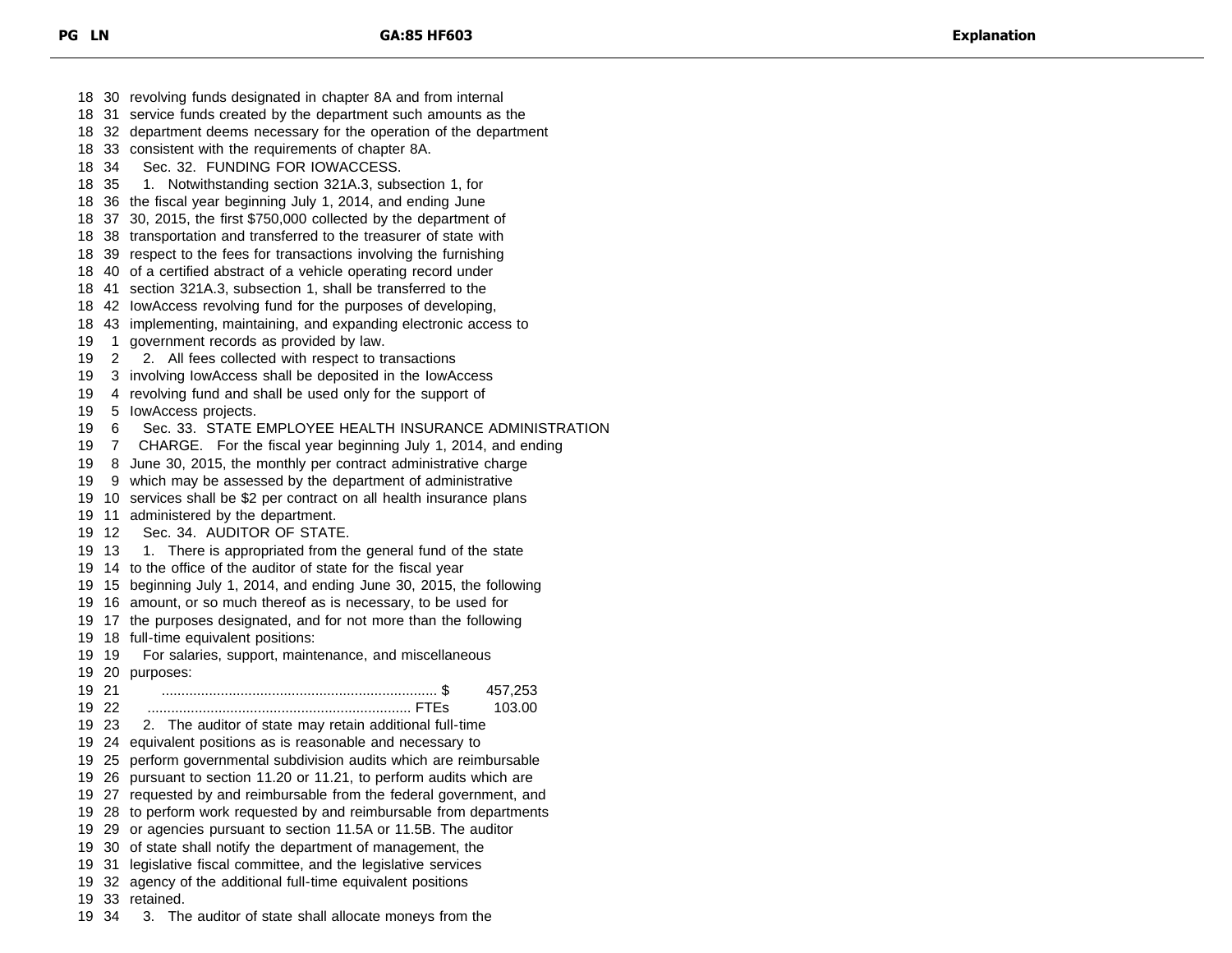35 appropriation in this section solely for audit work related to 36 the comprehensive annual financial report, federally required 37 audits, and investigations of embezzlement, theft, or other 38 significant financial irregularities until the audit of the 39 comprehensive annual financial report is complete. 40 Sec. 35. IOWA ETHICS AND CAMPAIGN DISCLOSURE BOARD. There 41 is appropriated from the general fund of the state to the 42 Iowa ethics and campaign disclosure board for the fiscal year 43 beginning July 1, 2014, and ending June 30, 2015, the following 1 amount, or so much thereof as is necessary, for the purposes 2 designated: 3 For salaries, support, maintenance, and miscellaneous 4 purposes, and for not more than the following full-time 5 equivalent positions: 6 ...................................................................... \$ 245,168 7 ................................................................... FTEs 5.00 8 Sec. 36. DEPARTMENT OF COMMERCE. 9 1. There is appropriated from the general fund of the 10 state to the department of commerce for the fiscal year 11 beginning July 1, 2014, and ending June 30, 2015, the following 12 amounts, or so much thereof as is necessary, for the purposes 13 designated: 14 a. ALCOHOLIC BEVERAGES DIVISION 15 For salaries, support, maintenance, and miscellaneous 16 purposes, and for not more than the following full-time 17 equivalent positions: 18 ...................................................................... \$ 610,196 19 ................................................................... FTEs 18.50 20 b. PROFESSIONAL LICENSING AND REGULATION BUREAU 21 For salaries, support, maintenance, and miscellaneous 22 purposes, and for not more than the following full-time 23 equivalent positions: 24 ...................................................................... \$ 300,769 25 ................................................................... FTEs 12.50 26 2. There is appropriated from the department of commerce 27 revolving fund created in section 546.12 to the department of 28 commerce for the fiscal year beginning July 1, 2014, and ending 29 June 30, 2015, the following amounts, or so much thereof as is 30 necessary, for the purposes designated: 31 a. BANKING DIVISION 32 For salaries, support, maintenance, and miscellaneous 33 purposes, and for not more than the following full-time 34 equivalent positions: 35 ...................................................................... \$ 4,583,618 36 ................................................................... FTEs 74.50 37 b. CREDIT UNION DIVISION 38 For salaries, support, maintenance, and miscellaneous 39 purposes, and for not more than the following full-time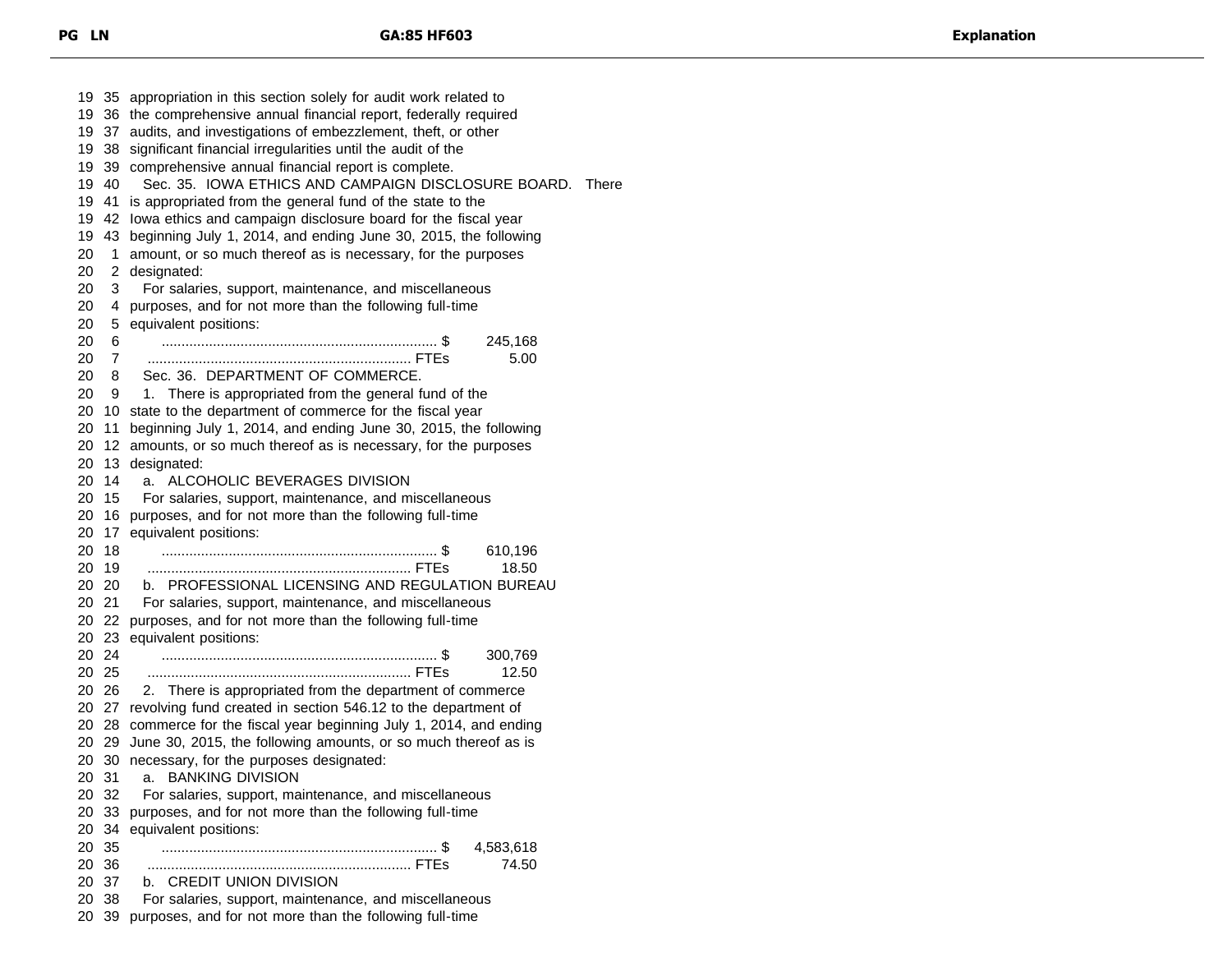| 20 | 40 | equivalent positions:                                           |
|----|----|-----------------------------------------------------------------|
| 20 | 41 | 897,128                                                         |
| 20 | 42 | 15.00                                                           |
| 20 | 43 | <b>INSURANCE DIVISION</b><br>c.                                 |
| 21 | 1  | (1) For salaries, support, maintenance, and miscellaneous       |
| 21 | 2  | purposes, and for not more than the following full-time         |
| 21 | 3  | equivalent positions:                                           |
|    |    |                                                                 |
| 21 | 4  | 2,516,495                                                       |
| 21 | 5  | 100.15                                                          |
| 21 | 6  | (2) The insurance division may reallocate authorized            |
| 21 | 7  | full-time equivalent positions as necessary to respond to       |
| 21 | 8  | accreditation recommendations or requirements.                  |
| 21 | 9  | (3) The insurance division expenditures for examination         |
| 21 | 10 | purposes may exceed the projected receipts, refunds, and        |
| 21 | 11 | reimbursements, estimated pursuant to section 505.7, subsection |
| 21 | 12 | 7, including the expenditures for retention of additional       |
| 21 | 13 | personnel, if the expenditures are fully reimbursable and the   |
| 21 | 14 | division first does both of the following:                      |
| 21 | 15 | Notifies the department of management, the legislative<br>(a)   |
| 21 | 16 | services agency, and the legislative fiscal committee of the    |
|    |    |                                                                 |
| 21 | 17 | need for the expenditures.                                      |
| 21 | 18 | (b) Files with each of the entities named in subparagraph       |
| 21 | 19 | division (a) the legislative and regulatory justification for   |
| 21 | 20 | the expenditures, along with an estimate of the expenditures.   |
| 21 | 21 | d. UTILITIES DIVISION                                           |
| 21 | 22 | (1) For salaries, support, maintenance, and miscellaneous       |
| 21 | 23 | purposes, and for not more than the following full-time         |
| 21 | 24 | equivalent positions:                                           |
| 21 | 25 | 4,089,703                                                       |
| 21 | 26 | 79.00                                                           |
| 21 | 27 | (2) The utilities division may expend additional moneys,        |
| 21 | 28 | including moneys for additional personnel, if those additional  |
| 21 | 29 | expenditures are actual expenses which exceed the moneys        |
| 21 | 30 | budgeted for utility regulation and the expenditures are fully  |
| 21 | 31 |                                                                 |
|    |    | reimbursable. Before the division expends or encumbers an       |
| 21 | 32 | amount in excess of the moneys budgeted for regulation, the     |
| 21 | 33 | division shall first do both of the following:                  |
| 21 | 34 | Notify the department of management, the legislative<br>(a)     |
| 21 | 35 | services agency, and the legislative fiscal committee of the    |
| 21 | 36 | need for the expenditures.                                      |
| 21 | 37 | (b) File with each of the entities named in subparagraph        |
| 21 | 38 | division (a) the legislative and regulatory justification for   |
| 21 | 39 | the expenditures, along with an estimate of the expenditures.   |
| 21 | 40 | 3. CHARGES. Each division and the office of consumer            |
| 21 | 41 | advocate shall include in its charges assessed or revenues      |
| 21 | 42 | generated an amount sufficient to cover the amount stated       |
| 21 | 43 | in its appropriation and any state-assessed indirect costs      |
| 22 | 1  | determined by the department of administrative services.        |
|    |    |                                                                 |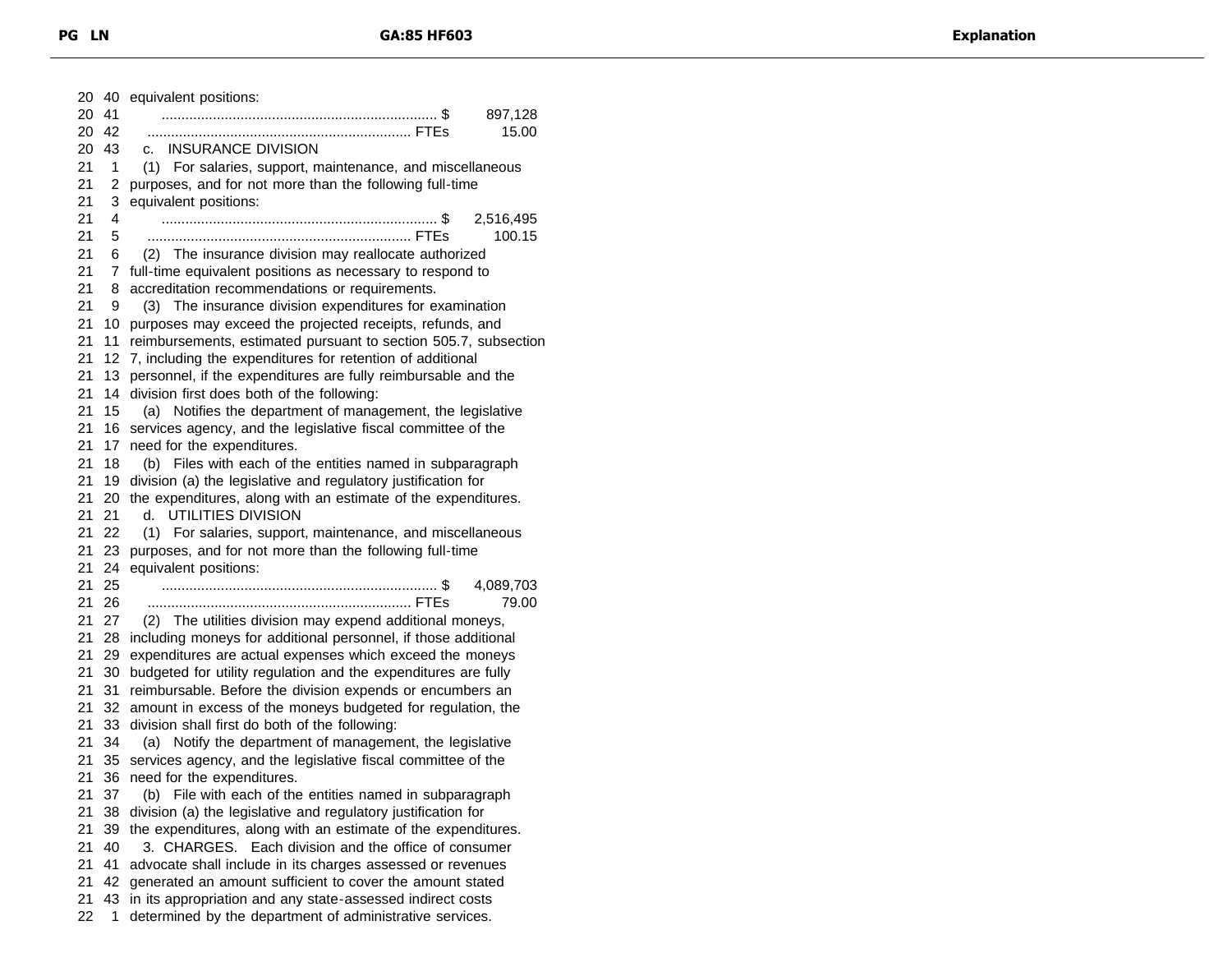22 2 Sec. 37. DEPARTMENT OF COMMERCE - PROFESSIONAL LICENSING 3 AND REGULATION BUREAU. There is appropriated from the housing 4 trust fund created pursuant to section 16.181, to the bureau of 5 professional licensing and regulation of the banking division 6 of the department of commerce for the fiscal year beginning 7 July 1, 2014, and ending June 30, 2015, the following amount, 22 8 or so much thereof as is necessary, to be used for the purposes 9 designated: 10 For salaries, support, maintenance, and miscellaneous 11 purposes: 12 ...................................................................... \$ 31,159 13 Sec. 38. IOWA TELECOMMUNICATIONS AND TECHNOLOGY 14 COMMISSION —— REGIONAL TELECOMMUNICATIONS COUNCILS. There is 15 appropriated from the general fund of the state to the Iowa 16 telecommunications and technology commission for the fiscal 17 year beginning July 1, 2014, and ending June 30, 2015, the 18 following amounts, or so much thereof as is necessary, to be 19 used for the purposes designated: 20 For state aid for regional telecommunications councils: 21 ...................................................................... \$ 496,457 22 22 The regional telecommunications councils established in 23 section 8D.5 shall use the moneys appropriated in this section 24 to provide coordination of technical assistance for network 25 classrooms, planning and troubleshooting for local area 26 networks, scheduling of video sites, and other related support 27 activities. 28 Moneys appropriated in this section shall be distributed 29 by the commission to the regional telecommunications councils 30 based upon usage by region. The regional telecommunications 31 councils shall report to the Iowa telecommunications and 32 technology commission by January 31, 2015, for the immediately 33 preceding six-month period beginning on July 1, 2014, and 34 ending December 31, 2014, and by July 31, 2015, for the 35 immediately preceding six-month period beginning on January 36 1, 2015, and ending on June 30, 2015. The report shall 37 include information requested by the commission related to the 38 activities supported through this appropriation. 39 Sec. 39. GOVERNOR AND LIEUTENANT GOVERNOR. There is 40 appropriated from the general fund of the state to the offices 41 of the governor and the lieutenant governor for the fiscal year 42 beginning July 1, 2014, and ending June 30, 2015, the following 43 amounts, or so much thereof as is necessary, to be used for the 1 purposes designated: 2 1. GENERAL OFFICE 3 For salaries, support, maintenance, and miscellaneous 4 purposes, and for not more than the following full-time 5 equivalent positions: 6 ...................................................................... \$ 1,098,228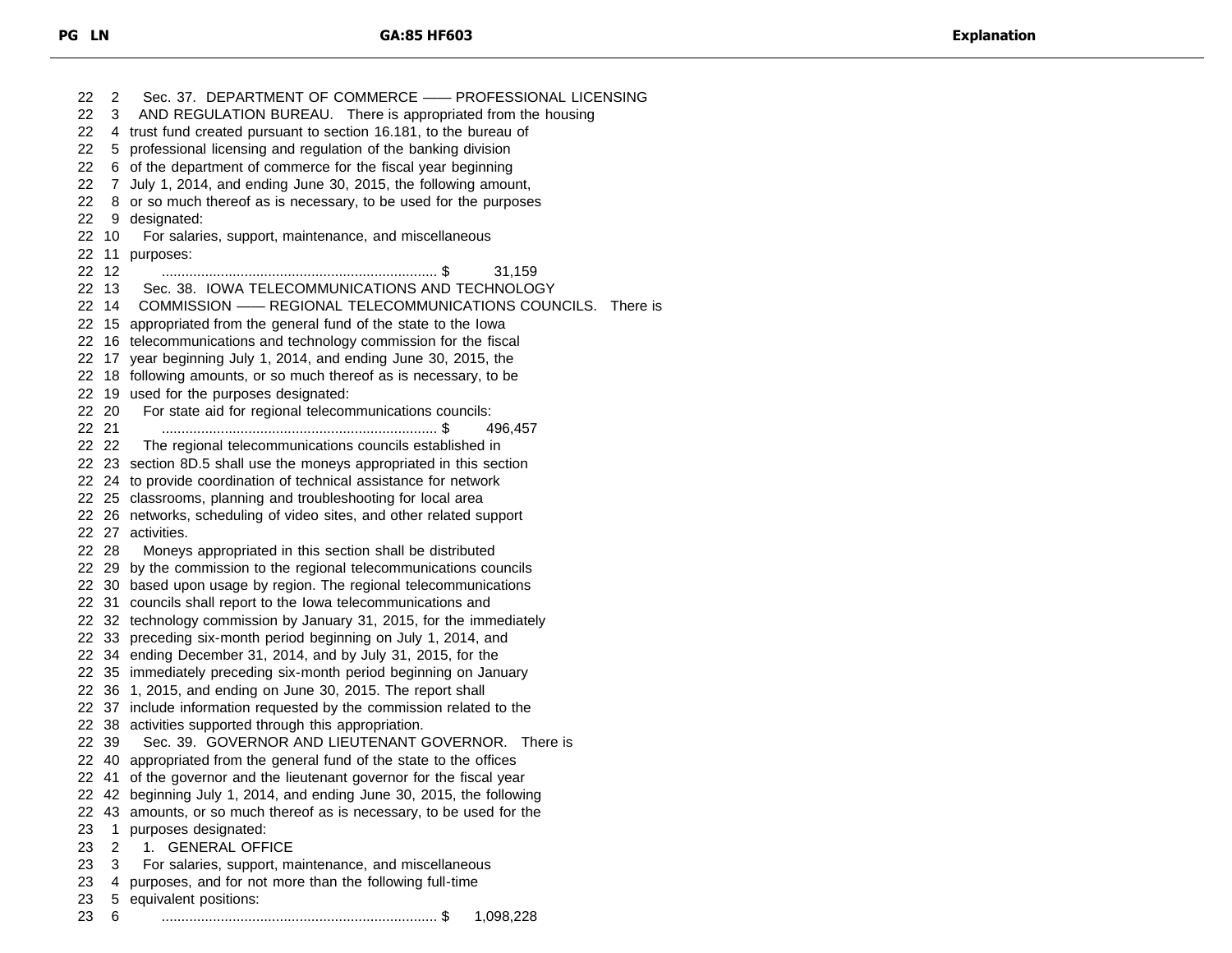7 ................................................................... FTEs 20.00 8 2. TERRACE HILL QUARTERS 9 For salaries, support, maintenance, and miscellaneous 10 purposes for the governor's quarters at Terrace Hill, and for 11 not more than the following full-time equivalent positions: 12 ...................................................................... \$ 46,556 13 ................................................................... FTEs 2.00 14 Sec. 40. GOVERNOR'S OFFICE OF DRUG CONTROL POLICY. There 15 is appropriated from the general fund of the state to the 16 governor's office of drug control policy for the fiscal year 17 beginning July 1, 2014, and ending June 30, 2015, the following 18 amount, or so much thereof as is necessary, to be used for the 19 purposes designated: 20 For salaries, support, maintenance, and miscellaneous 21 purposes, including statewide coordination of the drug abuse 22 resistance education (D.A.R.E.) programs or similar programs, 23 and for not more than the following full-time equivalent 24 positions: 25 ...................................................................... \$ 120,567 26 ................................................................... FTEs 4.00 27 Sec. 41. DEPARTMENT OF HUMAN RIGHTS. There is appropriated 28 from the general fund of the state to the department of human 29 rights for the fiscal year beginning July 1, 2014, and ending 30 June 30, 2015, the following amounts, or so much thereof as is 31 necessary, to be used for the purposes designated: 32 1. CENTRAL ADMINISTRATION DIVISION 33 For salaries, support, maintenance, and miscellaneous 34 purposes, and for not more than the following full-time 35 equivalent positions: 36 ...................................................................... \$ 112,092 37 ................................................................... FTEs 5.65 38 2. COMMUNITY ADVOCACY AND SERVICES DIVISION 39 For salaries, support, maintenance, and miscellaneous 40 purposes, and for not more than the following full-time 41 equivalent positions: 42 ...................................................................... \$ 514,039 43 ................................................................... FTEs 9.62 1 Sec. 42. DEPARTMENT OF INSPECTIONS AND APPEALS. There 2 is appropriated from the general fund of the state to the 24 3 department of inspections and appeals for the fiscal year 4 beginning July 1, 2014, and ending June 30, 2015, the following 5 amounts, or so much thereof as is necessary, for the purposes 6 designated: 7 1. ADMINISTRATION DIVISION 8 For salaries, support, maintenance, and miscellaneous 9 purposes, and for not more than the following full-time 10 equivalent positions: 11 ...................................................................... \$ 272,621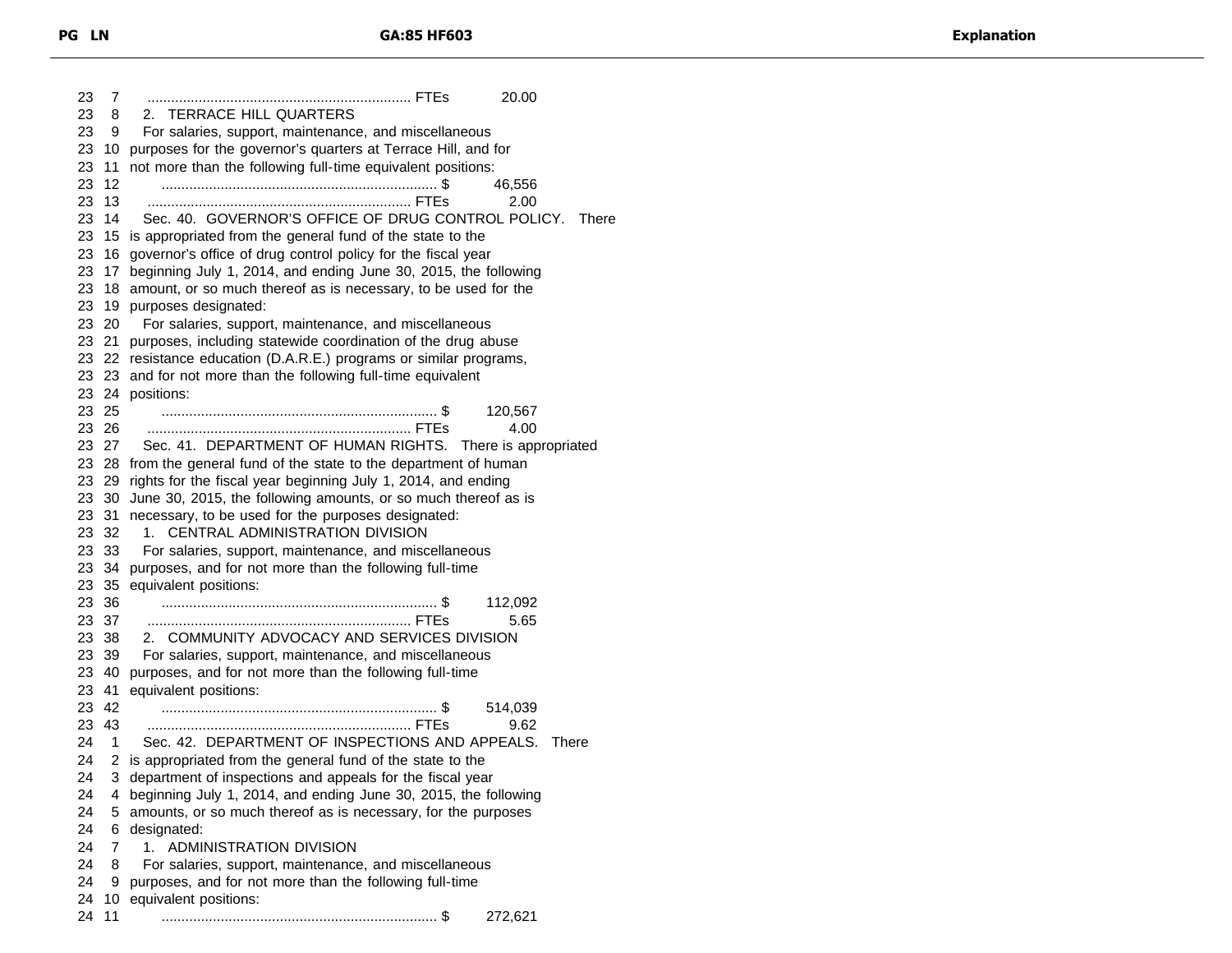12 ................................................................... FTEs 13.65 13 2. ADMINISTRATIVE HEARINGS DIVISION 14 For salaries, support, maintenance, and miscellaneous 15 purposes, and for not more than the following full-time 16 equivalent positions: 17 ...................................................................... \$ 339,471 18 ................................................................... FTEs 23.00 19 3. INVESTIGATIONS DIVISION 20 a. For salaries, support, maintenance, and miscellaneous 21 purposes, and for not more than the following full-time 22 equivalent positions: 23 ...................................................................... \$ 1,286,545 24 ................................................................... FTEs 61.50 25 b. The department, in coordination with the investigations 26 division, shall submit a report to the general assembly by 27 December 1, 2014, concerning the division's activities relative 28 to fraud in public assistance programs for the fiscal year 29 beginning July 1, 2013, and ending June 30, 2014. The report 30 shall include but is not limited to a summary of the number 31 of cases investigated, case outcomes, overpayment dollars 32 identified, amount of cost avoidance, and actual dollars 33 recovered. 34 4. HEALTH FACILITIES DIVISION 35 a. For salaries, support, maintenance, and miscellaneous 36 purposes, and for not more than the following full-time 37 equivalent positions: 38 ...................................................................... \$ 2,546,017 39 ................................................................... FTEs 113.00 40 b. The department shall, in coordination with the health 41 facilities division, make the following information available 42 to the public as part of the department's development efforts 43 to revise the department's internet website: 1 (1) The number of inspections conducted by the division 2 annually by type of service provider and type of inspection. 3 (2) The total annual operations budget for the division, 4 including general fund appropriations and federal contract 5 dollars received by type of service provider inspected. 6 (3) The total number of full-time equivalent positions in 7 the division, to include the number of full-time equivalent 8 positions serving in a supervisory capacity, and serving as 9 surveyors, inspectors, or monitors in the field by type of 10 service provider inspected. 11 (4) Identification of state and federal survey trends, 12 cited regulations, the scope and severity of deficiencies 13 identified, and federal and state fines assessed and collected 14 concerning nursing and assisted living facilities and programs. 15 c. It is the intent of the general assembly that the 16 department and division continuously solicit input from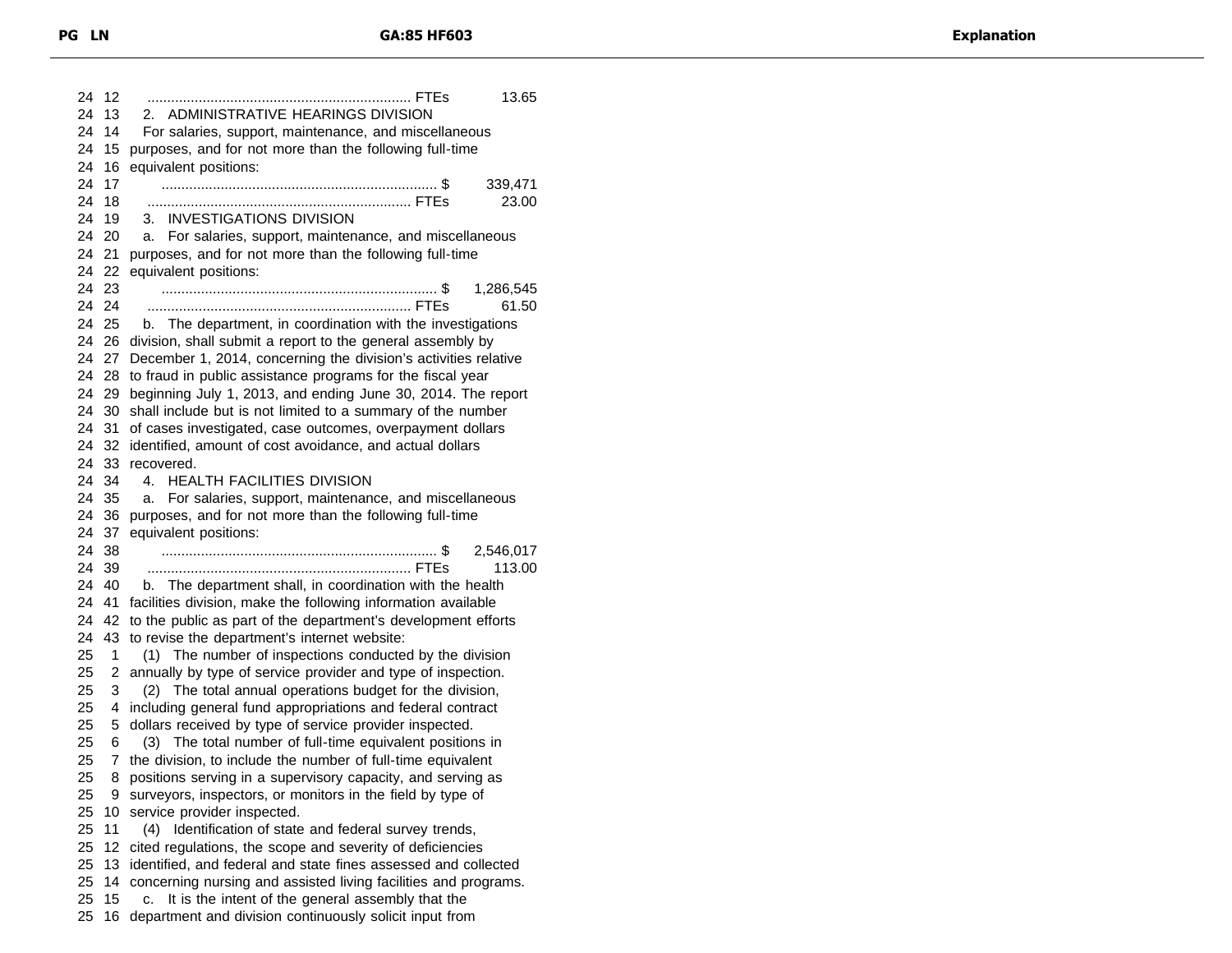17 facilities regulated by the division to assess and improve 18 the division's level of collaboration and to identify new 19 opportunities for cooperation. 20 5. EMPLOYMENT APPEAL BOARD 21 a. For salaries, support, maintenance, and miscellaneous 22 purposes, and for not more than the following full-time 23 equivalent positions: 24 ...................................................................... \$ 21,108 25 ................................................................... FTEs 11.00 26 b. The employment appeal board shall be reimbursed by 27 the labor services division of the department of workforce 28 development for all costs associated with hearings conducted 29 under chapter 91C, related to contractor registration. The 30 board may expend, in addition to the amount appropriated under 31 this subsection, additional amounts as are directly billable 32 to the labor services division under this subsection and to 33 retain the additional full-time equivalent positions as needed 34 to conduct hearings required pursuant to chapter 91C. 35 6. CHILD ADVOCACY BOARD 36 a. For foster care review and the court appointed special 37 advocate program, including salaries, support, maintenance, and 38 miscellaneous purposes, and for not more than the following 39 full-time equivalent positions: 40 ...................................................................... \$ 1,340,145 41 ................................................................... FTEs 32.25 42 b. The department of human services, in coordination with 43 the child advocacy board and the department of inspections and 1 appeals, shall submit an application for funding available 2 pursuant to Tit.IV-E of the federal Social Security Act for 3 claims for child advocacy board administrative review costs. 4 c. The court appointed special advocate program shall 5 investigate and develop opportunities for expanding 6 fund-raising for the program. 7 d. Administrative costs charged by the department of 8 inspections and appeals for items funded under this subsection 9 shall not exceed 4 percent of the amount appropriated in this 10 subsection. 11 7. FOOD AND CONSUMER SAFETY 12 For salaries, support, maintenance, and miscellaneous 13 purposes, and for not more than the following full-time 14 equivalent positions: 15 ...................................................................... \$ 639,666 16 ................................................................... FTEs 23.25 17 Sec. 43. DEPARTMENT OF INSPECTIONS AND APPEALS —— MUNICIPAL 18 CORPORATION FOOD INSPECTIONS. For the fiscal year beginning 19 July 1, 2014, and ending June 30, 2015, the department of 20 inspections and appeals shall retain any license fees generated 21 during the fiscal year as a result of actions under section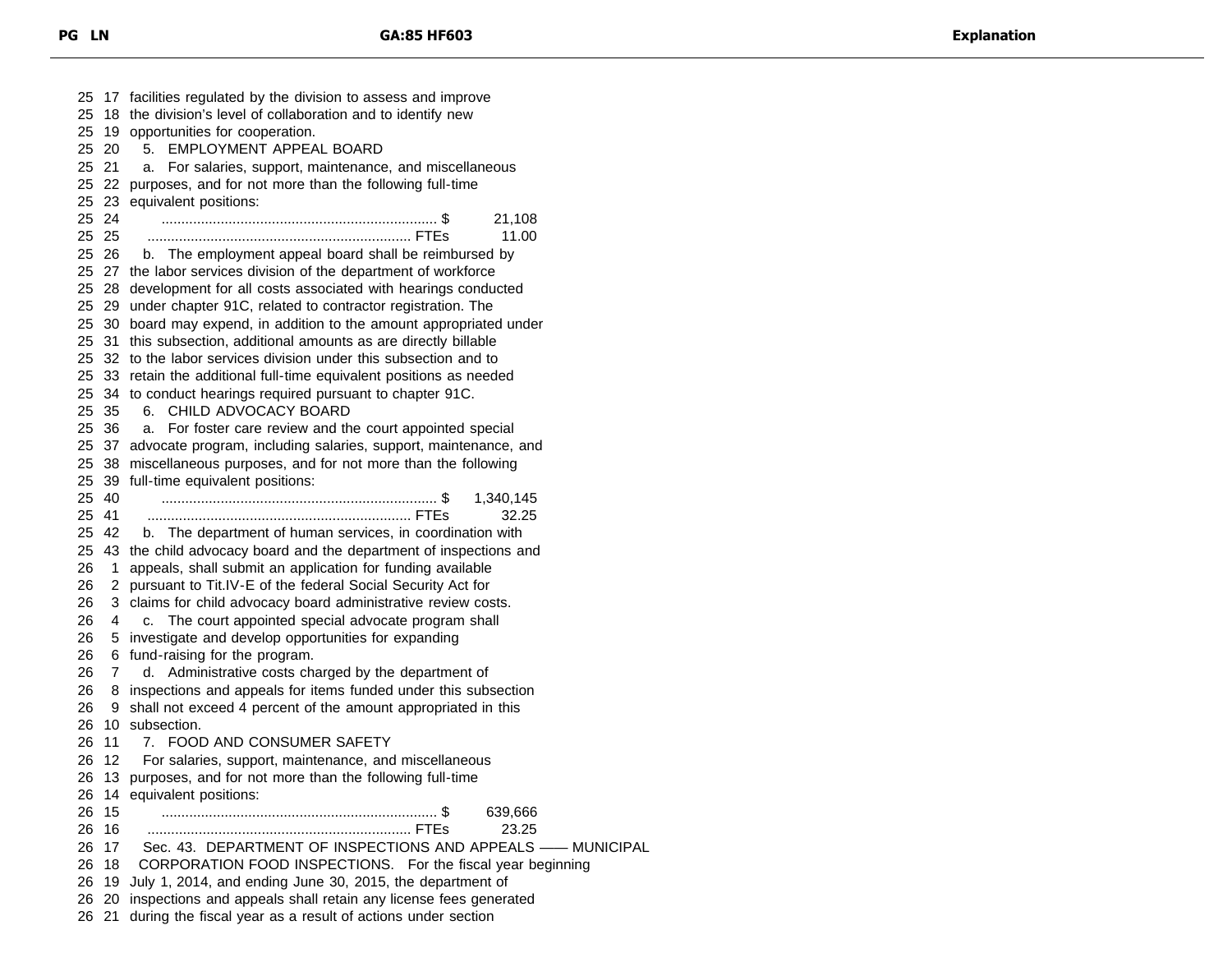22 137F.3A occurring during the period beginning July 1, 2009, 23 and ending June 30, 2015, for the purpose of enforcing the 24 provisions of chapters 137C, 137D, and 137F. 25 Sec. 44. RACING AND GAMING COMMISSION. 26 1. RACETRACK REGULATION 27 There is appropriated from the gaming regulatory revolving 28 fund established in section 99F.20 to the racing and gaming 29 commission of the department of inspections and appeals for the 30 fiscal year beginning July 1, 2014, and ending June 30, 2015, 31 the following amount, or so much thereof as is necessary, to be 32 used for the purposes designated: 33 For salaries, support, maintenance, and miscellaneous 34 purposes for the regulation of pari-mutuel racetracks, and for 35 not more than the following full-time equivalent positions: 36 ...................................................................... \$ 1,534,246 37 ................................................................... FTEs 32.03 38 2. EXCURSION BOAT AND GAMBLING STRUCTURE REGULATION 39 There is appropriated from the gaming regulatory revolving 40 fund established in section 99F.20 to the racing and gaming 41 commission of the department of inspections and appeals for the 42 fiscal year beginning July 1, 2014, and ending June 30, 2015, 43 the following amount, or so much thereof as is necessary, to be 1 used for the purposes designated: 2 For salaries, support, maintenance, and miscellaneous 3 purposes for administration and enforcement of the excursion 4 boat gambling and gambling structure laws, and for not more 5 than the following full-time equivalent positions: 6 ...................................................................... \$ 1,522,860 7 ................................................................... FTEs 40.72 8 Sec. 45. ROAD USE TAX FUND APPROPRIATION —— DEPARTMENT OF 9 INSPECTIONS AND APPEALS. There is appropriated from the road 10 use tax fund created in section 312.1 to the administrative 11 hearings division of the department of inspections and appeals 12 for the fiscal year beginning July 1, 2014, and ending June 30, 13 2015, the following amount, or so much thereof as is necessary, 14 for the purposes designated: 15 For salaries, support, maintenance, and miscellaneous 16 purposes: 17 ...................................................................... \$ 811,949 18 Sec. 46. DEPARTMENT OF MANAGEMENT. 27 19 1. There is appropriated from the general fund of the state 20 to the department of management for the fiscal year beginning 21 July 1, 2014, and ending June 30, 2015, the following amounts, 22 or so much thereof as is necessary, to be used for the purposes 23 designated: 24 For salaries, support, maintenance, and miscellaneous 25 purposes, and for not more than the following full-time 26 equivalent positions: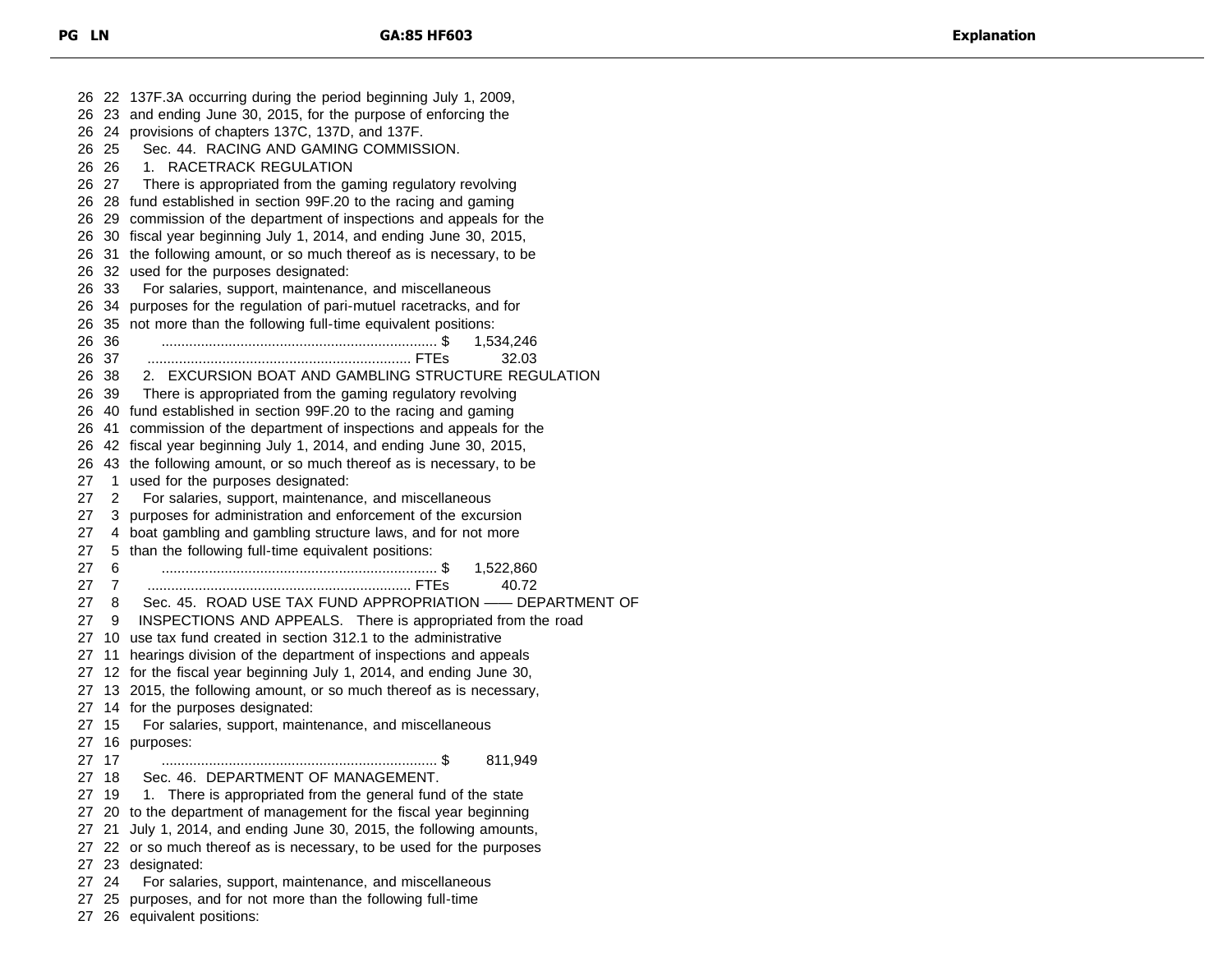27 ...................................................................... \$ 1,275,110 28 ................................................................... FTEs 21.00 29 2. Of the moneys appropriated in this section, the 30 department shall use a portion for enterprise resource 31 planning, providing for a salary model administrator, 32 conducting performance audits, and for the department's LEAN 33 process. 34 Sec. 47. ROAD USE TAX APPROPRIATION —— DEPARTMENT OF 35 MANAGEMENT. There is appropriated from the road use tax fund 36 created in section 312.1 to the department of management for 37 the fiscal year beginning July 1, 2014, and ending June 30, 38 2015, the following amount, or so much thereof as is necessary, 39 to be used for the purposes designated: 40 For salaries, support, maintenance, and miscellaneous 41 purposes: 42 ...................................................................... \$ 28,000 43 Sec. 48. IOWA PUBLIC INFORMATION BOARD. There is 1 appropriated from the general fund of the state to the Iowa 2 public information board for the fiscal year beginning July 3 1, 2014, and ending June 30, 2015, the following amounts, or 4 so much thereof as is necessary, to be used for the purposes 5 designated: 6 For salaries, support, maintenance, and miscellaneous 7 purposes and for not more than the following full-time 8 equivalent positions: 9 ...................................................................... \$ 137,500 10 ................................................................... FTEs 3.00 11 Sec. 49. DEPARTMENT OF REVENUE. 12 1. There is appropriated from the general fund of the state 13 to the department of revenue for the fiscal year beginning July 14 1, 2014, and ending June 30, 2015, the following amounts, or 15 so much thereof as is necessary, to be used for the purposes 16 designated: 17 For salaries, support, maintenance, and miscellaneous 18 purposes, and for not more than the following full-time 19 equivalent positions: 20 ...................................................................... \$ 8,940,420 21 ................................................................... FTEs 245.24 22 2. Of the funds appropriated pursuant to this section, 23 \$400,000 shall be used to pay the direct costs of compliance 24 related to the collection and distribution of local sales and 25 services taxes imposed pursuant to chapters 423B and 423E. 26 3. The director of revenue shall prepare and issue a state 27 appraisal manual and the revisions to the state appraisal 28 manual as provided in section 421.17, subsection 17, without 29 cost to a city or county. 30 Sec. 50. MOTOR VEHICLE FUEL TAX APPROPRIATION. There is 31 appropriated from the motor fuel tax fund created by section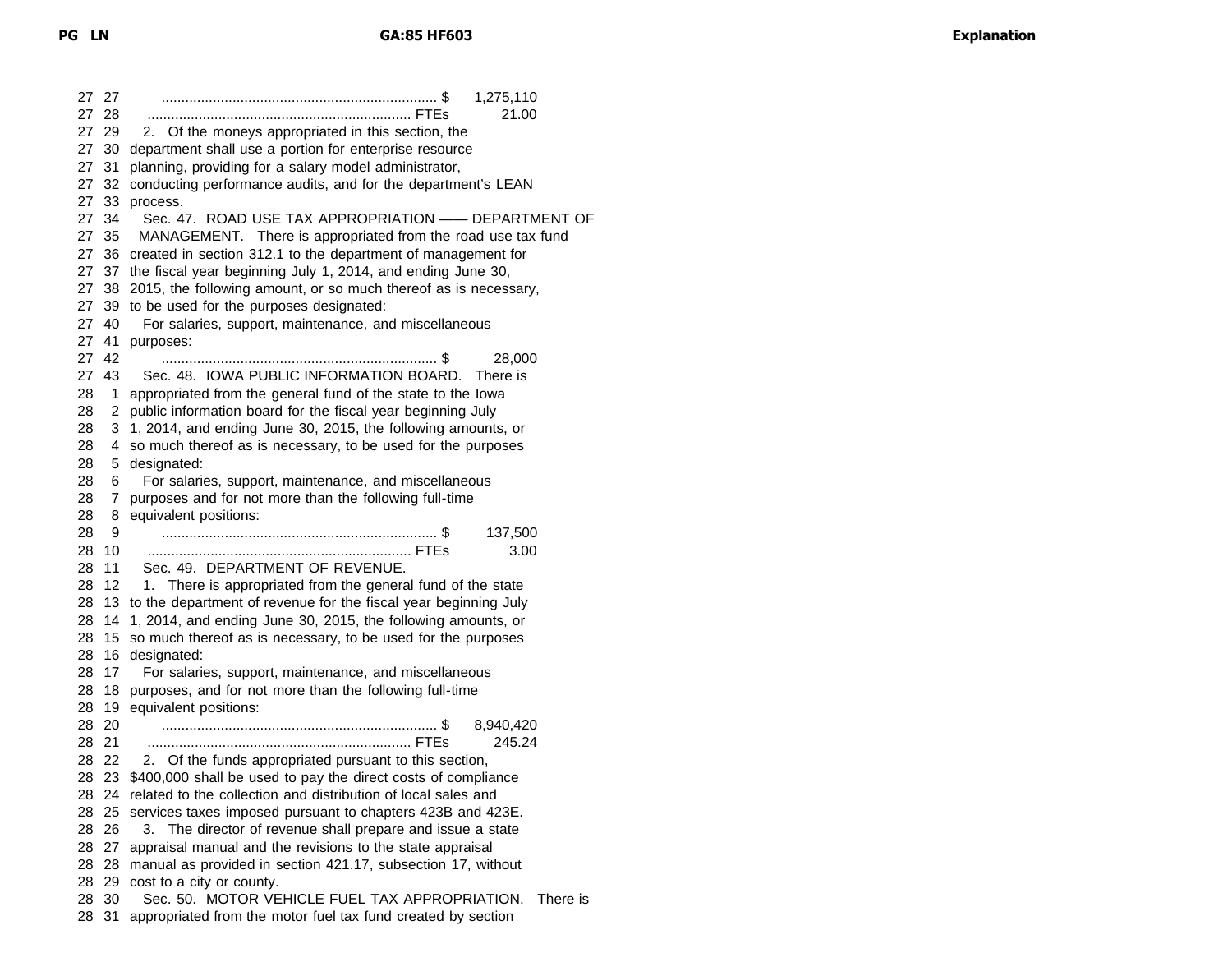32 452A.77 to the department of revenue for the fiscal year 33 beginning July 1, 2014, and ending June 30, 2015, the following 34 amount, or so much thereof as is necessary, to be used for the 35 purposes designated: 36 For salaries, support, maintenance, miscellaneous purposes, 37 and for administration and enforcement of the provisions of 38 chapter 452A and the motor vehicle use tax program: 39 ...................................................................... \$ 652,888 40 Sec. 51. SECRETARY OF STATE. 28 41 1. There is appropriated from the general fund of the state 42 to the office of the secretary of state for the fiscal year 43 beginning July 1, 2014, and ending June 30, 2015, the following 1 amounts, or so much thereof as is necessary, to be used for the 2 purposes designated: 3 For salaries, support, maintenance, and miscellaneous 4 purposes, and for not more than the following full-time 5 equivalent positions: 6 ...................................................................... \$ 1,448,350 7 ................................................................... FTEs 29.00 8 2. The state department or state agency which provides 9 data processing services to support voter registration file 10 maintenance and storage shall provide those services without 11 charge. 12 Sec. 52. SECRETARY OF STATE FILING FEES REFUND. 13 Notwithstanding the obligation to collect fees pursuant to the 14 provisions of section 489.117, subsection 1, paragraphs "a" and 15 "o", section 490.122, subsection 1, paragraphs "a" and "s", 16 and section 504.113, subsection 1, paragraphs "a", "c", "d", 17 "j", "k", "l", and "m", for the fiscal year beginning July 1, 18 2014, the secretary of state may refund these fees to the filer 19 pursuant to rules established by the secretary of state. The 20 decision of the secretary of state not to issue a refund under 21 rules established by the secretary of state is final and not 22 subject to review pursuant to chapter 17A. 23 Sec. 53. TREASURER OF STATE. 24 1. There is appropriated from the general fund of the 25 state to the office of treasurer of state for the fiscal year 26 beginning July 1, 2014, and ending June 30, 2015, the following 27 amount, or so much thereof as is necessary, to be used for the 28 purposes designated: 29 For salaries, support, maintenance, and miscellaneous 30 purposes, and for not more than the following full-time 31 equivalent positions: 32 ...................................................................... \$ 542,196 33 ................................................................... FTEs 28.80 34 2. The office of treasurer of state shall supply clerical 35 and secretarial support for the executive council. 36 Sec. 54. ROAD USE TAX APPROPRIATION —— OFFICE OF TREASURER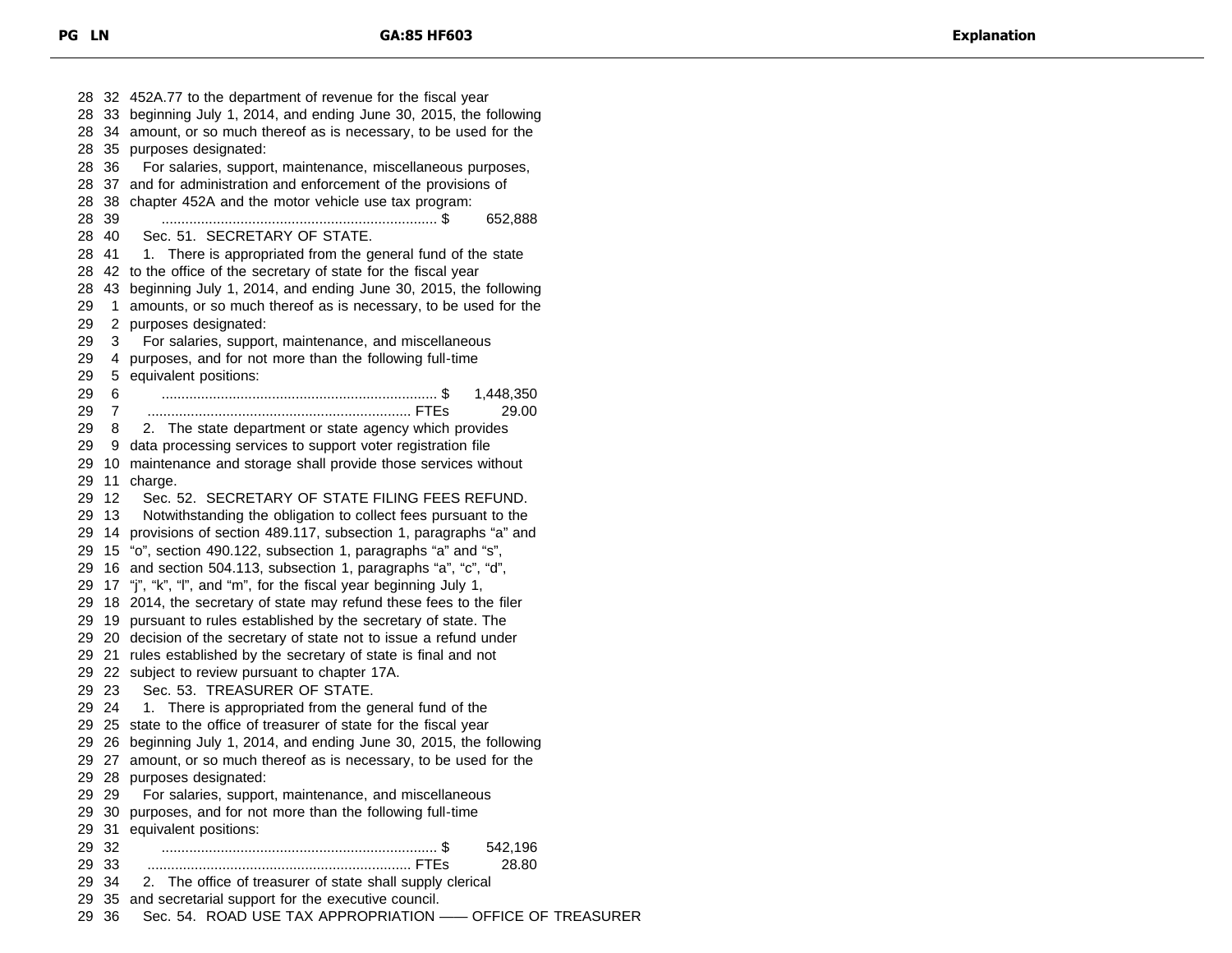37 OF STATE. There is appropriated from the road use tax fund 38 created in section 312.1 to the office of treasurer of state 39 for the fiscal year beginning July 1, 2014, and ending June 30, 40 2015, the following amount, or so much thereof as is necessary, 41 to be used for the purposes designated: 29 42 For enterprise resource management costs related to the 43 distribution of road use tax funds: 1 ...................................................................... \$ 46,574 2 Sec. 55. IPERS —— GENERAL OFFICE. There is appropriated 3 from the Iowa public employees' retirement system fund to the 4 Iowa public employees' retirement system for the fiscal year 5 beginning July 1, 2014, and ending June 30, 2015, the following 6 amount, or so much thereof as is necessary, to be used for the 7 purposes designated: 8 For salaries, support, maintenance, and other operational 9 purposes to pay the costs of the Iowa public employees' 10 retirement system, and for not more than the following 11 full-time equivalent positions: 12 ...................................................................... \$ 8,843,484 13 ................................................................... FTEs 90.13 14 Sec. 56. INTEGRATED INFORMATION FOR IOWA SYSTEM. There 15 is appropriated from the general fund of the state to the 16 following departments and agencies for the fiscal year 17 beginning July 1, 2014, and ending June 30, 2015, the following 18 amounts, or so much thereof as is necessary, to be used 19 for the payment of services provided by the department of 20 administrative services related to the integrated information 21 for Iowa system: 22 1. Department on aging: 23 ...................................................................... \$ 5,687 24 2. Department of agriculture and land stewardship: 25 ...................................................................... \$ 24,164 26 3. Department for the blind: 27 ...................................................................... \$ 6,543 28 4. Iowa state civil rights commission: 29 ...................................................................... \$ 2,178 30 5. College student aid commission: 31 ...................................................................... \$ 17,166 32 6. Department of corrections: 33 ...................................................................... \$ 12,228 34 7. Department of corrections for the Fort Madison 35 correctional facility: 36 ...................................................................... \$ 28,799 37 8. Department of corrections for the Anamosa correctional 38 facility: 39 ...................................................................... \$ 22,967 40 9. Department of corrections for the Oakdale correctional 41 facility: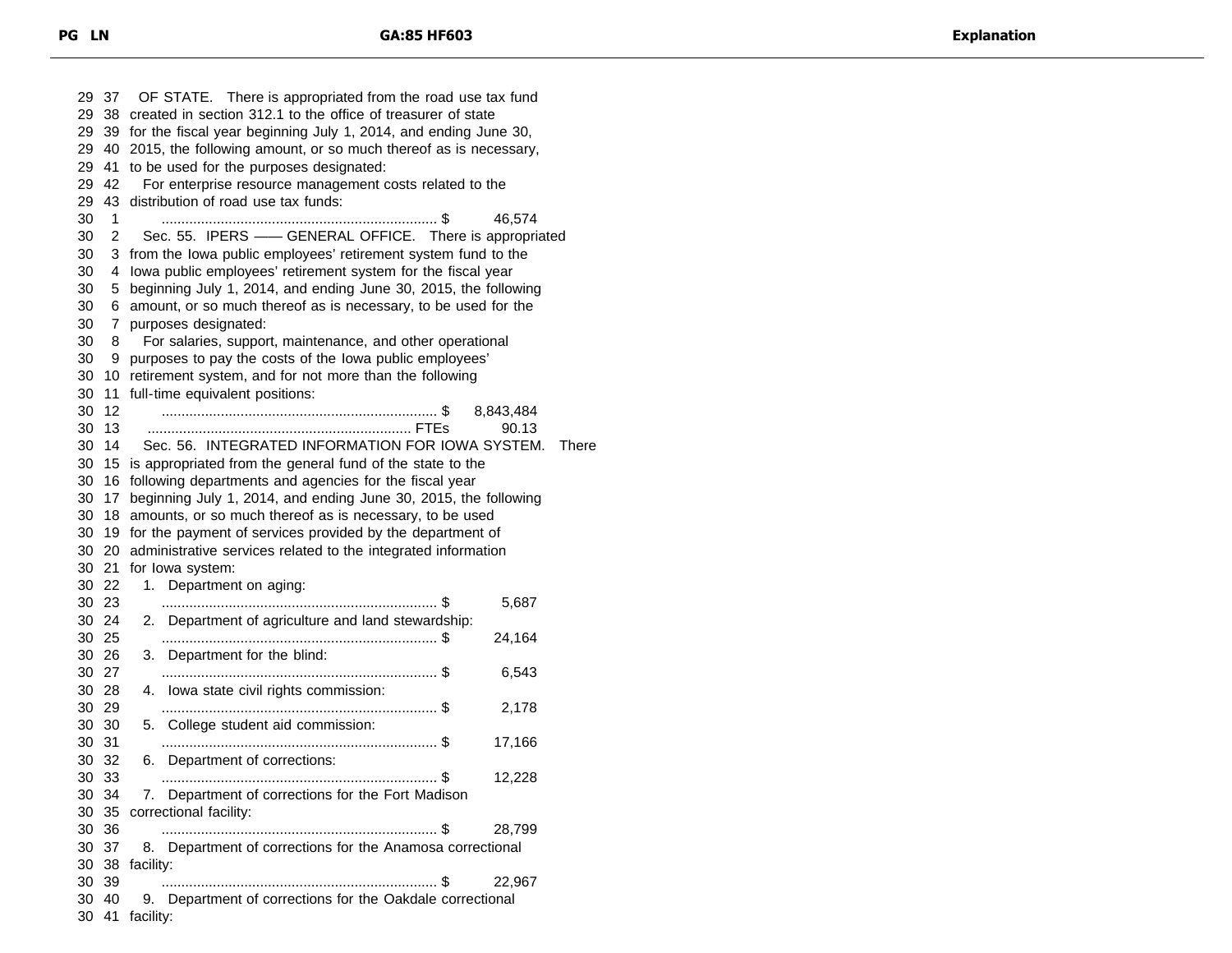| 30       | 42                 | 57,645                                                                                  |
|----------|--------------------|-----------------------------------------------------------------------------------------|
| 30<br>31 | 43<br>$\mathbf{1}$ | 10. Department of corrections for the Newton correctional<br>facility:                  |
| 31       | 2                  | 18,818                                                                                  |
| 31       | 3                  | 11. Department of corrections for the Mount Pleasant                                    |
| 31       | 4                  | correctional facility:                                                                  |
| 31       | 5                  | 20,708                                                                                  |
| 31       | 6                  | 12. Department of corrections for the Rockwell City                                     |
| 31       | $\overline{7}$     | correctional facility:                                                                  |
| 31       | 8                  | 7,205                                                                                   |
| 31       | 9                  | 13. Department of corrections for the Clarinda correctional                             |
| 31       | 10                 | facility:                                                                               |
| 31       | 11                 | 17,703                                                                                  |
| 31       | 12                 | 14. Department of corrections for the Mitchellville                                     |
| 31       | 13                 | correctional facility:                                                                  |
| 31       | 14                 | 13,431                                                                                  |
| 31       | 15                 | 15. Department of corrections for the Fort Dodge                                        |
| 31       | 16                 | correctional facility:                                                                  |
| 31       | 17                 | 18,416                                                                                  |
| 31       | 18                 | 16. Department of cultural affairs:                                                     |
| 31       | 19                 | 5,069                                                                                   |
| 31       | 20                 | 17. Economic development authority:                                                     |
| 31       | 21                 | 47,407                                                                                  |
| 31       | 22                 | 18. Department of education:                                                            |
| 31       | 23                 | 215,235                                                                                 |
| 31       | 24                 | 19. Department of education for the vocational                                          |
| 31       | 25                 | rehabilitation services division:                                                       |
| 31       | 26                 | 33,032                                                                                  |
| 31       | 27                 | 20. Department of education for the public broadcasting                                 |
| 31       | 28                 | division:                                                                               |
| 31       | 29                 | 7,537                                                                                   |
| 31       | 30                 | 21. Department of human services for payments associated                                |
| 31       | 31                 | with administration:                                                                    |
| 31       | 32                 | 24,831                                                                                  |
| 31       | 33                 | 22. Department of human services for payments associated                                |
| 31       | 34                 | with assistance payments:                                                               |
| 31       | 35                 | 581,192                                                                                 |
| 31<br>31 | 36                 | 23. Department of human services for the civil commitment<br>unit for sexual offenders: |
| 31       | 37<br>38           | 8,599                                                                                   |
|          |                    | 24. Department of human services for payments associated                                |
| 31<br>31 | 39<br>40           | with field operations:                                                                  |
| 31       | 41                 | 189,899                                                                                 |
| 31       | 42                 | 25. Department of human services for the state resource                                 |
| 31       | 43                 | center at Glenwood:                                                                     |
| 32       | 1                  | 74,650                                                                                  |
| 32       | 2                  | 26. Department of human services for the state resource                                 |
| 32       |                    | 3 center at Woodward:                                                                   |
|          |                    |                                                                                         |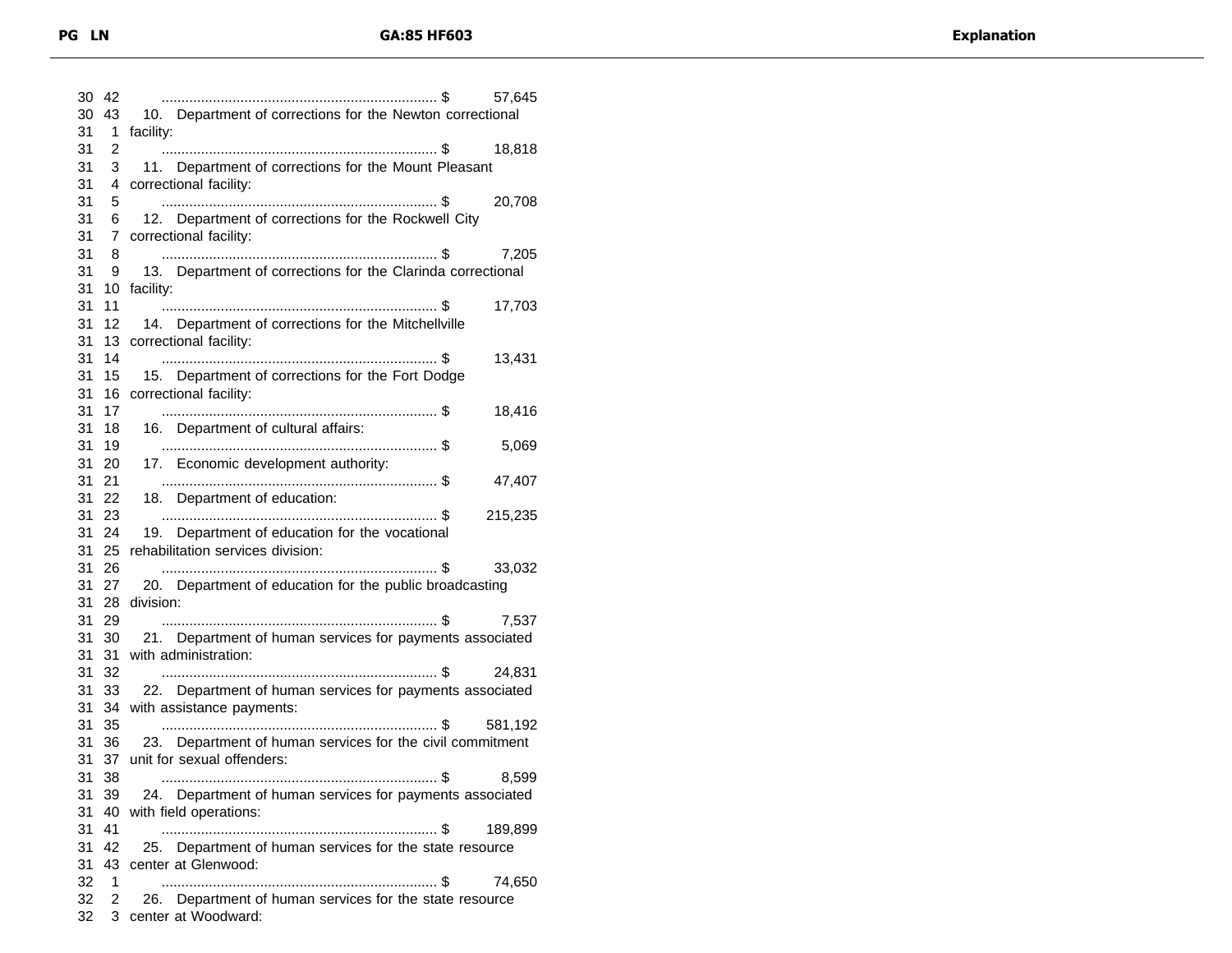| 32<br>32 | 4<br>5         |            | 27. Department of human services for the lowa juvenile home                                                       | 65,728 |
|----------|----------------|------------|-------------------------------------------------------------------------------------------------------------------|--------|
| 32       | 6              | at Toledo: |                                                                                                                   |        |
| 32<br>32 | 7<br>8         |            | 28. Department of human services for the state training                                                           | 7,766  |
| 32       | 9              |            | school at Eldora:                                                                                                 |        |
| 32       | 10             |            |                                                                                                                   | 11,233 |
| 32       | 11             |            | 29. Department of human services for the Cherokee mental                                                          |        |
| 32<br>32 | 12<br>13       |            | health institute:                                                                                                 | 10,273 |
| 32       | 14             |            | 30. Department of human services for the Clarinda mental                                                          |        |
| 32       | 15             |            | health institute:                                                                                                 |        |
| 32<br>32 | 16<br>17       |            | 31. Department of human services for the Independence                                                             | 5,821  |
| 32       | 18             |            | mental health institute:                                                                                          |        |
| 32       | 19             |            |                                                                                                                   | 15,304 |
|          | 32 20          |            | 32. Department of human services for the Mount Pleasant                                                           |        |
|          | 32 21          |            | mental health institute:                                                                                          |        |
|          | 32 22<br>32 23 |            | 33. Office of the state public defender:                                                                          | 7,375  |
|          | 32 24          |            |                                                                                                                   | 20,061 |
|          | 32 25          |            | 34. Iowa law enforcement academy:                                                                                 |        |
|          | 32 26          |            |                                                                                                                   | 1,516  |
|          | 32 27          |            | 35. Department of justice:                                                                                        |        |
|          | 32 28<br>32 29 |            | 36. Department of natural resources:                                                                              | 21,975 |
|          | 32 30          |            |                                                                                                                   | 95,607 |
|          | 32 31          |            | 37. Board of parole:                                                                                              |        |
|          | 32 32          |            |                                                                                                                   | 748    |
|          | 32 33          |            | 38. Department of public defense:                                                                                 |        |
|          | 32 34<br>32 35 |            |                                                                                                                   | 27,436 |
|          | 32 36          |            | 39. Department of public defense for the homeland security<br>and emergency management division or its successor: |        |
|          | 32 37          |            |                                                                                                                   | 55,346 |
|          | 32 38          |            | 40. Public employment relations board:                                                                            |        |
|          | 32 39          |            |                                                                                                                   | 526    |
|          | 32 40          |            | 41. Department of public health:                                                                                  |        |
| 32       | 41             |            | 42. Department of public safety:                                                                                  | 51,018 |
|          |                |            |                                                                                                                   |        |
|          | 32 42          |            |                                                                                                                   |        |
|          | 32 43<br>1     |            |                                                                                                                   | 87,295 |
| 33<br>33 | 2              |            | 43. State board of regents:                                                                                       | 29,709 |
| 33       | 3              |            | 44. Department of veterans affairs:                                                                               |        |
| 33       | 4              |            |                                                                                                                   | 2,443  |
| 33       | 5              |            | 45. Department of veterans affairs for the lowa veterans                                                          |        |
| 33<br>33 | 6<br>7         | home:      |                                                                                                                   | 69,282 |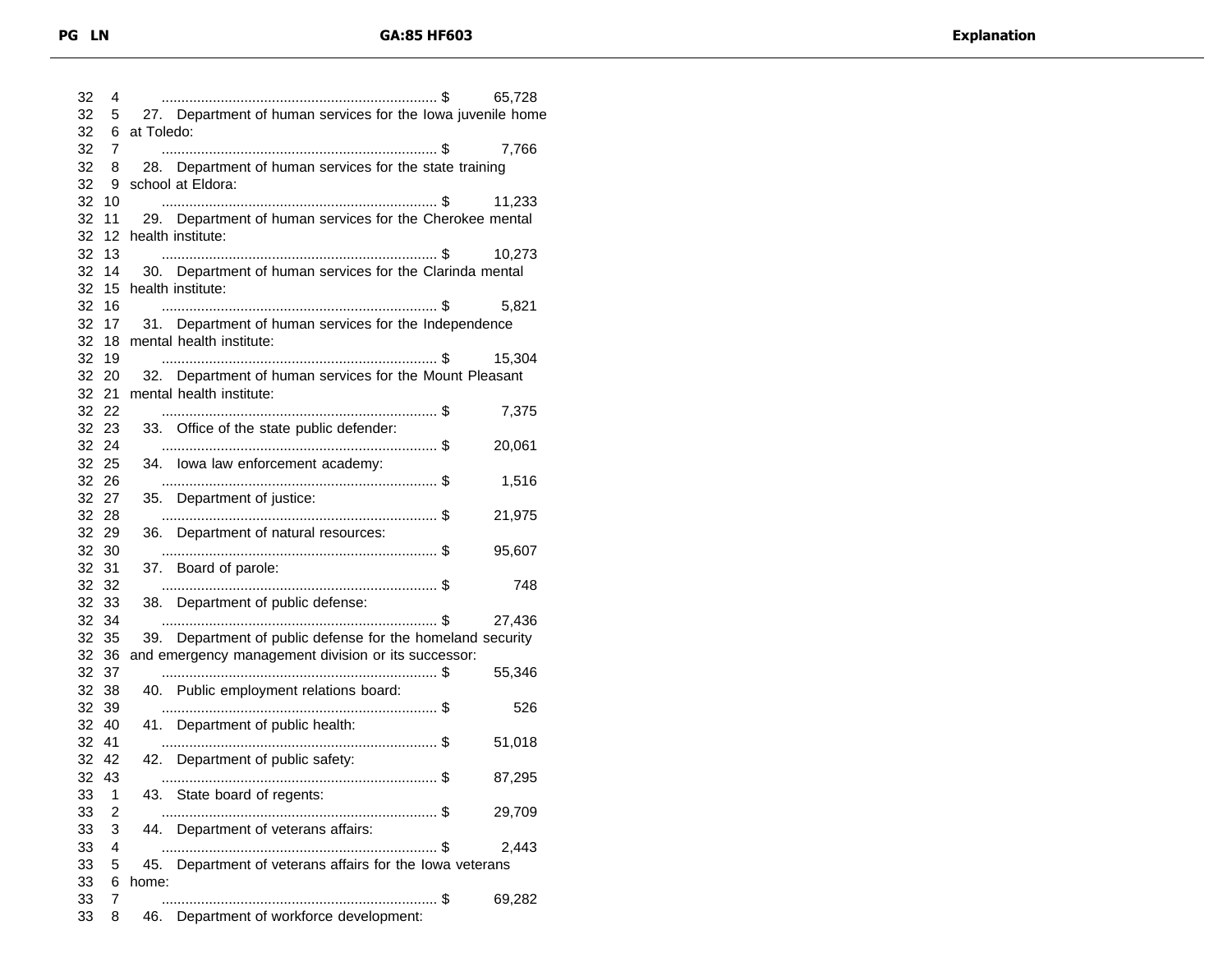| 33 | 9     | 274,819                                                              |
|----|-------|----------------------------------------------------------------------|
| 33 | 10    | 47. Judicial branch:                                                 |
| 33 | 11    | 137,380                                                              |
| 33 | 12    | 48. Iowa general assembly:                                           |
| 33 | 13    | 26,548                                                               |
| 33 | 14    | Sec. 57. INTEGRATED INFORMATION FOR IOWA SYSTEM -- OFFICE OF         |
| 33 | 15    | CONSUMER ADVOCATE. There is appropriated from the department         |
| 33 |       | 16 of commerce revolving fund created in section 546.12 to the       |
| 33 |       | 17 office of consumer advocate for the fiscal year beginning July    |
| 33 |       | 18 1, 2014, and ending June 30, 2015, the following amount, or       |
|    |       | 33 19 so much thereof as is necessary, to be used for the purpose    |
|    |       | 33 20 designated:                                                    |
|    | 33 21 | For the payment of services provided by the department of            |
|    |       | 33 22 administrative services related to the integrated information  |
|    |       | 33 23 for lowa system:                                               |
|    | 33 24 | 1,425                                                                |
|    |       |                                                                      |
|    | 33 25 | <b>DIVISION III</b>                                                  |
|    | 33 26 | <b>AUDITS</b>                                                        |
|    |       |                                                                      |
|    | 33 27 | Sec. 58. Section 331.502, Code 2013, is amended by adding            |
|    |       | 33 28 the following new subsection:                                  |
|    |       | 33 29 NEW SUBSECTION 41A. Have the authority to audit, at the        |
|    |       | 33 30 auditor's discretion, the financial condition and transactions |
|    |       | 33 31 of all county funds and accounts for compliance with state and |
|    |       | 33 32 federal law.                                                   |
|    |       |                                                                      |
|    | 33 33 | <b>DIVISION IV</b>                                                   |
|    | 33 34 | IOWA PUBLIC INFORMATION BOARD                                        |
|    |       |                                                                      |
|    | 33 35 | Sec. 59. 2012 lowa Acts, chapter 1115, section 9,                    |
|    |       | 33 36 subsections 1, 4, and 6, are amended to read as follows:       |
|    | 33 37 | 1. Employ one employee as executive director who is an               |
|    |       | 33 38 attorney admitted to practice law in the courts of this state  |
|    |       | 33 39 to execute its authority and prosecute including prosecuting   |
|    |       | 33 40 respondents in proceedings before the board and to represent   |
|    |       | 33 41 representing the board in proceedings before a court, as       |
|    |       | 33 42 appropriate.                                                   |
|    | 33 43 | 4. Receive complaints alleging violations of chapter 21              |
| 34 |       | 1 or 22, seek resolution of such complaints through informal         |
|    |       | 34 2 assistance or through mediation and settlement, formally        |
| 34 |       | 3 investigate such complaints, decide after such an investigation    |
| 34 |       | 4 whether there is probable cause to believe a violation of          |
| 34 |       | 5 chapter 21 or 22 has occurred, and if probable cause has been      |
| 34 |       | 6 found prosecute the respondent before the board in a contested     |
| 34 | 7     | case proceeding conducted according to the provisions of             |
| 34 | 8.    | chapter 17A.                                                         |
| 34 | 9     | The board may examine a record of a governmental body or<br>6.       |

CODE: Provides county auditors with the authority to audit the financial condition and transactions for all county funds and accounts for compliance with the law.

CODE: Makes technical changes for the Public Information Board.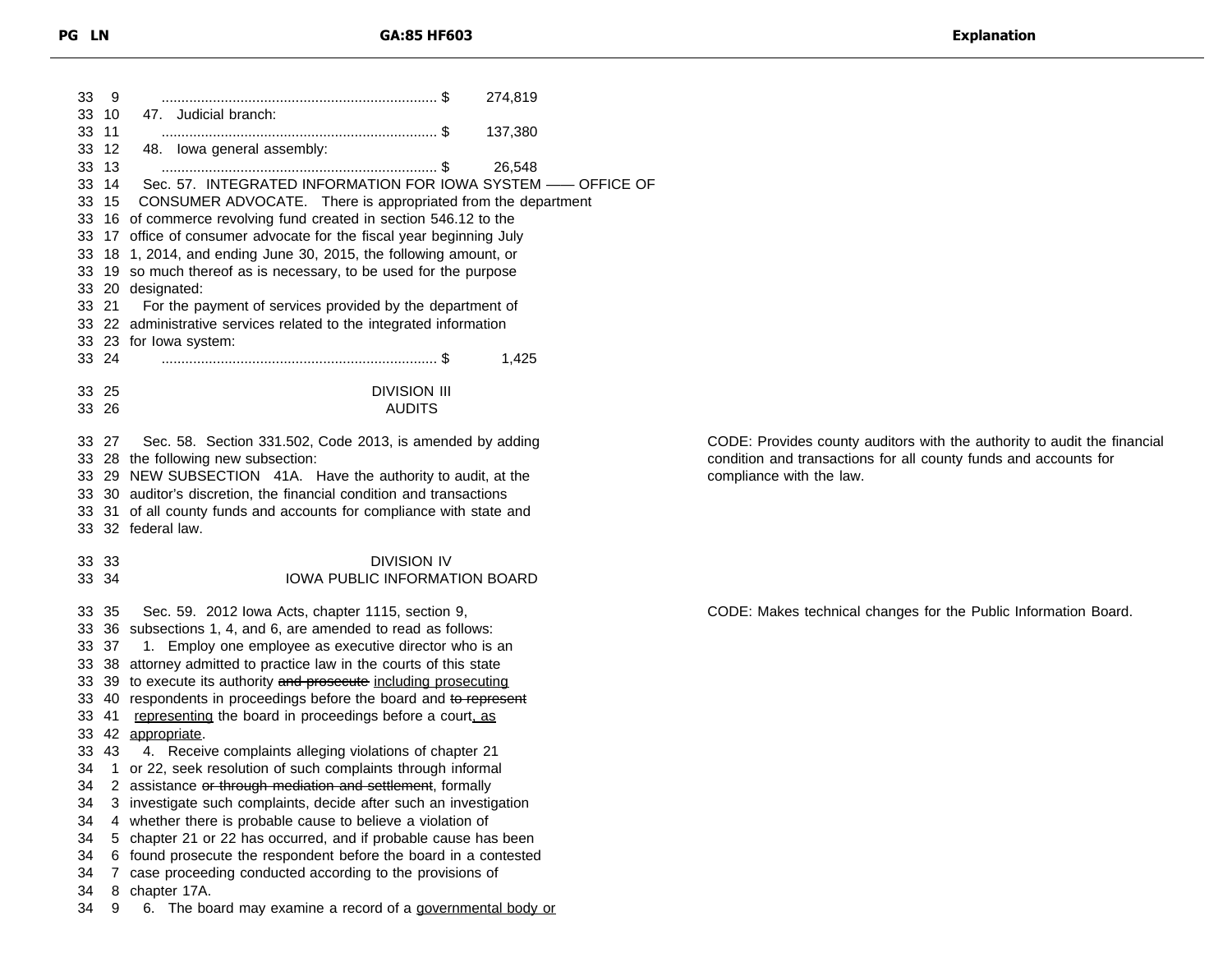11 including any record that is confidential by law. Confidential 12 records provided to the board by a governmental body or a 13 government body shall continue to maintain their confidential 14 status. Any member or employee of the board is subject to 15 the same policies and penalties regarding the confidentiality 34 16 of the document as an employee of the governmental body or a 17 government body. 18 Sec. 60. 2012 Iowa Acts, chapter 1115, section 12, is 19 amended by striking the section and inserting in lieu thereof 20 the following: 21 SEC. 12.NEW SECTION 23.9 INFORMAL ASSISTANCE. 22 After accepting a complaint, the board shall promptly work 23 with the parties, through employees on its own staff, to reach 24 an informal, expeditious resolution of the complaint. 25 Sec. 61. 2012 Iowa Acts, chapter 1115, section 13, 26 subsection 1, is amended to read as follows: 34 27 1. If any party declines mediation or settlement informal 34 28 assistance or if mediation or settlement informal assistance 29 fails to resolve the matter to the satisfaction of all parties, 30 the board shall initiate a formal investigation concerning the 31 facts and circumstances set forth in the complaint. The board 32 shall, after an appropriate investigation, make a determination 33 as to whether the complaint is within the board's jurisdiction 34 and whether there is probable cause to believe that the 35 facts and circumstances alleged in the complaint constitute a 36 violation of chapter 21 or 22. 37 Sec. 62. 2012 Iowa Acts, chapter 1115, section 13, 38 subsection 3, paragraph a, is amended to read as follows: 39 a. If the board finds the complaint is within the board's 40 jurisdiction and there is probable cause to believe there has 41 been a violation of chapter 21 or 22, the board shall issue a 42 written order to that effect and shall commence a contested 43 case proceeding under chapter 17A against the respondent. 35 1 Notwithstanding section 17A.10A, if If there are no material 2 facts in dispute, the board may order that the contested case 3 procedures relating to the presentation of evidence shall not 35 4 apply as provided in section 17A.10A. An attorney selected by 35 5 the The executive director of the board or an attorney selected 35 6 by the executive director shall prosecute the respondent in 7 the contested case proceeding. At the termination of the 8 contested case proceeding the board shall, by a majority vote 9 of its members, render a final decision as to the merits of the 10 complaint. If the board finds that the complaint has merit, 11 the board may issue any appropriate order to ensure enforcement

10 a government body that is the subject matter of a complaint,

CODE: Makes a technical change to clarify the informal assistance process.

CODE: Makes a technical change to clarify the informal assistance process.

CODE: Makes technical changes for the Public Information Board.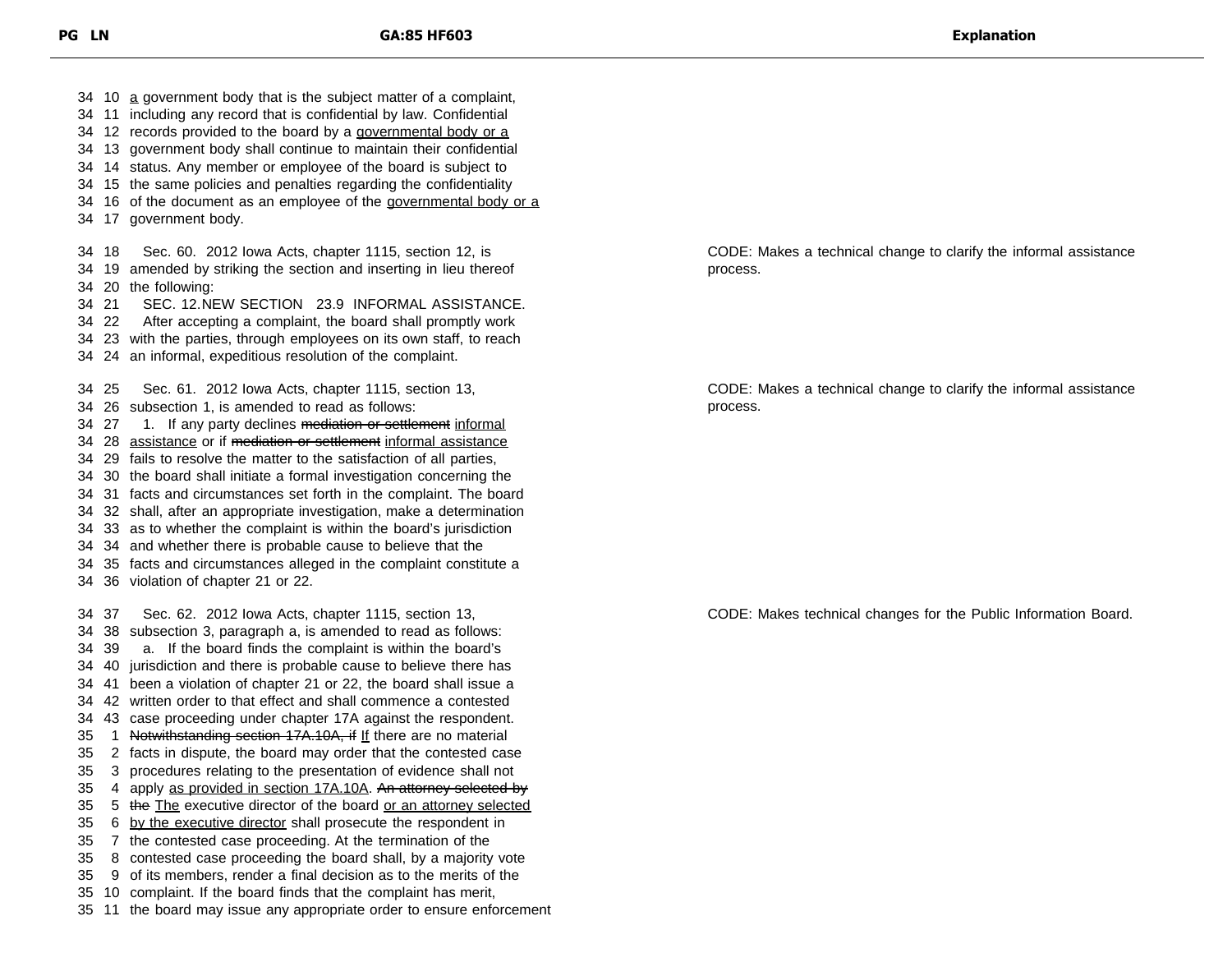12 of chapter 21 or 22 including but not limited to an order 13 requiring specified action or prohibiting specified action and 14 any appropriate order to remedy any failure of the respondent 15 to observe any provision of those chapters. 16 DIVISION V 17 TERRACE HILL COMMISSION 18 Sec. 63. Section 8A.326, Code 2013, is amended by adding the 19 following new subsection: 20 NEW SUBSECTION 1A. The governor may appoint an 21 administrator of the Terrace Hill facility who may perform 22 any acts which are necessary or desirable to coordinate the 23 administration of the Terrace Hill facility. 24 Sec. 64. Section 8A.326, subsection 2, Code 2013, is amended 25 by striking the subsection and inserting in lieu thereof the 26 following: 27 2. The purpose of the Terrace Hill commission is to provide 28 for the preservation, maintenance, renovation, landscaping, 29 and administration of the Terrace Hill facility. The Terrace 30 Hill facility includes the Terrace Hill mansion, carriage 31 house, grounds, historical collections, and all other related 32 property. 33 Sec. 65. Section 8A.326, subsection 3, Code 2013, is amended 34 to read as follows: 35 3. The Terrace Hill commission may enter into contracts, 36 subject to this chapter, to execute its purposes, including, 37 without limitation, contracts authorizing nonprofit 38 organizations acting solely for the benefit and support of the 39 Terrace Hill facility to do any of the following: 35 40 a. Solicit funds and accept donations, gifts, and bequests 41 approved by the commission and in accordance with priorities 42 established by the commission.

- 35 43 b. Administer a Terrace Hill membership program.
- 36 1 c. Maintain the Terrace Hill historical collections.

CODE: Permits the Governor to appoint an administrator for the Terrace Hill facility.

CODE: Strikes language permitting the Terrace Hill Commission to consult with the Terrace Hill Society, the Terrace Hill Foundation, the Iowa Executive and Legislative Branches, and other persons interested in the property. Substitutes language defining the purpose of the Commission to preserve, maintain, renovate, landscape, and administer the whole of the Terrace Hill facilities.

CODE: Clarifies language permitting the Commission to enter into contracts. The Commission may contract with a nonprofit organization acting solely for the benefit of the Terrace Hill facility, solicit funds and accept donations, administer a membership program, and maintain historical collections.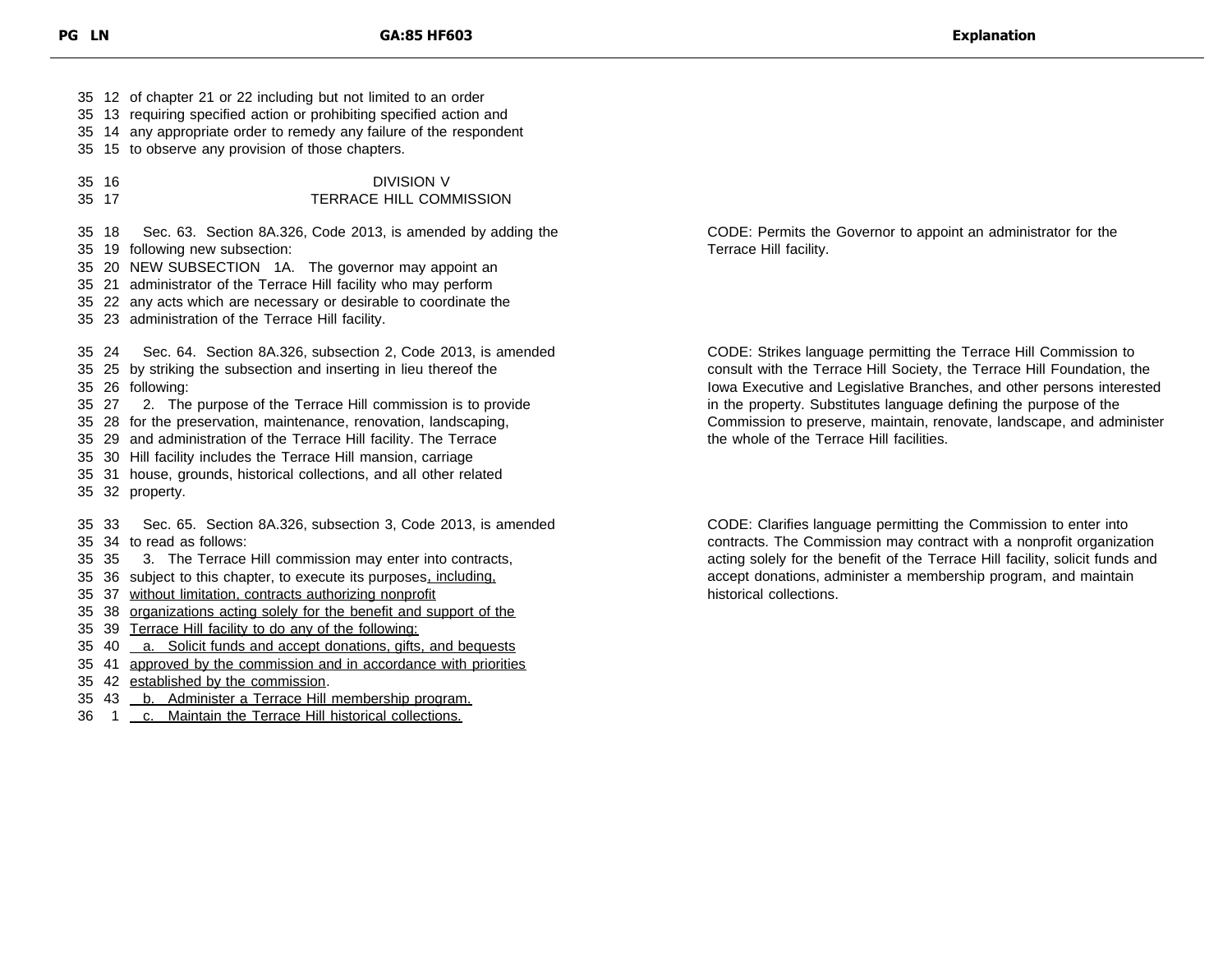## HF603 **Summary Data** General Fund

|                                   | Actual<br>FY 2012 |            | Estimated<br>FY 2013 |             |      | <b>Final Action</b><br>FY 2014 |  | Final Action FY 2014<br>vs Est FY 2013 | <b>Final Action</b><br>FY 2015 |            | Final Act FY 2015<br>vs Final Act FY 2014 |               |
|-----------------------------------|-------------------|------------|----------------------|-------------|------|--------------------------------|--|----------------------------------------|--------------------------------|------------|-------------------------------------------|---------------|
|                                   |                   | (1)        | (2)                  |             |      | (3)                            |  | (4)                                    |                                | (5)        |                                           | (6)           |
| Administration and Regulation     |                   | 51,645,937 | S.                   | 53,016,188  | - \$ | 52,713,682 \$                  |  | $-302,506$                             | \$                             | 26,356,848 | \$                                        | $-26,356,834$ |
| Agriculture and Natural Resources |                   | $\Omega$   |                      | 0           |      | 119,771                        |  | 119,771                                |                                | 119,771    |                                           | $\mathbf 0$   |
| Economic Development              |                   | $\Omega$   |                      | 0           |      | 327,821                        |  | 327,821                                |                                | 327,821    |                                           | $\mathbf 0$   |
| Education                         |                   | $\Omega$   |                      | $\mathbf 0$ |      | 309,222                        |  | 309,222                                |                                | 309,222    |                                           | $\mathbf 0$   |
| <b>Health and Human Services</b>  |                   | $\Omega$   |                      | $\Omega$    |      | 1,131,101                      |  | 1,131,101                              |                                | 1,131,101  |                                           | $\mathbf 0$   |
| Justice System                    |                   | $\Omega$   |                      | 0           |      | 571,855                        |  | 571,855                                |                                | 571,855    |                                           | 0             |
| <b>Unassigned Standings</b>       |                   |            |                      |             |      | 26,548                         |  | 26,548                                 |                                | 26,548     |                                           | $\Omega$      |
| <b>Grand Total</b>                |                   | 51,645,937 |                      | 53,016,188  |      | 55,200,000                     |  | 2,183,812                              |                                | 28,843,166 |                                           | $-26,356,834$ |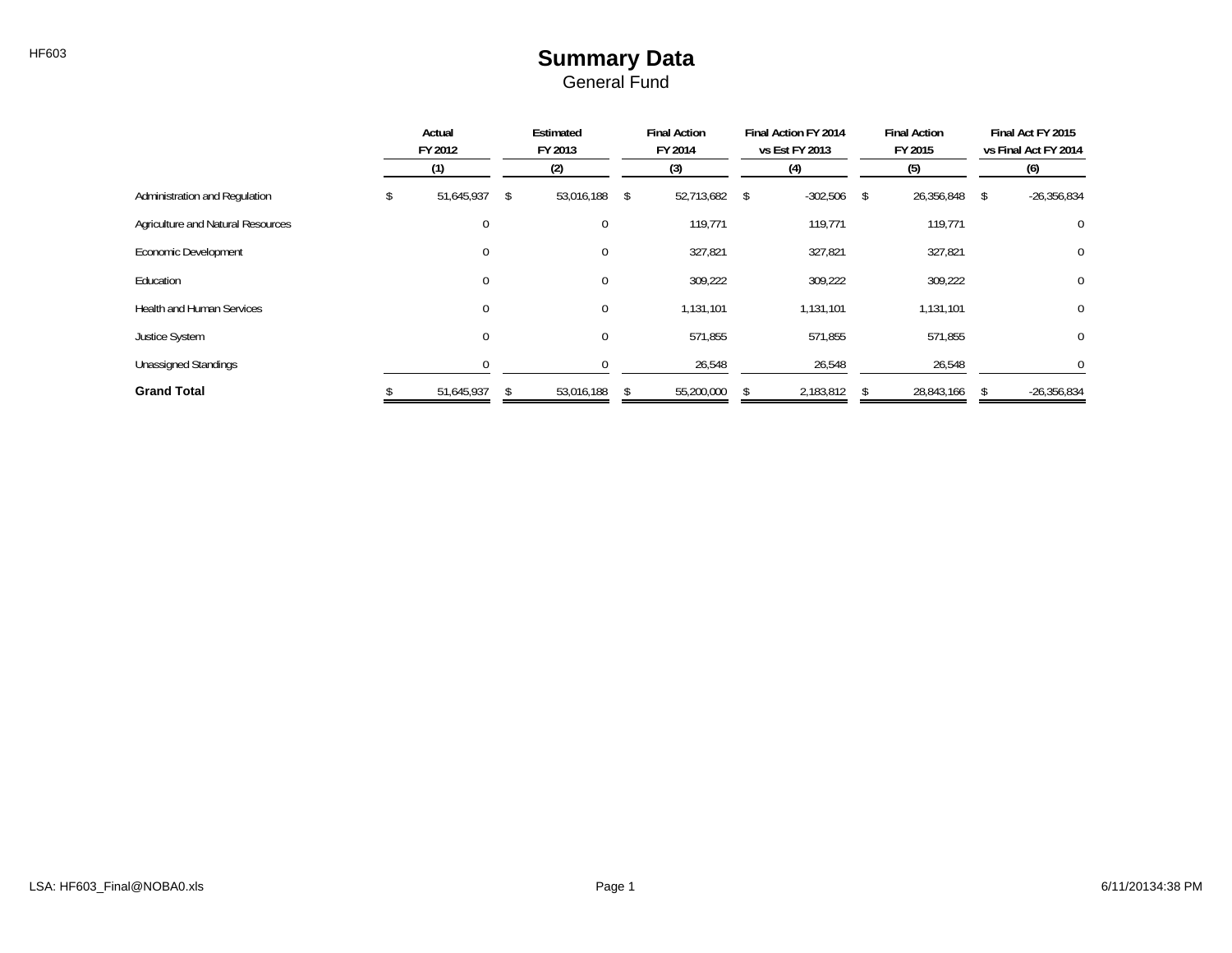|                                                                                                                                                                       | Actual<br>FY 2012<br>(1) |                                                           | Estimated<br>FY 2013 |                                                           |     | <b>Final Action</b><br>FY 2014                     | Final Action FY 2014<br>vs Est FY 2013 |                                                             |    | <b>Final Action</b><br>FY 2015                     | Final Act FY 2015<br>vs Final Act FY 2014 |                                                                |
|-----------------------------------------------------------------------------------------------------------------------------------------------------------------------|--------------------------|-----------------------------------------------------------|----------------------|-----------------------------------------------------------|-----|----------------------------------------------------|----------------------------------------|-------------------------------------------------------------|----|----------------------------------------------------|-------------------------------------------|----------------------------------------------------------------|
|                                                                                                                                                                       |                          |                                                           |                      | (2)                                                       |     | (3)                                                |                                        | (4)                                                         |    | (5)                                                |                                           | (6)                                                            |
| Administrative Services, Dept. of                                                                                                                                     |                          |                                                           |                      |                                                           |     |                                                    |                                        |                                                             |    |                                                    |                                           |                                                                |
| <b>Administrative Services</b><br>Administrative Services, Dept.<br><b>Utilities</b><br><b>Terrace Hill Operations</b><br>13 Distribution<br>Iowa Building Operations | \$                       | 4.020.344<br>2,626,460<br>405,914<br>3,277,946<br>995,535 | -\$                  | 4,020,344<br>2,676,460<br>405,914<br>3,277,946<br>995,535 | -\$ | 4.067.924<br>2,658,909<br>405,914<br>0<br>$\Omega$ | -\$                                    | 47.580<br>$-17,551$<br>$\Omega$<br>$-3,277,946$<br>-995,535 | \$ | 2.033.962<br>1,329,455<br>202,957<br>0<br>$\Omega$ | - \$                                      | $-2,033,962$<br>$-1,329,454$<br>$-202,957$<br>0<br>$\mathbf 0$ |
| Total Administrative Services, Dept. of                                                                                                                               | \$                       | 11,326,199                                                | \$                   | 11,376,199                                                | \$  | 7,132,747                                          | \$                                     | $-4,243,452$                                                | \$ | 3,566,374                                          | \$                                        | $-3,566,373$                                                   |
| <b>Auditor of State</b>                                                                                                                                               |                          |                                                           |                      |                                                           |     |                                                    |                                        |                                                             |    |                                                    |                                           |                                                                |
| <b>Auditor Of State</b><br>Auditor of State - General Office                                                                                                          | \$                       | 905,468                                                   | \$                   | 905,468                                                   | \$  | 914,506                                            | \$                                     | 9,038                                                       | \$ | 457,253                                            | S                                         | $-457,253$                                                     |
| <b>Total Auditor of State</b>                                                                                                                                         | \$                       | 905,468                                                   | \$                   | 905,468                                                   | \$  | 914,506                                            | \$                                     | 9,038                                                       | \$ | 457,253                                            | \$                                        | $-457,253$                                                     |
| <b>Ethics and Campaign Disclosure</b>                                                                                                                                 |                          |                                                           |                      |                                                           |     |                                                    |                                        |                                                             |    |                                                    |                                           |                                                                |
| <b>Campaign Finance Disclosure</b><br>Ethics & Campaign Disclosure Board                                                                                              | \$                       | 475,000                                                   | \$                   | 490,000                                                   | \$  | 490,335                                            | \$                                     | 335                                                         | \$ | 245,168                                            | \$                                        | $-245,167$                                                     |
| <b>Total Ethics and Campaign Disclosure</b>                                                                                                                           | \$                       | 475,000                                                   | \$                   | 490,000                                                   | \$  | 490,335                                            | \$                                     | 335                                                         | \$ | 245,168                                            | \$                                        | $-245,167$                                                     |
| Commerce, Dept. of                                                                                                                                                    |                          |                                                           |                      |                                                           |     |                                                    |                                        |                                                             |    |                                                    |                                           |                                                                |
| <b>Alcoholic Beverages</b><br>Alcoholic Beverages Operations                                                                                                          | \$                       | 1,220,391                                                 | \$                   | 1,220,391                                                 | -\$ | 1,220,391                                          | $\mathsf{s}$                           | $\Omega$                                                    | \$ | 610,196                                            | -\$                                       | $-610,195$                                                     |
| Professional Licensing and Reg.<br>Professional Licensing Bureau                                                                                                      | \$                       | 600,353                                                   | \$                   | 600,353                                                   | \$  | 601,537                                            | \$                                     | 1,184                                                       | \$ | 300,769                                            | S                                         | $-300,768$                                                     |
| Total Commerce, Dept. of                                                                                                                                              | \$                       | 1,820,744                                                 | \$                   | 1,820,744                                                 | \$  | 1,821,928                                          | \$                                     | 1,184                                                       | \$ | 910,965                                            | \$                                        | $-910,963$                                                     |
| Iowa Tele & Tech Commission                                                                                                                                           |                          |                                                           |                      |                                                           |     |                                                    |                                        |                                                             |    |                                                    |                                           |                                                                |
| <b>Iowa Communications Network</b><br>Regional Telecom Councils                                                                                                       | \$                       | 0                                                         | \$                   | 992,913                                                   | \$  | 992,913                                            | \$                                     | 0                                                           | \$ | 496,457                                            | \$                                        | $-496,456$                                                     |
| <b>Total Iowa Tele &amp; Tech Commission</b>                                                                                                                          |                          | $\mathbf 0$                                               | \$                   | 992,913                                                   | \$  | 992,913                                            | \$                                     | $\mathbf 0$                                                 | \$ | 496,457                                            | \$                                        | $-496,456$                                                     |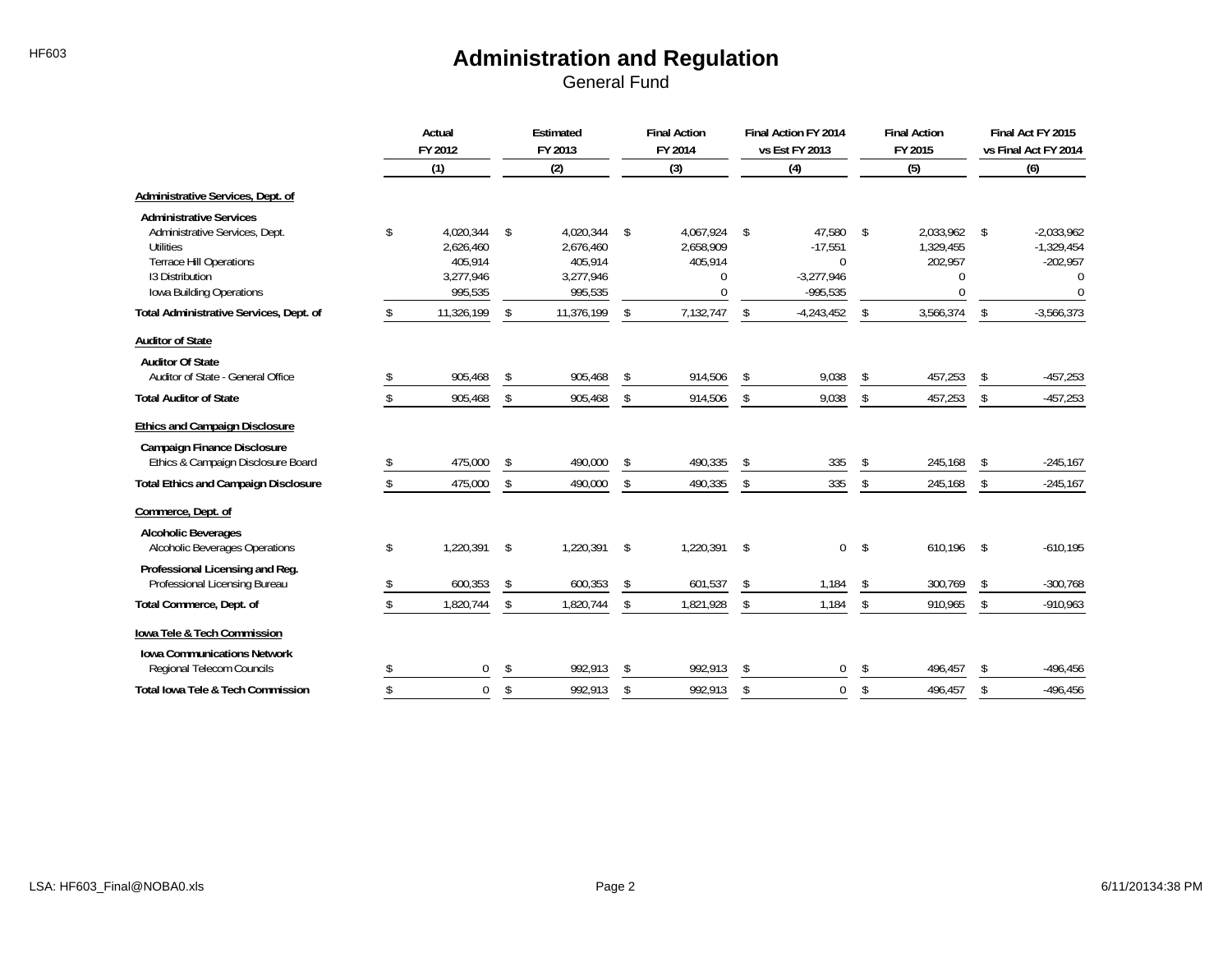|                                                                                                                                                                                                                          | Actual<br>FY 2012<br>(1) |                                                                                   | Estimated<br>FY 2013 |                                                                                  | <b>Final Action</b><br>FY 2014 |                                                                                  | Final Action FY 2014<br>vs Est FY 2013 |                                                                    |    | <b>Final Action</b><br>FY 2015                                                 |            | Final Act FY 2015<br>vs Final Act FY 2014                                                           |  |
|--------------------------------------------------------------------------------------------------------------------------------------------------------------------------------------------------------------------------|--------------------------|-----------------------------------------------------------------------------------|----------------------|----------------------------------------------------------------------------------|--------------------------------|----------------------------------------------------------------------------------|----------------------------------------|--------------------------------------------------------------------|----|--------------------------------------------------------------------------------|------------|-----------------------------------------------------------------------------------------------------|--|
|                                                                                                                                                                                                                          |                          |                                                                                   |                      | (2)                                                                              |                                | (3)                                                                              |                                        | (4)                                                                |    | (5)                                                                            |            | (6)                                                                                                 |  |
| Governor                                                                                                                                                                                                                 |                          |                                                                                   |                      |                                                                                  |                                |                                                                                  |                                        |                                                                    |    |                                                                                |            |                                                                                                     |  |
| <b>Governor's Office</b><br>Governor/Lt. Governor's Office<br><b>Terrace Hill Quarters</b>                                                                                                                               | \$                       | 2,288,025<br>$\Omega$                                                             | \$                   | 2,194,914<br>93,111                                                              | \$                             | 2,196,455<br>93,111                                                              | \$                                     | 1,541<br>$\mathbf 0$                                               | \$ | 1,098,228<br>46,556                                                            | \$         | $-1,098,227$<br>$-46,555$                                                                           |  |
| <b>Total Governor</b>                                                                                                                                                                                                    | \$                       | 2,288,025                                                                         | \$                   | 2,288,025                                                                        | \$                             | 2,289,566                                                                        | \$                                     | 1,541                                                              | \$ | 1,144,784                                                                      | \$         | $-1,144,782$                                                                                        |  |
| Governor's Office of Drug Control Policy                                                                                                                                                                                 |                          |                                                                                   |                      |                                                                                  |                                |                                                                                  |                                        |                                                                    |    |                                                                                |            |                                                                                                     |  |
| Office of Drug Control Policy<br>Drug Policy Coordinator                                                                                                                                                                 |                          | 290,000                                                                           | \$                   | 240,000                                                                          | \$                             | 241,134                                                                          | \$                                     | 1,134                                                              | \$ | 120,567                                                                        | \$         | $-120,567$                                                                                          |  |
| <b>Total Governor's Office of Drug Control Policy</b>                                                                                                                                                                    | \$                       | 290,000                                                                           | \$                   | 240,000                                                                          | \$                             | 241,134                                                                          | \$                                     | 1,134                                                              | \$ | 120,567                                                                        | \$         | $-120,567$                                                                                          |  |
| Human Rights, Dept. of<br>Human Rights, Department of                                                                                                                                                                    |                          |                                                                                   |                      |                                                                                  |                                |                                                                                  |                                        |                                                                    |    |                                                                                |            |                                                                                                     |  |
| Human Rights Administration<br>Community Advocacy and Services                                                                                                                                                           | \$                       | 206.103<br>1,028,077                                                              | $\sqrt{2}$           | 206,103<br>1,028,077                                                             | \$                             | 224,184<br>1,028,077                                                             | \$                                     | 18,081<br>$\mathbf 0$                                              | \$ | 112,092<br>514,039                                                             | \$         | $-112,092$<br>$-514,038$                                                                            |  |
| Total Human Rights, Dept. of                                                                                                                                                                                             | \$                       | 1,234,180                                                                         | \$                   | 1,234,180                                                                        | \$                             | 1,252,261                                                                        | \$                                     | 18,081                                                             | \$ | 626,131                                                                        | \$         | $-626,130$                                                                                          |  |
| Inspections & Appeals, Dept. of<br>Inspections and Appeals, Dept. of                                                                                                                                                     |                          |                                                                                   |                      |                                                                                  |                                |                                                                                  |                                        |                                                                    |    |                                                                                |            |                                                                                                     |  |
| <b>Administration Division</b><br>Administrative Hearings Division<br><b>Investigations Division</b><br><b>Health Facilities Division</b><br>Employment Appeal Board<br>Child Advocacy Board<br>Food and Consumer Safety | \$                       | 1,527,740<br>528,753<br>1,168,639<br>3,555,328<br>42,215<br>2,680,290<br>$\Omega$ | $\sqrt{3}$           | 248,409<br>528,753<br>1,168,639<br>3,917,666<br>42,215<br>2,680,290<br>1,279,331 | \$                             | 545,242<br>678,942<br>2,573,089<br>5,092,033<br>42,215<br>2,680,290<br>1,279,331 | \$                                     | 296,833<br>150,189<br>1,404,450<br>1,174,367<br>0<br>0<br>$\Omega$ | \$ | 272,621<br>339.471<br>1,286,545<br>2,546,017<br>21,108<br>1,340,145<br>639,666 | $\sqrt{3}$ | $-272,621$<br>$-339,471$<br>$-1,286,544$<br>$-2,546,016$<br>$-21,107$<br>$-1,340,145$<br>$-639,665$ |  |
| Total Inspections & Appeals, Dept. of                                                                                                                                                                                    | \$                       | 9,502,965                                                                         | \$                   | 9,865,303                                                                        | \$                             | 12,891,142                                                                       | \$                                     | 3,025,839                                                          | \$ | 6,445,573                                                                      | \$         | $-6,445,569$                                                                                        |  |
| Management, Dept. of                                                                                                                                                                                                     |                          |                                                                                   |                      |                                                                                  |                                |                                                                                  |                                        |                                                                    |    |                                                                                |            |                                                                                                     |  |
| Management, Dept. of<br><b>Department Operations</b>                                                                                                                                                                     |                          | 2,393,998                                                                         | \$                   | 2,393,998                                                                        | \$                             | 2,550,220                                                                        | \$                                     | 156,222                                                            | \$ | 1,275,110                                                                      | \$         | $-1,275,110$                                                                                        |  |
| Total Management, Dept. of                                                                                                                                                                                               | \$                       | 2,393,998                                                                         | \$                   | 2,393,998                                                                        | \$                             | 2,550,220                                                                        | \$                                     | 156,222                                                            | \$ | 1,275,110                                                                      | \$         | $-1,275,110$                                                                                        |  |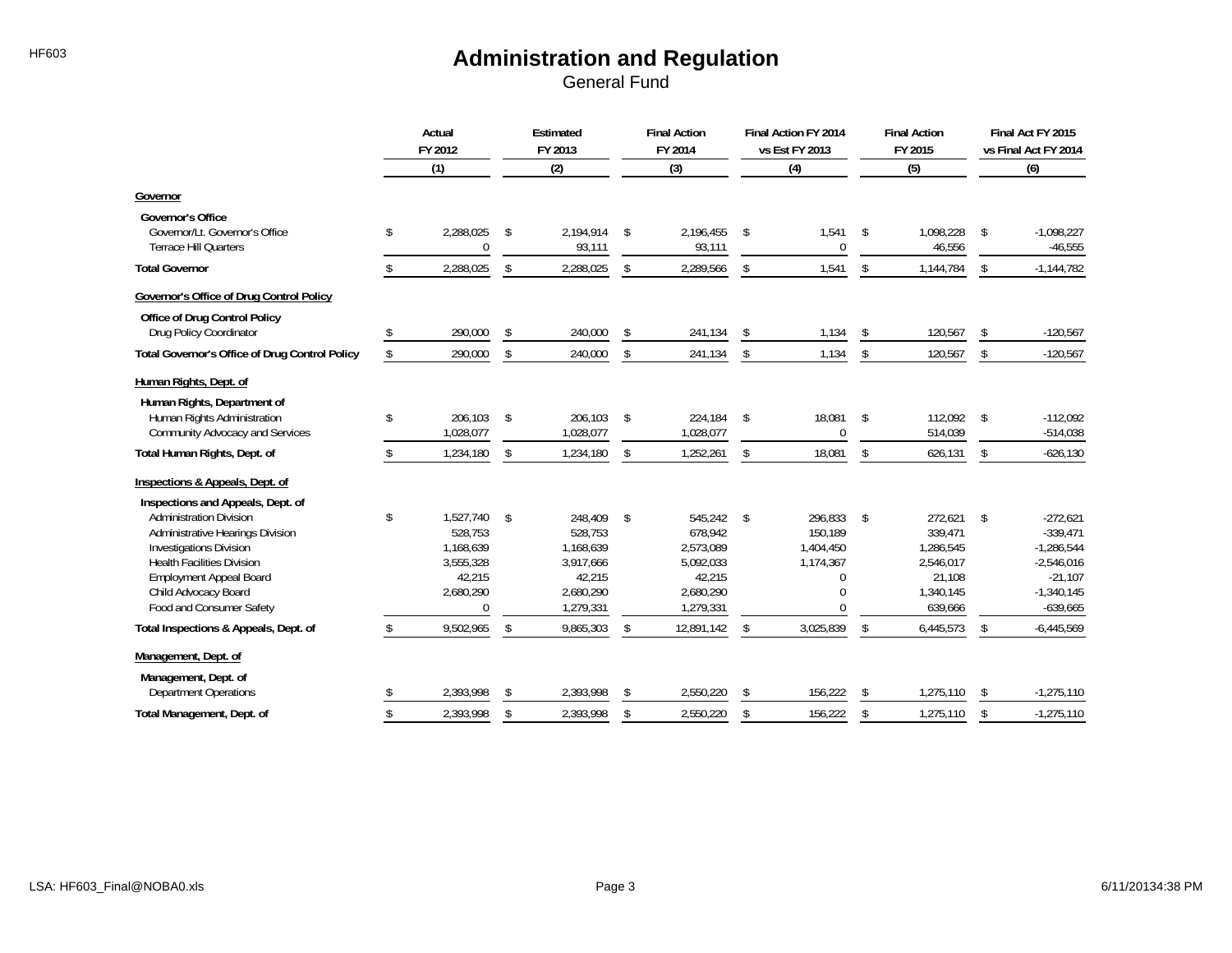|                                                                         | Actual<br>FY 2012 |             | Estimated<br>FY 2013 |            |    | <b>Final Action</b><br>FY 2014 | <b>Final Action FY 2014</b><br>vs Est FY 2013 |            |    | <b>Final Action</b><br>FY 2015 |               | Final Act FY 2015<br>vs Final Act FY 2014 |
|-------------------------------------------------------------------------|-------------------|-------------|----------------------|------------|----|--------------------------------|-----------------------------------------------|------------|----|--------------------------------|---------------|-------------------------------------------|
|                                                                         |                   | (1)         |                      | (2)        |    | (3)                            |                                               | (4)        |    | (5)                            |               | (6)                                       |
| <b>Public Information Board</b>                                         |                   |             |                      |            |    |                                |                                               |            |    |                                |               |                                           |
| <b>Public Information Board</b><br><b>Iowa Public Information Board</b> |                   | $\mathbf 0$ | \$                   | 0          | \$ | 275,000                        | \$                                            | 275,000    | \$ | 137,500                        | -S            | $-137,500$                                |
| <b>Total Public Information Board</b>                                   |                   | 0           | \$                   | 0          | \$ | 275,000                        | \$                                            | 275,000    | \$ | 137,500                        | \$            | $-137,500$                                |
| Revenue, Dept. of                                                       |                   |             |                      |            |    |                                |                                               |            |    |                                |               |                                           |
| Revenue, Dept. of<br>Revenue, Department of                             |                   | 17,659,484  | \$                   | 17,659,484 |    | 17,880,839                     | \$                                            | 221,355    | \$ | 8,940,420                      |               | $-8,940,419$                              |
| Total Revenue, Dept. of                                                 |                   | 17,659,484  | S                    | 17,659,484 |    | 17,880,839                     | Ŝ.                                            | 221,355    | S  | 8,940,420                      |               | $-8,940,419$                              |
| Secretary of State<br>Secretary of State                                |                   |             |                      |            |    |                                |                                               |            |    |                                |               |                                           |
| Secretary of State - Operations                                         |                   | 2,895,585   | \$                   | 2,895,585  |    | 2,896,699                      | -S                                            | 1,114      |    | 1,448,350                      |               | $-1,448,349$                              |
| <b>Total Secretary of State</b>                                         |                   | 2,895,585   | \$                   | 2,895,585  |    | 2,896,699                      | \$                                            | 1,114      | \$ | 1,448,350                      | S.            | $-1,448,349$                              |
| <b>Treasurer of State</b><br><b>Treasurer of State</b>                  |                   |             |                      |            |    |                                |                                               |            |    |                                |               |                                           |
| Treasurer - General Office                                              |                   | 854,289     | \$                   | 854,289    |    | 1,084,392                      | S                                             | 230,103    | \$ | 542,196                        |               | $-542,196$                                |
| <b>Total Treasurer of State</b>                                         |                   | 854,289     | \$                   | 854,289    |    | 1,084,392                      | \$                                            | 230,103    | \$ | 542,196                        |               | -542,196                                  |
| <b>Total Administration and Regulation</b>                              |                   | 51,645,937  | \$                   | 53,016,188 |    | 52,713,682                     | S                                             | $-302,506$ | \$ | 26,356,848                     | <sup>\$</sup> | $-26,356,834$                             |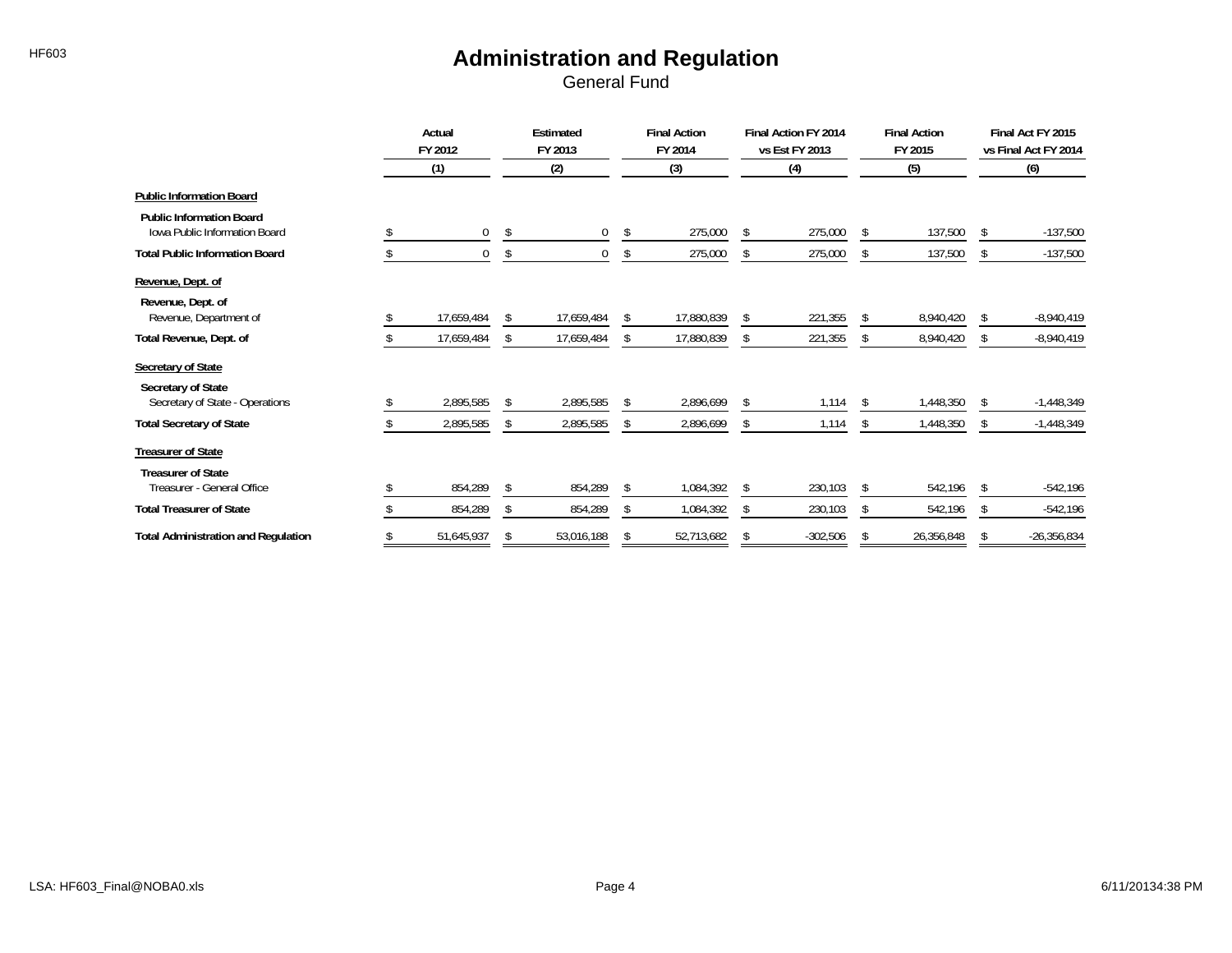# HF603 **Agriculture and Natural Resources**

|                                                                                | Actual<br>FY 2012 |  | Estimated<br>FY 2013 |  | <b>Final Action</b><br>FY 2014 |  | Final Action FY 2014<br>vs Est FY 2013 | <b>Final Action</b><br>FY 2015 | Final Act FY 2015<br>vs Final Act FY 2014 |
|--------------------------------------------------------------------------------|-------------------|--|----------------------|--|--------------------------------|--|----------------------------------------|--------------------------------|-------------------------------------------|
|                                                                                | (1)               |  | (2)                  |  | (3)                            |  | (4)                                    | (5)                            | (6)                                       |
| Agriculture and Land Stewardship                                               |                   |  |                      |  |                                |  |                                        |                                |                                           |
| Agriculture and Land Stewardship<br>Department of Agriculture I/3 Distribution | $\Omega$          |  | $\mathbf{0}$         |  | 24,164                         |  | 24,164                                 | 24,164                         | $\Omega$                                  |
| <b>Total Agriculture and Land Stewardship</b>                                  | $\overline{0}$    |  | 0                    |  | 24,164                         |  | 24,164                                 | 24,164                         | 0                                         |
| Natural Resources, Dept. of<br><b>Natural Resources</b>                        |                   |  |                      |  |                                |  |                                        |                                |                                           |
| Department of Natural Resources I/3 Distribution                               | \$<br>$\Omega$    |  | $\Omega$             |  | 95,607                         |  | 95,607                                 | 95,607                         |                                           |
| Total Natural Resources, Dept. of                                              |                   |  |                      |  | 95,607                         |  | 95,607                                 | 95,607                         |                                           |
| <b>Total Agriculture and Natural Resources</b>                                 | $\mathbf 0$       |  | 0                    |  | 119,771                        |  | 119,771                                | 119,771                        |                                           |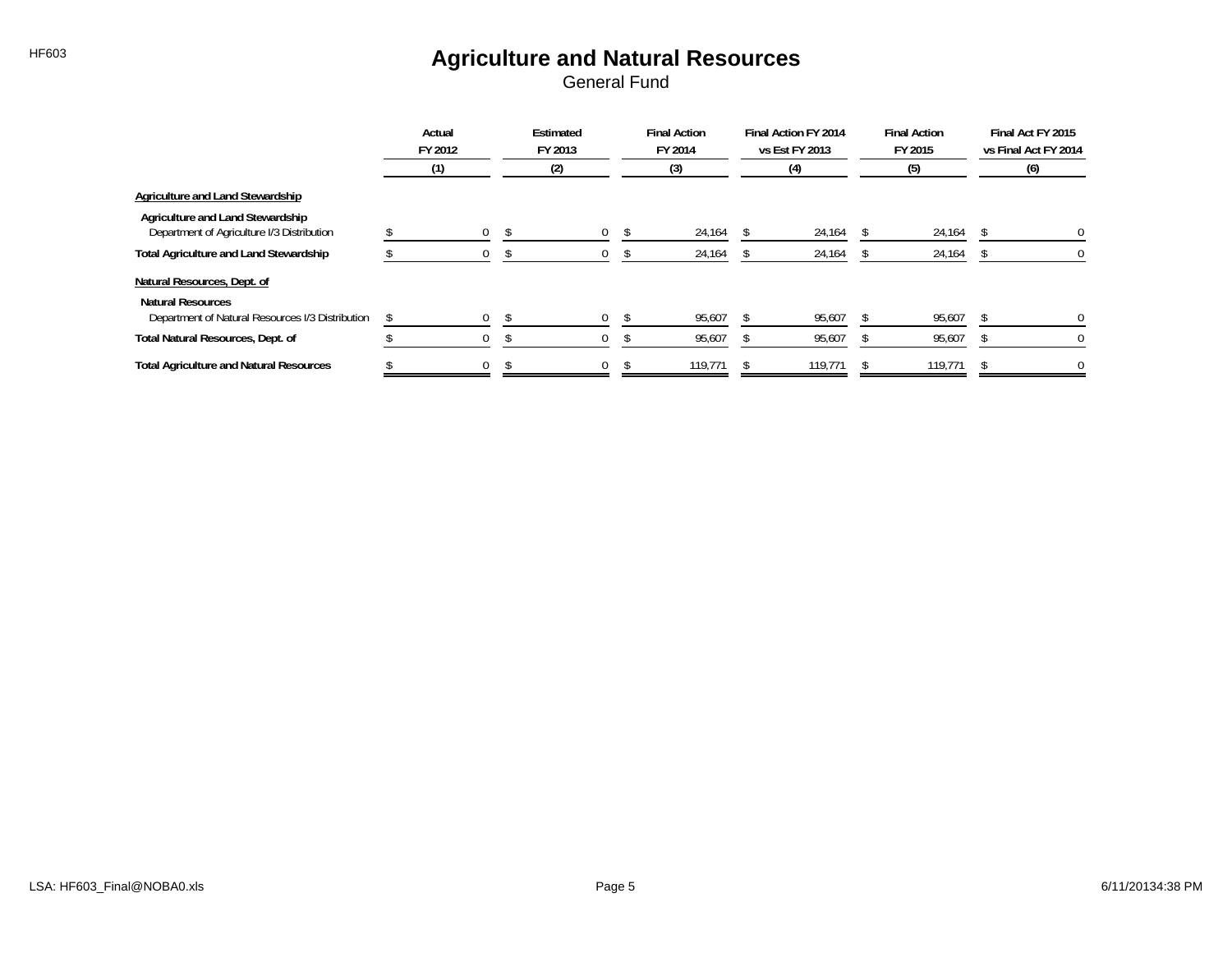# HF603 **Economic Development**

|                                                                                          | Actual<br>FY 2012 |              | Estimated<br>FY 2013 |     |    | <b>Final Action</b><br>FY 2014 |    | Final Action FY 2014<br>vs Est FY 2013 |                | <b>Final Action</b><br>FY 2015 | Final Act FY 2015<br>vs Final Act FY 2014 |
|------------------------------------------------------------------------------------------|-------------------|--------------|----------------------|-----|----|--------------------------------|----|----------------------------------------|----------------|--------------------------------|-------------------------------------------|
|                                                                                          |                   | (1)          |                      | (2) |    | (3)                            |    | (4)                                    |                | (5)                            | (6)                                       |
| Cultural Affairs, Dept. of                                                               |                   |              |                      |     |    |                                |    |                                        |                |                                |                                           |
| Cultural Affairs, Dept. of<br>Department of Cultural Affairs I/3 Distribution            |                   | $\mathbf 0$  | \$                   | 0   | \$ | 5,069                          |    | 5,069                                  |                | 5,069                          |                                           |
| Total Cultural Affairs, Dept. of                                                         |                   | $\mathbf{0}$ | \$                   | 0   | S  | 5,069                          |    | 5,069                                  |                | 5,069                          | $\mathbf 0$                               |
| <b>Economic Development Authority</b>                                                    |                   |              |                      |     |    |                                |    |                                        |                |                                |                                           |
| <b>Economic Development Authority</b><br>Economic Development Authority I/3 Distribution | \$                | $\mathbf{0}$ | -S                   | 0   | \$ | 47,407                         | .S | 47,407                                 | S              | 47,407                         | 0                                         |
| <b>Total Economic Development Authority</b>                                              |                   | 0            |                      | 0   |    | 47,407                         |    | 47,407                                 |                | 47,407                         | 0                                         |
| <b>Public Employment Relations Board</b><br><b>Public Employment Relations</b>           |                   |              |                      |     |    |                                |    |                                        |                |                                |                                           |
| Public Employ Relations Brd I/3 Distribution                                             |                   | 0            | \$                   | 0   | S  | 526                            |    | 526                                    | $\mathfrak{L}$ | 526                            |                                           |
| <b>Total Public Employment Relations Board</b>                                           |                   | $\mathbf{0}$ |                      | 0   |    | 526                            |    | 526                                    |                | 526                            | $\mathbf 0$                               |
| Iowa Workforce Development                                                               |                   |              |                      |     |    |                                |    |                                        |                |                                |                                           |
| Iowa Workforce Development<br>Workforce Development I/3 Distribution                     |                   | $\mathbf 0$  | S.                   | 0   |    | 274,819                        | .S | 274,819                                | <sup>\$</sup>  | 274,819                        | $\mathbf{0}$                              |
| <b>Total Iowa Workforce Development</b>                                                  |                   | $\mathbf{0}$ |                      | 0   |    | 274,819                        |    | 274,819                                |                | 274,819                        | $\mathbf{0}$                              |
| <b>Total Economic Development</b>                                                        |                   |              |                      | 0   |    | 327,821                        |    | 327,821                                |                | 327,821                        | $\Omega$                                  |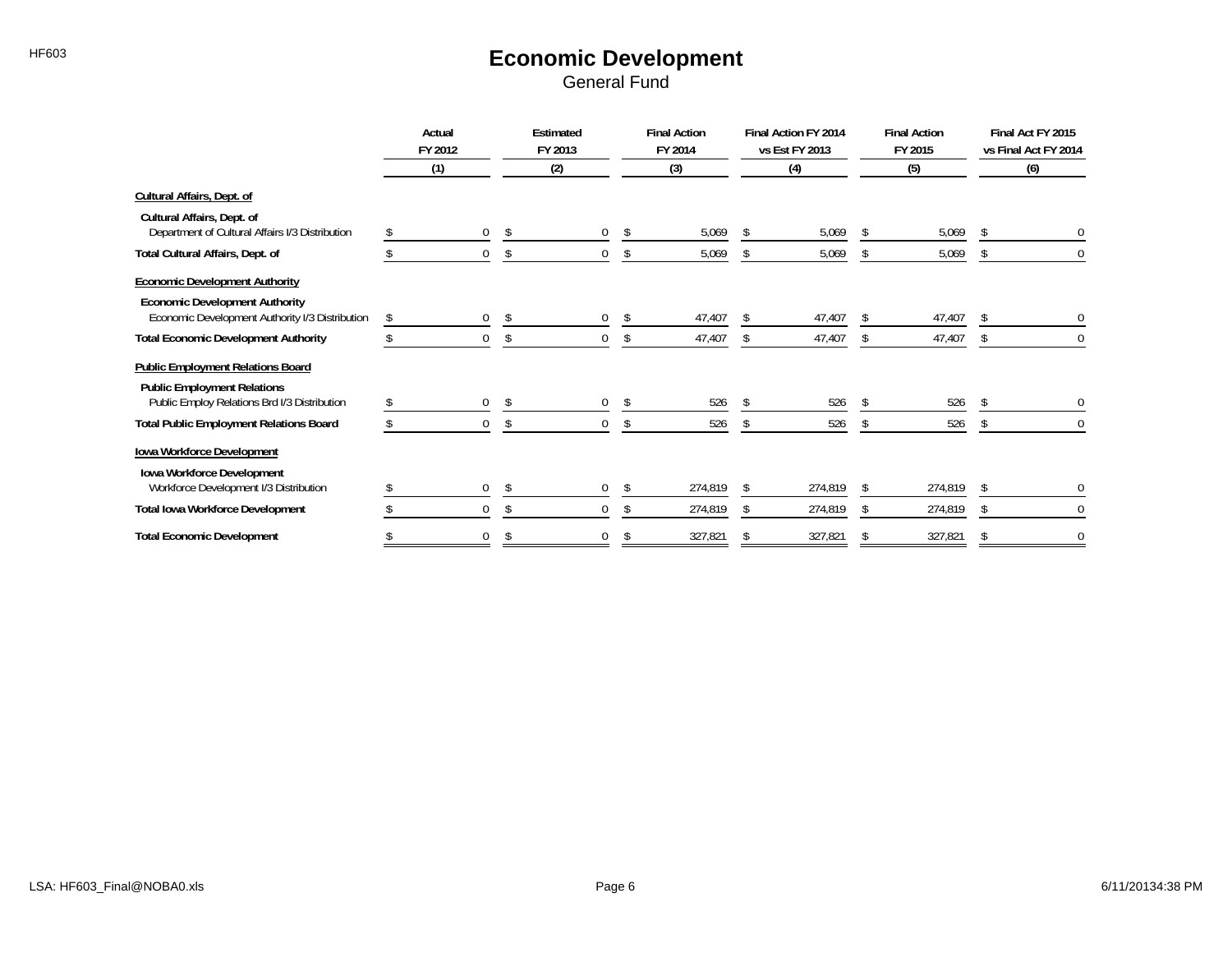### HF603 **Education** General Fund

|                                                                                | Actual<br>FY 2012 |              | <b>Estimated</b><br>FY 2013 |    | <b>Final Action</b><br>FY 2014 |               | Final Action FY 2014<br>vs Est FY 2013 |    | <b>Final Action</b><br>FY 2015 |               | Final Act FY 2015<br>vs Final Act FY 2014 |
|--------------------------------------------------------------------------------|-------------------|--------------|-----------------------------|----|--------------------------------|---------------|----------------------------------------|----|--------------------------------|---------------|-------------------------------------------|
|                                                                                | (1)               |              | (2)                         |    | (3)                            |               | (4)                                    |    | (5)                            |               | (6)                                       |
| Blind, Dept. for the                                                           |                   |              |                             |    |                                |               |                                        |    |                                |               |                                           |
| Department for the Blind<br>Department for the Blind I/3 Distribution          |                   | 0            | \$<br>0                     | S  | 6,543                          | \$            | 6,543                                  | S  | 6,543                          | \$            | 0                                         |
| Total Blind, Dept. for the                                                     |                   | $\Omega$     | \$<br>$\mathbf{0}$          | \$ | 6,543                          | \$            | 6,543                                  |    | 6,543                          |               | $\Omega$                                  |
| <b>College Aid Commission</b>                                                  |                   |              |                             |    |                                |               |                                        |    |                                |               |                                           |
| College Student Aid Comm.<br>College Student Aid Commission I/3 Distribution   | \$                | 0            | \$<br>0                     | \$ | 17,166                         | \$            | 17,166                                 | S. | 17,166                         | S             | 0                                         |
| <b>Total College Aid Commission</b>                                            | \$                | $\mathbf 0$  | \$<br>$\mathbf 0$           | \$ | 17,166                         | \$            | 17,166                                 | \$ | 17,166                         | \$            | 0                                         |
| Education, Dept. of                                                            |                   |              |                             |    |                                |               |                                        |    |                                |               |                                           |
| Education, Dept. of<br>Department of Education I/3 Distribution                | \$                | $\mathbf 0$  | \$<br>$\mathbf{0}$          | \$ | 215,235                        | $\mathsf{\$}$ | 215,235                                | \$ | 215,235                        | $\mathsf{\$}$ |                                           |
| <b>Vocational Rehabilitation</b><br>Vocational Rehabilitation I/3 Distribution | \$                | $\mathbf 0$  | \$<br>$\overline{0}$        | \$ | 33,032 \$                      |               | 33,032                                 | \$ | 33,032                         | $\mathsf{\$}$ | 0                                         |
| <b>Iowa Public Television</b><br>Iowa Public Television I/3 Distribution       |                   | 0            | \$<br>0                     | \$ | 7,537                          | \$            | 7,537                                  | S. | 7,537                          | \$            | 0                                         |
| Total Education, Dept. of                                                      |                   | $\mathbf 0$  | \$<br>0                     | \$ | 255,804                        | \$            | 255,804                                | \$ | 255,804                        | \$            | $\mathbf 0$                               |
| Regents, Board of                                                              |                   |              |                             |    |                                |               |                                        |    |                                |               |                                           |
| Regents, Board of<br>Board of Regents I/3 Distribution                         |                   | $\mathbf{0}$ | \$<br>$\mathbf{0}$          | \$ | 29,709                         | \$            | 29,709                                 | \$ | 29,709                         | \$            | 0                                         |
| Total Regents, Board of                                                        |                   | 0            | 0                           | \$ | 29,709                         | \$            | 29,709                                 | \$ | 29,709                         | \$            | 0                                         |
| <b>Total Education</b>                                                         |                   | $\Omega$     | 0                           | S  | 309,222                        | \$            | 309,222                                | \$ | 309,222                        | S             | 0                                         |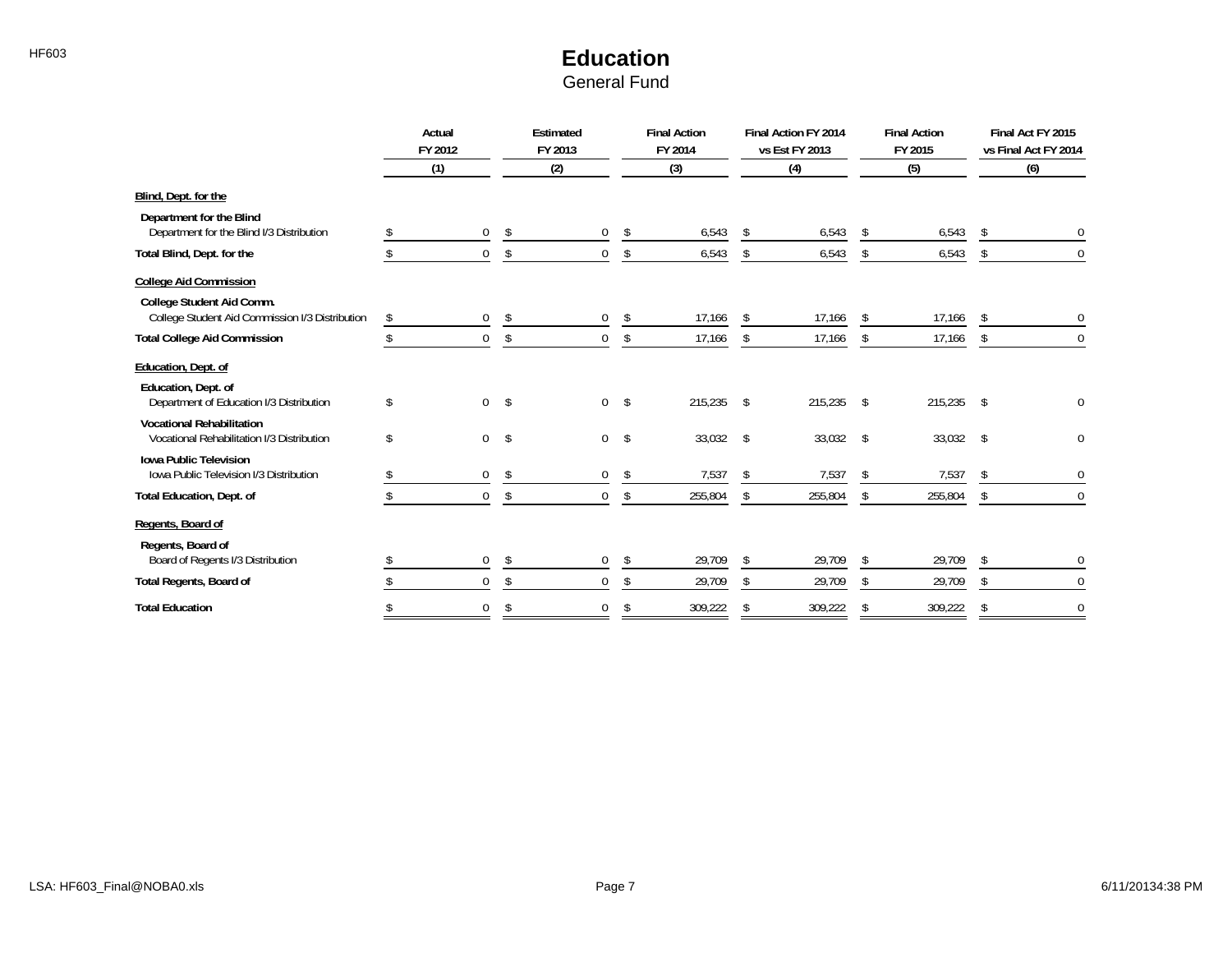# HF603 **Health and Human Services**

|                                                                           | Actual<br>FY 2012 |              | Estimated<br>FY 2013 |                | <b>Final Action</b><br>FY 2014 |             | Final Action FY 2014<br>vs Est FY 2013 | <b>Final Action</b><br>FY 2015 |                   | Final Act FY 2015<br>vs Final Act FY 2014 |                  |
|---------------------------------------------------------------------------|-------------------|--------------|----------------------|----------------|--------------------------------|-------------|----------------------------------------|--------------------------------|-------------------|-------------------------------------------|------------------|
|                                                                           |                   | (1)          |                      | (2)            |                                | (3)         |                                        | (4)                            | (5)               |                                           | (6)              |
| Aging, Dept. on                                                           |                   |              |                      |                |                                |             |                                        |                                |                   |                                           |                  |
| Aging, Dept. on<br>Department of Aging I/3 Distribution                   |                   | $\mathbf 0$  | \$                   | 0              | \$                             | 5,687       | \$                                     | 5,687                          | \$<br>5,687       | Ŝ.                                        | $\mathbf 0$      |
| Total Aging, Dept. on                                                     | \$                | $\mathbf 0$  | \$                   | 0              | \$                             | 5,687       | \$                                     | 5,687                          | \$<br>5,687       | \$                                        | $\mathbf 0$      |
| Public Health, Dept. of<br>Public Health, Dept. of                        |                   |              |                      |                |                                |             |                                        |                                |                   |                                           |                  |
| Department of Public Health I/3 Distribution                              | \$                | $\mathbf 0$  | \$                   | 0              | \$                             | 51,018      | \$                                     | 51,018                         | \$<br>51,018      | S                                         | $\mathbf 0$      |
| Total Public Health, Dept. of                                             | \$                | $\Omega$     | \$                   | 0              | \$                             | 51,018      | \$                                     | 51,018                         | \$<br>51,018      | \$                                        | $\Omega$         |
| Veterans Affairs, Dept. of                                                |                   |              |                      |                |                                |             |                                        |                                |                   |                                           |                  |
| Veterans Affairs, Department of<br>Veteran's Affairs I/3 Distribution     | \$                | $\mathbf 0$  | \$                   | $\mathbf{0}$   | -\$                            | 2,443       | $\mathsf{\$}$                          | 2,443                          | \$<br>$2,443$ \$  |                                           | $\mathbf 0$      |
| Veterans Affairs, Dept. of<br>Iowa Veteran's Home I/3 Distribution        |                   | $\mathbf{0}$ | \$                   | 0              | \$                             | 69,282      | \$                                     | 69,282                         | \$<br>69,282      |                                           | $\mathbf 0$      |
| Total Veterans Affairs, Dept. of                                          | \$                | $\Omega$     | \$                   | 0              | \$                             | 71,725      | \$                                     | 71,725                         | \$<br>71,725      | \$                                        | $\Omega$         |
| Human Services, Dept. of<br>Assistance                                    |                   |              |                      |                |                                |             |                                        |                                |                   |                                           |                  |
| Human Services Assistance Payments I/3 Distrib                            | \$                | $\Omega$     | $\mathsf{\$}$        | $\overline{0}$ | -\$                            | 581,192 \$  |                                        | 581.192                        | \$<br>581,192 \$  |                                           | $\mathbf 0$      |
| <b>Toledo Juvenile Home</b><br>Human Services - Toledo I/3 Distribution   | \$                | $\mathbf 0$  | \$                   |                | 0 <sup>5</sup>                 | $7,766$ \$  |                                        | 7,766                          | \$<br>$7,766$ \$  |                                           | $\pmb{0}$        |
| <b>Eldora Training School</b><br>Human Services - Eldora I/3 Distribution | \$                | $\Omega$     | \$                   | $\overline{0}$ | \$                             | 11,233      | $\sqrt{5}$                             | 11,233                         | \$<br>$11,233$ \$ |                                           | $\mathbf 0$      |
| Cherokee<br>Human Services - Cherokee I/3 Distribution                    | \$                | $\Omega$     | \$                   | $\overline{0}$ | -\$                            | $10,273$ \$ |                                        | 10,273                         | \$<br>$10,273$ \$ |                                           | $\mathbf 0$      |
| Clarinda<br>Human Services - Clarinda I/3 Distribution                    | \$                | $\Omega$     | \$                   |                | 0 <sup>5</sup>                 | 5,821       | $\mathsf{S}$                           | 5,821                          | \$<br>5,821       | - \$                                      | $\pmb{0}$        |
| Independence<br>Human Services - Independence I/3 Distribution            | \$                | $\mathbf{0}$ | \$                   | 0              | \$                             | 15,304      | $\mathsf{s}$                           | 15,304                         | \$<br>15,304      | -\$                                       | $\boldsymbol{0}$ |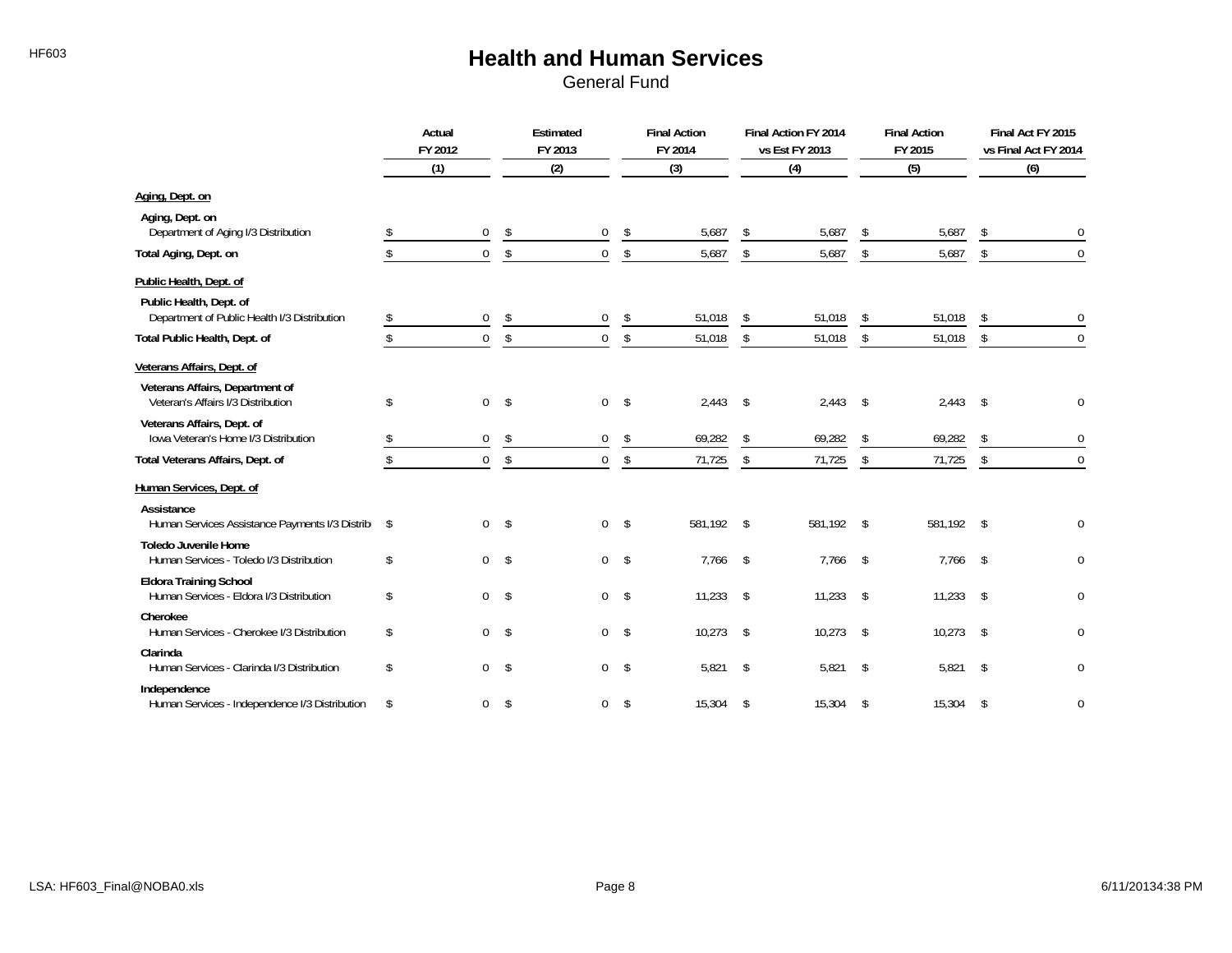# HF603 **Health and Human Services**

|                                                                                 | Actual<br>FY 2012 |              | Estimated<br>FY 2013 |                | <b>Final Action</b><br>FY 2014 |              | Final Action FY 2014<br>vs Est FY 2013 |               | <b>Final Action</b><br>FY 2015 |     | Final Act FY 2015<br>vs Final Act FY 2014 |
|---------------------------------------------------------------------------------|-------------------|--------------|----------------------|----------------|--------------------------------|--------------|----------------------------------------|---------------|--------------------------------|-----|-------------------------------------------|
|                                                                                 |                   | (1)          | (2)                  |                | (3)                            |              | (4)                                    |               | (5)                            |     | (6)                                       |
| <b>Mt Pleasant</b><br>Human Services - Mt. Pleasant I/3 Distribution            |                   | $\mathbf{0}$ | \$<br>$\overline{0}$ | -\$            | $7,375$ \$                     |              | 7,375                                  | -S            | 7,375                          | \$  | 0                                         |
| Glenwood<br>Human Services - Glenwood I/3 Distribution                          |                   | $\mathbf{0}$ | \$<br>$\overline{0}$ | \$             | 74,650                         | $\mathsf{s}$ | 74,650                                 | -S            | 74,650                         | -S  | 0                                         |
| Woodward<br>Human Services - Woodward I/3 Distribution                          |                   | $\mathbf{0}$ | \$<br>$\overline{0}$ | \$             | $65,728$ \$                    |              | 65,728                                 | s.            | 65,728                         | -\$ | 0                                         |
| Cherokee CCUSO<br>Human Services Civil Commitment Unit I/3 Distric \$           |                   | $\mathbf{0}$ | \$                   | 0 <sup>5</sup> | 8,599 \$                       |              | 8,599                                  | -\$           | 8,599                          | \$  | 0                                         |
| <b>Field Operations</b><br>Human Services Field Operations Unit I/3 Distribu \$ |                   | $\mathbf{0}$ | \$<br>$\overline{0}$ | \$             | 189,899 \$                     |              | 189,899                                | <sup>\$</sup> | 189,899                        | Ŝ.  | 0                                         |
| <b>General Administration</b><br>Human Services Administration I/3 Distribution |                   | 0            | \$<br>$\mathbf{0}$   | \$             | 24,831                         |              | 24,831                                 | S.            | 24,831                         |     | 0                                         |
| Total Human Services, Dept. of                                                  |                   | 0            | 0                    | S              | 1,002,671                      |              | 1,002,671                              |               | 1,002,671                      |     |                                           |
| <b>Total Health and Human Services</b>                                          |                   | 0            |                      |                | 1,131,101                      |              | 1,131,101                              |               | 1,131,101                      |     | 0                                         |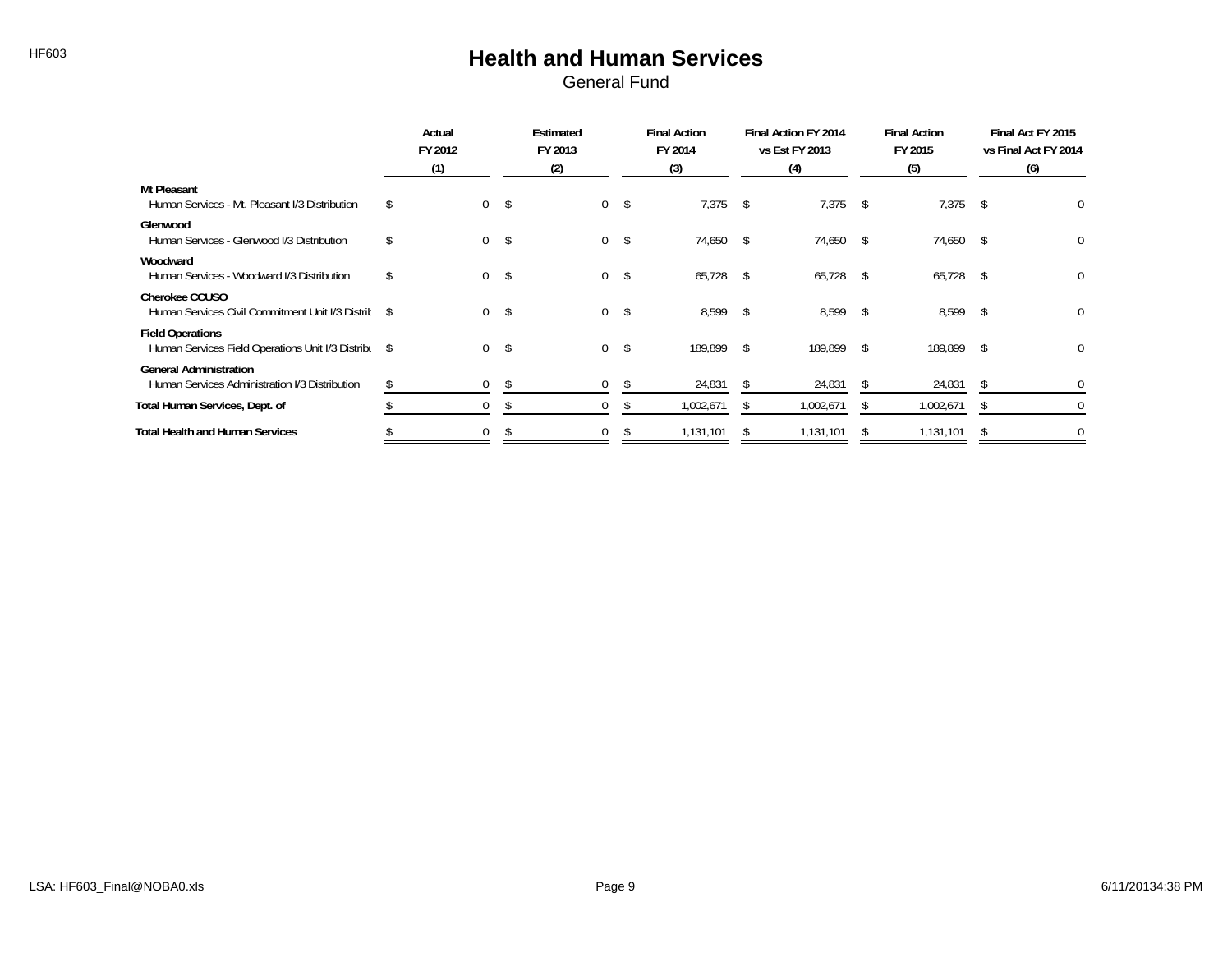# HF603 **HF603 Justice System**

| General Fund |  |
|--------------|--|
|--------------|--|

|                                                                        | Actual<br>FY 2012 |                  | Estimated<br>FY 2013 |                | <b>Final Action</b><br>FY 2014 |           | Final Action FY 2014<br>vs Est FY 2013 | <b>Final Action</b><br>FY 2015 |              | Final Act FY 2015<br>vs Final Act FY 2014 |                  |
|------------------------------------------------------------------------|-------------------|------------------|----------------------|----------------|--------------------------------|-----------|----------------------------------------|--------------------------------|--------------|-------------------------------------------|------------------|
|                                                                        |                   | (1)              |                      | (2)            |                                | (3)       |                                        | (4)                            | (5)          |                                           | (6)              |
| Justice, Department of                                                 |                   |                  |                      |                |                                |           |                                        |                                |              |                                           |                  |
| Justice, Dept. of<br>Department of Justice I/3 Distribution            |                   | $\mathbf 0$      | \$                   | $\mathbf{0}$   | \$                             | 21,975    | \$                                     | 21,975                         | \$<br>21,975 | s.                                        | 0                |
| Total Justice, Department of                                           | \$                | $\mathbf{0}$     | \$                   | $\mathbf 0$    | \$                             | 21,975    | \$                                     | 21,975                         | \$<br>21,975 | \$                                        | $\theta$         |
| <b>Civil Rights Commission</b><br><b>Civil Rights Commission</b>       |                   |                  |                      |                |                                |           |                                        |                                |              |                                           |                  |
| Civil Rights Commission I/3 Distribution                               | S.                | 0                | \$                   | 0              | \$                             | 2,178     | \$                                     | 2,178                          | \$<br>2,178  | \$                                        | $\Omega$         |
| <b>Total Civil Rights Commission</b>                                   | \$                | $\boldsymbol{0}$ | \$                   | 0              | \$                             | 2,178     | \$                                     | 2,178                          | \$<br>2,178  | \$                                        | $\boldsymbol{0}$ |
| Corrections, Dept. of                                                  |                   |                  |                      |                |                                |           |                                        |                                |              |                                           |                  |
| <b>Central Office</b><br>Corrections - Central Office I/3 Distribution | \$                | $\mathbf 0$      | \$                   | $\mathbf{0}$   | -\$                            | 12,228    | $\sqrt{5}$                             | 12,228                         | \$<br>12,228 | \$                                        | $\mathbf 0$      |
| <b>Fort Madison</b><br>Corrections - Fort Madison I/3 Distribution     | \$                | $\mathbf 0$      | \$                   | $\mathbf{0}$   | -\$                            | 28,799    | $\sqrt{3}$                             | 28,799                         | \$<br>28,799 | \$                                        | 0                |
| Anamosa<br>Corrections - Anamosa I/3 Distribution                      | \$                | $\mathbf 0$      | \$                   | $\overline{0}$ | -\$                            | 22,967 \$ |                                        | 22,967                         | \$<br>22,967 | \$                                        | 0                |
| Oakdale<br>Corrections - Oakdale I/3 Distribution                      | \$                | $\mathbf 0$      | \$                   | $\overline{0}$ | \$                             | 57,645    | $\sqrt{2}$                             | 57,645                         | \$<br>57,645 | \$                                        | 0                |
| Newton<br>Corrections - Newton I/3 Distribution                        | \$                | $\Omega$         | \$                   | $\overline{0}$ | $\mathbf{\hat{S}}$             | 18,818 \$ |                                        | 18,818                         | \$<br>18,818 | \$                                        | 0                |
| <b>Mt Pleasant</b><br>Corrections - Mt. Pleasant I/3 Distribution      | \$                | $\mathbf 0$      | \$                   | $\mathbf{0}$   | -\$                            | 20,708 \$ |                                        | 20,708                         | \$<br>20,708 | \$                                        | 0                |
| <b>Rockwell City</b><br>Corrections - Rockwell City I/3 Distribution   | \$                | $\mathbf 0$      | \$                   | $\mathbf{0}$   | \$                             | 7,205     | $\mathsf{\$}$                          | 7,205                          | \$<br>7,205  | \$                                        | 0                |
| Clarinda<br>Corrections - Clarinda I/3 Distribution                    | \$                | $\mathbf 0$      | \$                   | $\overline{0}$ | \$                             | 17,703    | $\mathsf{\$}$                          | 17,703                         | \$<br>17,703 | \$                                        | 0                |
| Mitchellville<br>Corrections - Mitchellville I/3 Distribution          | \$                | $\mathbf 0$      | \$                   | $\overline{0}$ | \$                             | 13,431    | \$                                     | 13,431                         | \$<br>13,431 | \$                                        | 0                |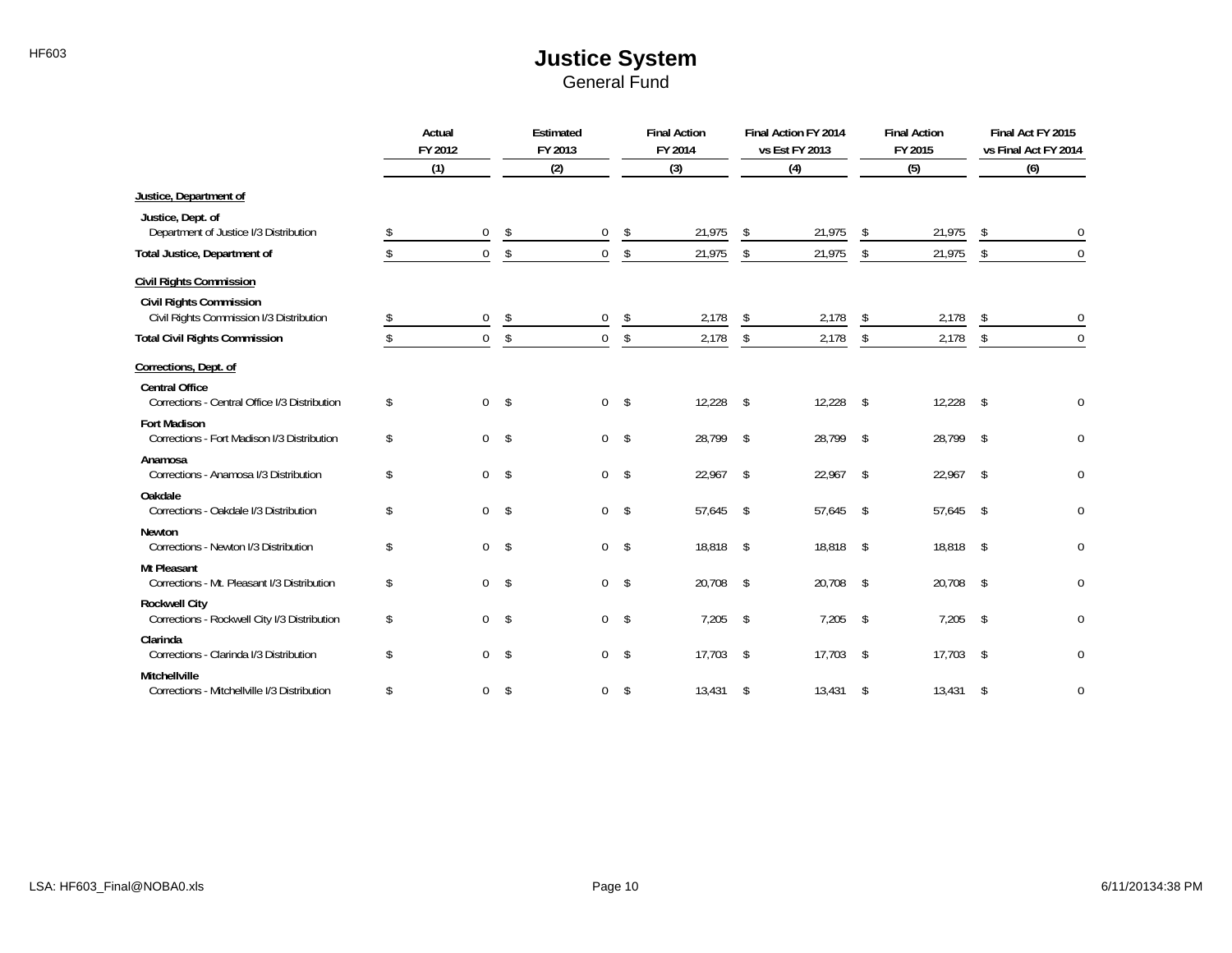### HF603 **HF603 Justice System** General Fund

|                                                                               | Actual<br>FY 2012 |                | Estimated<br>FY 2013 |                | <b>Final Action</b><br>FY 2014 |         |               | Final Action FY 2014<br>vs Est FY 2013 |    | <b>Final Action</b><br>FY 2015 |    | Final Act FY 2015<br>vs Final Act FY 2014 |
|-------------------------------------------------------------------------------|-------------------|----------------|----------------------|----------------|--------------------------------|---------|---------------|----------------------------------------|----|--------------------------------|----|-------------------------------------------|
|                                                                               | (1)               |                |                      | (2)            |                                | (3)     |               | (4)                                    |    | (5)                            |    | (6)                                       |
| <b>Fort Dodge</b><br>Corrections - Fort Dodge I/3 Distribution                |                   | 0              | \$                   | $\Omega$       |                                | 18,416  | \$            | 18,416                                 | S  | 18,416                         |    |                                           |
| Total Corrections, Dept. of                                                   |                   | $\Omega$       | \$                   | $\Omega$       | \$                             | 217,920 | \$            | 217,920                                | \$ | 217,920                        | Ŝ. | $\Omega$                                  |
| Inspections & Appeals, Dept. of                                               |                   |                |                      |                |                                |         |               |                                        |    |                                |    |                                           |
| <b>Public Defender</b><br>Public Defender I/3 Distribution                    |                   | 0              | \$                   | 0              |                                | 20,061  | \$            | 20,061                                 | \$ | 20,061                         |    | 0                                         |
| Total Inspections & Appeals, Dept. of                                         |                   | $\Omega$       | \$                   | $\overline{0}$ | \$                             | 20,061  | \$            | 20,061                                 | \$ | 20,061                         | \$ | $\Omega$                                  |
| Judicial Branch<br><b>Judicial Branch</b><br>Judicial Branch I/3 Distribution |                   | 0              | \$                   | 0              | \$                             | 137,380 | \$            | 137,380                                | \$ | 137,380                        | S. | 0                                         |
| <b>Total Judicial Branch</b>                                                  |                   | $\Omega$       | \$                   | $\overline{0}$ | \$                             | 137,380 | \$            | 137,380                                | \$ | 137,380                        | \$ | $\overline{0}$                            |
| Iowa Law Enforcement Academy<br>Iowa Law Enforcement Academy                  |                   |                |                      |                |                                |         |               |                                        |    |                                |    |                                           |
| Law Enforcement Academy I/3 Distribution                                      |                   | 0              | \$                   | $\mathbf 0$    | \$                             | 1,516   | \$            | 1,516                                  |    | 1,516                          |    | $\mathbf 0$                               |
| <b>Total Iowa Law Enforcement Academy</b>                                     |                   | $\Omega$       | $\mathsf{\$}$        | $\overline{0}$ | \$                             | 1,516   | \$            | 1,516                                  | \$ | 1,516                          | \$ | $\Omega$                                  |
| Parole, Board of                                                              |                   |                |                      |                |                                |         |               |                                        |    |                                |    |                                           |
| Parole Board<br>Parole Board I/3 Distribution                                 |                   | $\mathbf 0$    | \$                   | 0              | \$                             | 748     | \$            | 748                                    | \$ | 748                            | -S | $\mathbf 0$                               |
| Total Parole, Board of                                                        |                   | $\overline{0}$ | \$                   | $\mathbf 0$    | \$                             | 748     | \$            | 748                                    | \$ | 748                            | \$ | $\mathbf 0$                               |
| Public Defense, Dept. of<br>Public Defense, Dept. of                          |                   |                |                      |                |                                |         |               |                                        |    |                                |    |                                           |
| Department of Public Defense I/3 Distribution                                 | \$                | $\Omega$       | -\$                  | $\mathbf 0$    | \$                             | 27,436  | $^{\circ}$    | 27,436                                 | \$ | $27,436$ \$                    |    | $\Omega$                                  |
| <b>Emergency Management Division</b><br>Homeland Security I/3 Distribution    |                   | $\Omega$       | \$                   | $\mathbf 0$    | \$                             | 55,346  | \$            | 55,346                                 |    | 55,346                         |    | $\pmb{0}$                                 |
| Total Public Defense, Dept. of                                                |                   | $\overline{0}$ | $\mathsf{\$}$        | $\overline{0}$ | \$                             | 82,782  | $\mathsf{\$}$ | 82,782                                 | \$ | 82,782                         | \$ | $\mathbf 0$                               |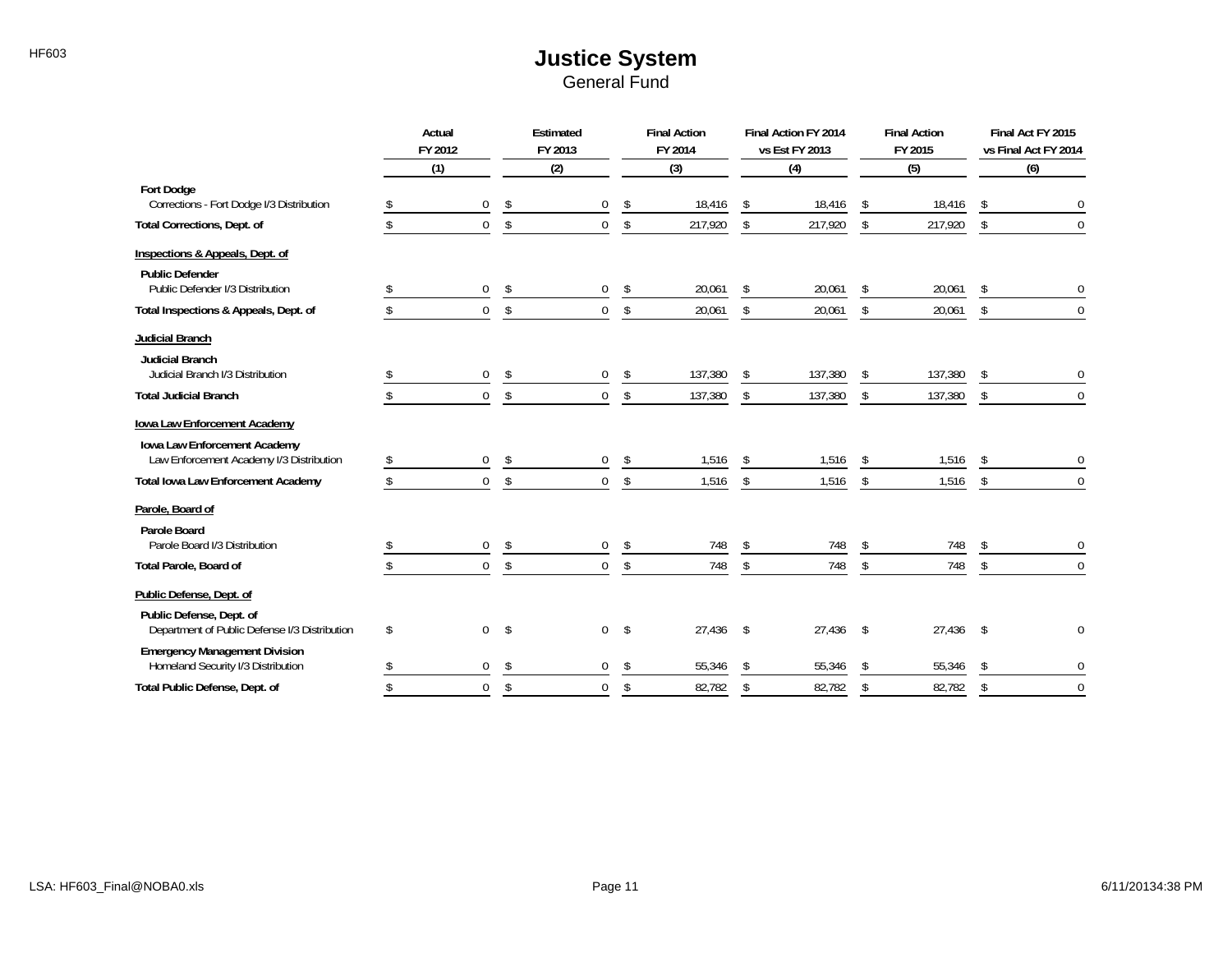# HF603 **HF603 Justice System**

|                                                                         |  | Actual<br>FY 2012 |  |     |  | Estimated<br>FY 2013 |         | <b>Final Action</b><br>FY 2014 | Final Action FY 2014<br>vs Est FY 2013 | <b>Final Action</b><br>FY 2015 | Final Act FY 2015<br>vs Final Act FY 2014 |
|-------------------------------------------------------------------------|--|-------------------|--|-----|--|----------------------|---------|--------------------------------|----------------------------------------|--------------------------------|-------------------------------------------|
|                                                                         |  |                   |  | (2) |  | (3)                  | (4)     | (5)                            | (6)                                    |                                |                                           |
| Public Safety, Department of                                            |  |                   |  |     |  |                      |         |                                |                                        |                                |                                           |
| Public Safety, Dept. of<br>Department of Public Safety I/3 Distribution |  | $\Omega$          |  |     |  | 87,295               | 87,295  | 87,295                         | $\Omega$                               |                                |                                           |
|                                                                         |  |                   |  |     |  |                      |         |                                |                                        |                                |                                           |
| <b>Total Public Safety, Department of</b>                               |  | $\Omega$          |  |     |  | 87,295               | 87,295  | 87,295                         | 0                                      |                                |                                           |
| <b>Total Justice System</b>                                             |  | $\Omega$          |  |     |  | 571.855              | 571.855 | 571,855                        | $\Omega$                               |                                |                                           |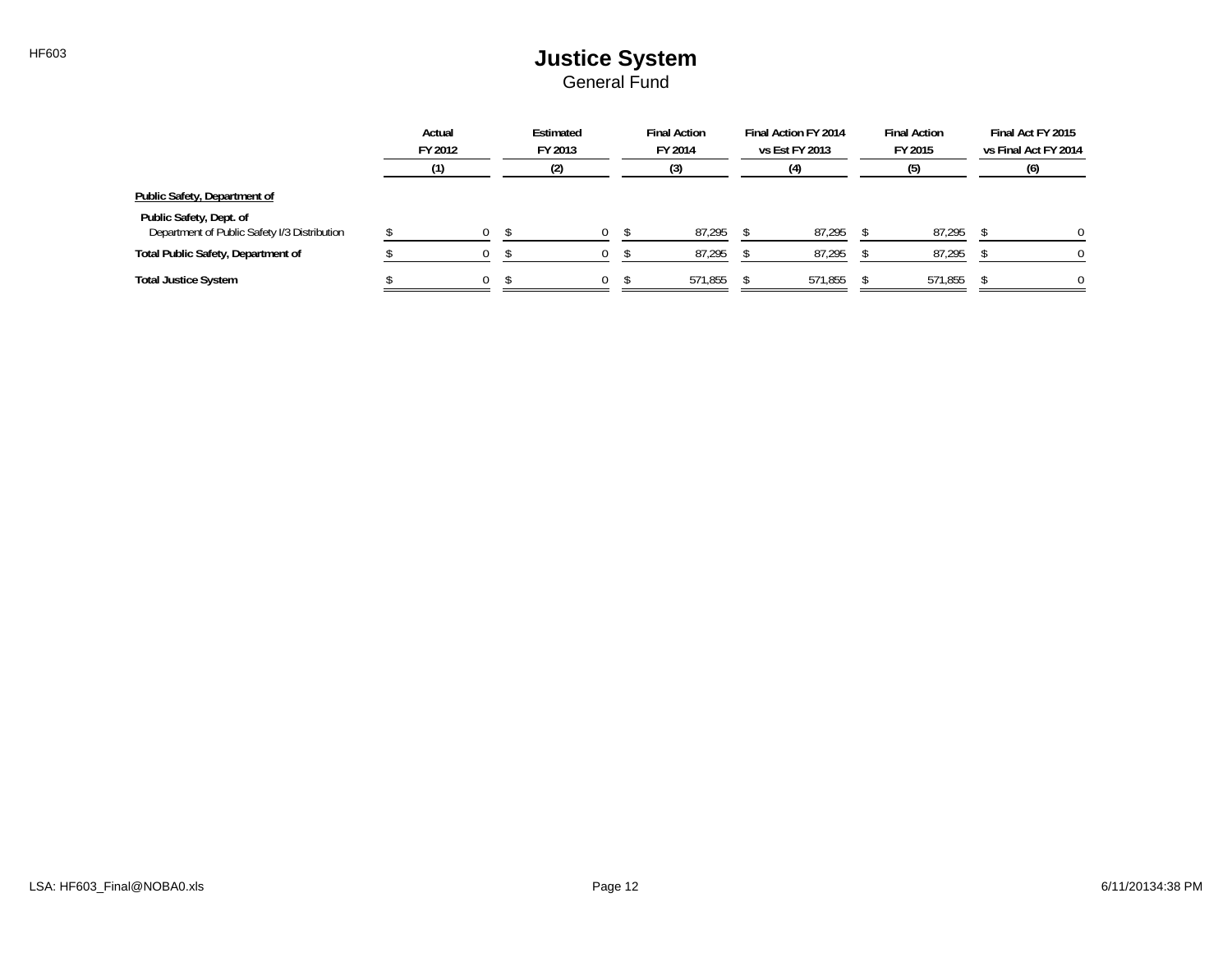### HF603 **Unassigned Standings** General Fund

|                                                         |  | Actual<br>FY 2012 |  |     |  | Estimated<br>FY 2013 |        | <b>Final Action</b><br>FY 2014 | Final Action FY 2014<br>vs Est FY 2013 | <b>Final Action</b><br>FY 2015 | Final Act FY 2015<br>vs Final Act FY 2014 |
|---------------------------------------------------------|--|-------------------|--|-----|--|----------------------|--------|--------------------------------|----------------------------------------|--------------------------------|-------------------------------------------|
|                                                         |  |                   |  | (2) |  | (3)                  | (4)    | (5)                            | (6)                                    |                                |                                           |
| Legislative Branch                                      |  |                   |  |     |  |                      |        |                                |                                        |                                |                                           |
| Legislative Branch<br>General Assembly I/3 Distribution |  | 0                 |  | 0   |  | 26,548               | 26,548 | 26,548                         |                                        |                                |                                           |
| <b>Total Legislative Branch</b>                         |  |                   |  |     |  | 26,548               | 26,548 | 26,548                         |                                        |                                |                                           |
| <b>Total Unassigned Standings</b>                       |  | 0                 |  | 0   |  | 26,548               | 26,548 | 26,548                         |                                        |                                |                                           |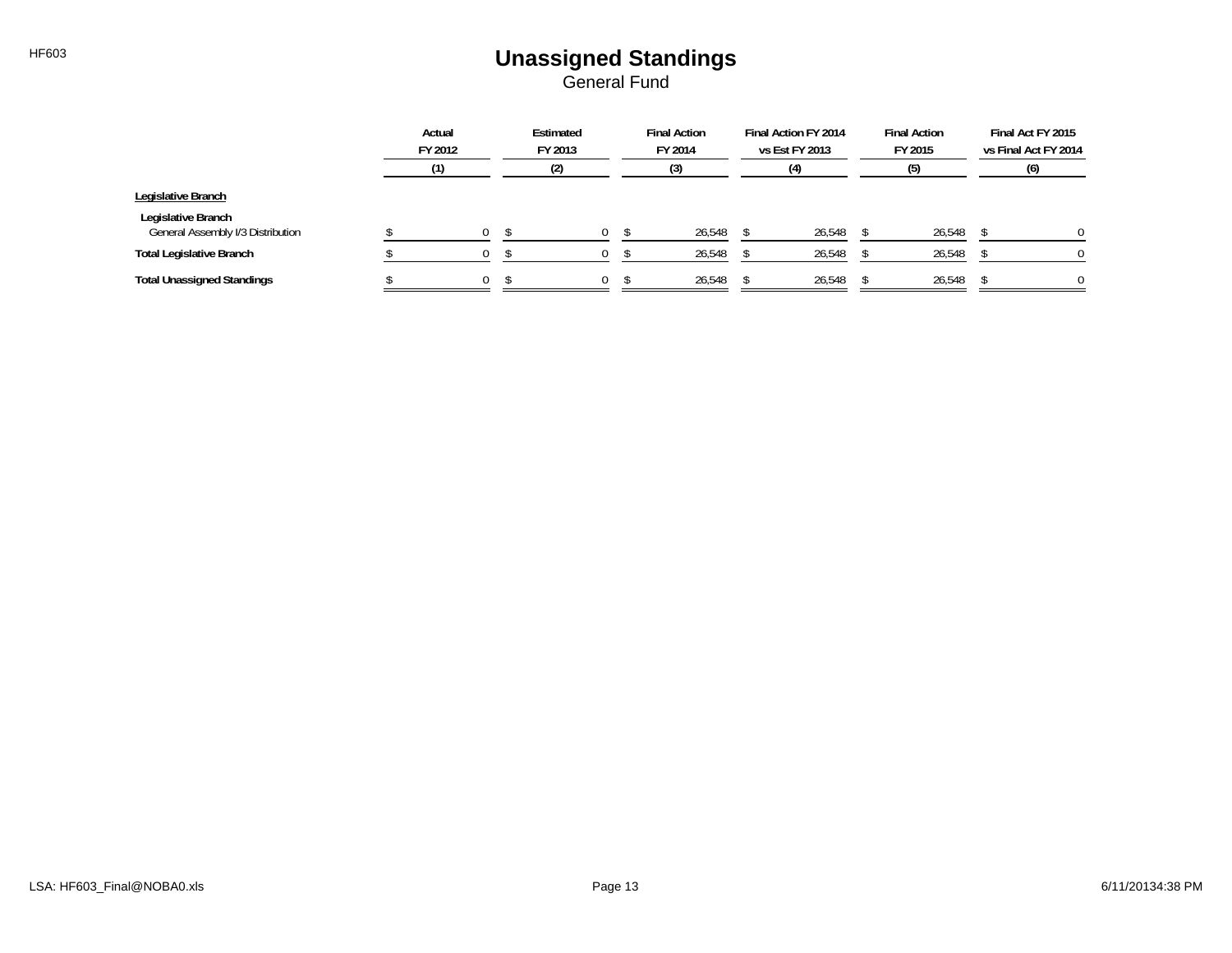## HF603 **Summary Data** Other Funds

|                               | Actual<br>FY 2012 |  | Estimated<br>FY 2013 |    | <b>Final Action</b><br>FY 2014 |     | Final Action FY 2014<br>vs Est FY 2013 |  | <b>Final Action</b><br>FY 2015 |     | Final Act FY 2015<br>vs Final Act FY 2014 |
|-------------------------------|-------------------|--|----------------------|----|--------------------------------|-----|----------------------------------------|--|--------------------------------|-----|-------------------------------------------|
|                               |                   |  | /ንነ                  | (3 |                                | (4) |                                        |  |                                | (6) |                                           |
| Administration and Regulation | 53,750,185        |  | 53.984.067           |    | 51.247.701                     |     | $-2.736.366$                           |  | 25,558,104                     |     | $-25,689,597$                             |
| <b>Justice System</b>         |                   |  |                      |    | .425                           |     | l.425                                  |  | 1.425                          |     |                                           |
| <b>Grand Total</b>            | 53,750,185        |  | 53,984,067           |    | 51.249.126                     |     | $-2,734,941$                           |  | 25,559,529                     |     | $-25,689,597$                             |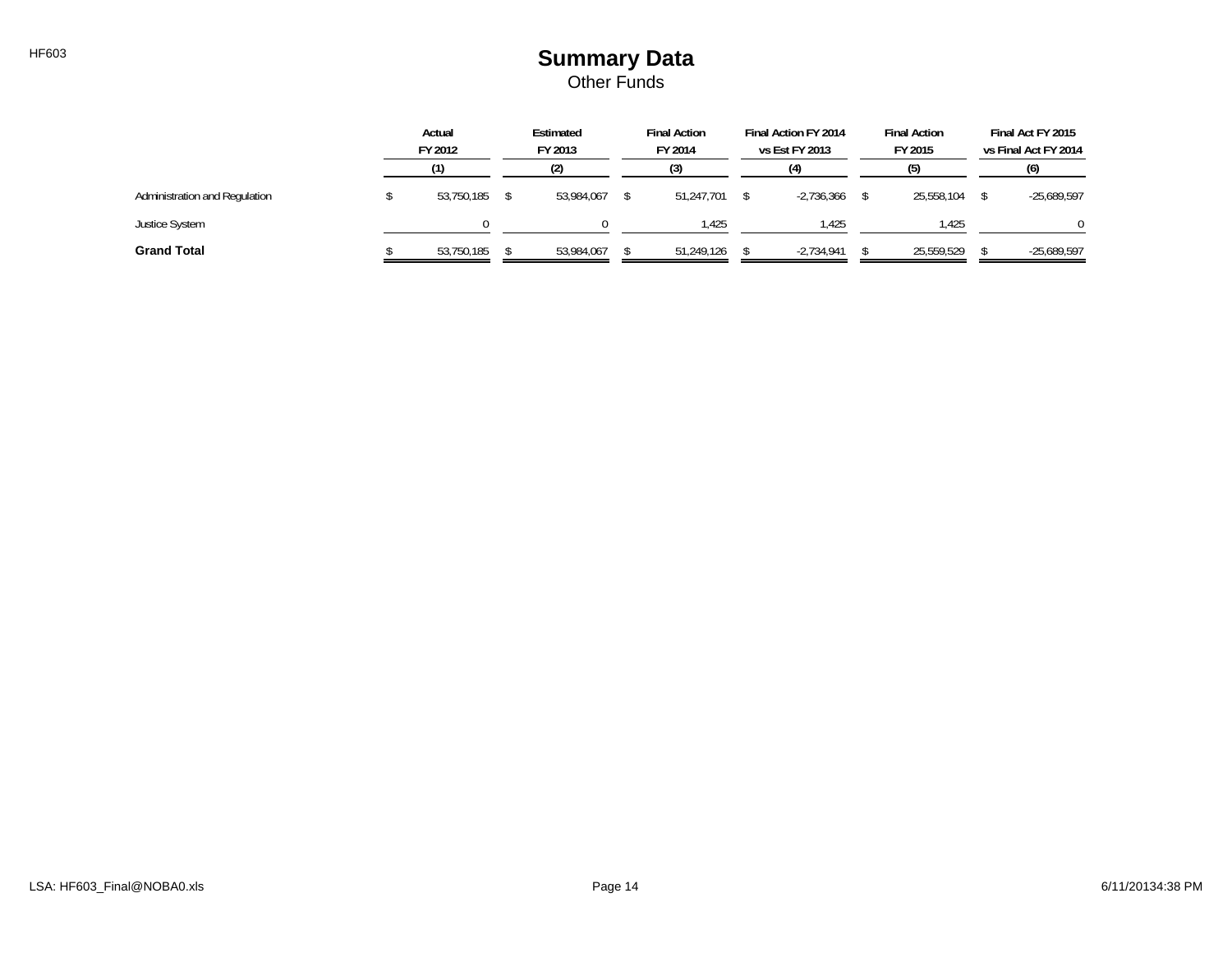Other Funds

|                                                                                                                                                                                                                                                                                                                             |    | Actual<br>FY 2012<br>(1)                                                                  |                                 | Estimated<br>FY 2013<br>(2)                                                                  |           | <b>Final Action</b><br>FY 2014<br>(3)             |               | Final Action FY 2014<br>vs Est FY 2013                                                                  |                                | <b>Final Action</b><br>FY 2015                  |           | Final Act FY 2015<br>vs Final Act FY 2014                       |
|-----------------------------------------------------------------------------------------------------------------------------------------------------------------------------------------------------------------------------------------------------------------------------------------------------------------------------|----|-------------------------------------------------------------------------------------------|---------------------------------|----------------------------------------------------------------------------------------------|-----------|---------------------------------------------------|---------------|---------------------------------------------------------------------------------------------------------|--------------------------------|-------------------------------------------------|-----------|-----------------------------------------------------------------|
|                                                                                                                                                                                                                                                                                                                             |    |                                                                                           |                                 |                                                                                              |           |                                                   |               | (4)                                                                                                     |                                | (5)                                             |           | (6)                                                             |
| Commerce, Dept. of                                                                                                                                                                                                                                                                                                          |    |                                                                                           |                                 |                                                                                              |           |                                                   |               |                                                                                                         |                                |                                                 |           |                                                                 |
| <b>Banking Division</b><br><b>Banking Division - CMRF</b>                                                                                                                                                                                                                                                                   | \$ | 8,851,670                                                                                 | \$                              | 9,098,170                                                                                    | -\$       | 9,167,235                                         | $^{\circ}$    | 69,065                                                                                                  | \$                             | 4,583,618                                       | - \$      | $-4,583,617$                                                    |
| <b>Credit Union Division</b><br>Credit Union Division - CMRF                                                                                                                                                                                                                                                                | \$ | 1,727,995                                                                                 | -\$                             | 1,792,995                                                                                    | -\$       | 1,794,256                                         | $\mathsf{\$}$ | 1,261                                                                                                   | \$                             | 897,128                                         | \$        | $-897,128$                                                      |
| <b>Insurance Division</b><br>Insurance Division - CMRF                                                                                                                                                                                                                                                                      | \$ | 4,983,244                                                                                 | \$                              | 4,983,244                                                                                    | - \$      | 5,032,989 \$                                      |               | 49,745                                                                                                  | \$                             | 2,516,495                                       | - \$      | $-2,516,494$                                                    |
| <b>Utilities Division</b><br><b>Utilities Division - CMRF</b>                                                                                                                                                                                                                                                               | \$ | 8,173,069                                                                                 | \$                              | 8,173,069                                                                                    | \$        | 8,179,405                                         | $^{\circ}$    | 6,336                                                                                                   | \$                             | 4,089,703                                       | - \$      | $-4,089,702$                                                    |
| Professional Licensing and Reg.<br>Field Auditor - Housing Impr. Fund                                                                                                                                                                                                                                                       |    | 62,317                                                                                    | \$                              | 62,317                                                                                       | \$        | 62,317                                            | \$            | $\mathbf 0$                                                                                             | \$                             | 31,159                                          | S.        | $-31,158$                                                       |
| Total Commerce, Dept. of                                                                                                                                                                                                                                                                                                    |    | 23,798,295                                                                                | \$                              | 24,109,795                                                                                   | \$        | 24,236,202                                        | \$            | 126,407                                                                                                 | \$                             | 12,118,103                                      | \$        | $-12,118,099$                                                   |
| Inspections & Appeals, Dept. of                                                                                                                                                                                                                                                                                             |    |                                                                                           |                                 |                                                                                              |           |                                                   |               |                                                                                                         |                                |                                                 |           |                                                                 |
| Inspections and Appeals, Dept. of<br>Medicaid Fraud - Fraud Annual Meeting<br>DIA - RUTF<br>Medicaid Fraud - Health Facilities<br>Medicaid Fraud - EBT Investigations<br>Medicaid Fraud - Dependent Adult<br>Medicaid Fraud - Boarding Homes<br>DIA - Med Fraud - Dependent Adult Abuse<br>Medicaid Fraud - Assisted Living | \$ | $\Omega$<br>1.623.897<br>650,000<br>119,070<br>885,262<br>119,480<br>250,000<br>1,339,527 | \$                              | $\mathbf 0$<br>1.623.897<br>286,661<br>119,070<br>885,262<br>119,480<br>250,000<br>1,339,527 | \$        | 6,500<br>1,623,897<br>$\Omega$<br>U               | \$            | 6,500<br>$\Omega$<br>$-286,661$<br>$-119,070$<br>$-885,262$<br>$-119,480$<br>$-250,000$<br>$-1,339,527$ | \$                             | $\Omega$<br>811,949<br>U<br>$\Omega$            | \$        | $-6,500$<br>$-811,948$<br>$\mathbf 0$<br>$\bigcap$<br>$\bigcap$ |
| Total Inspections and Appeals, Dept. of                                                                                                                                                                                                                                                                                     | S  | 4,987,236                                                                                 | \$                              | 4,623,897                                                                                    | \$        | 1,630,397                                         | s.            | $-2,993,500$                                                                                            | \$                             | 811,949                                         | \$        | $-818,448$                                                      |
| Racing Commission<br>Pari-Mutuel Regulation Fund<br>Riverboat Regulation Fund<br>Gambling Socioeconomic Study<br><b>Total Racing Commission</b>                                                                                                                                                                             | \$ | 2,628,519<br>3,194,244<br>$\Omega$<br>5,822,763                                           | -\$<br>$\overline{\mathcal{E}}$ | 3,062,765<br>3,045,719<br>$\Omega$<br>6,108,484                                              | -\$<br>\$ | 3,068,492 \$<br>3,045,719<br>125,000<br>6,239,211 | S             | 5,727<br>$\theta$<br>125,000<br>130,727                                                                 | \$<br>$\overline{\mathcal{S}}$ | 1,534,246<br>1,522,860<br>$\Omega$<br>3,057,106 | - \$<br>Ŝ | $-1,534,246$<br>$-1,522,859$<br>$-125,000$<br>$-3,182,105$      |
| Total Inspections & Appeals, Dept. of                                                                                                                                                                                                                                                                                       |    | 10,809,999                                                                                | \$                              | 10,732,381                                                                                   | \$        | 7,869,608                                         | \$            | $-2,862,773$                                                                                            | \$                             | 3,869,055                                       | \$        | $-4,000,553$                                                    |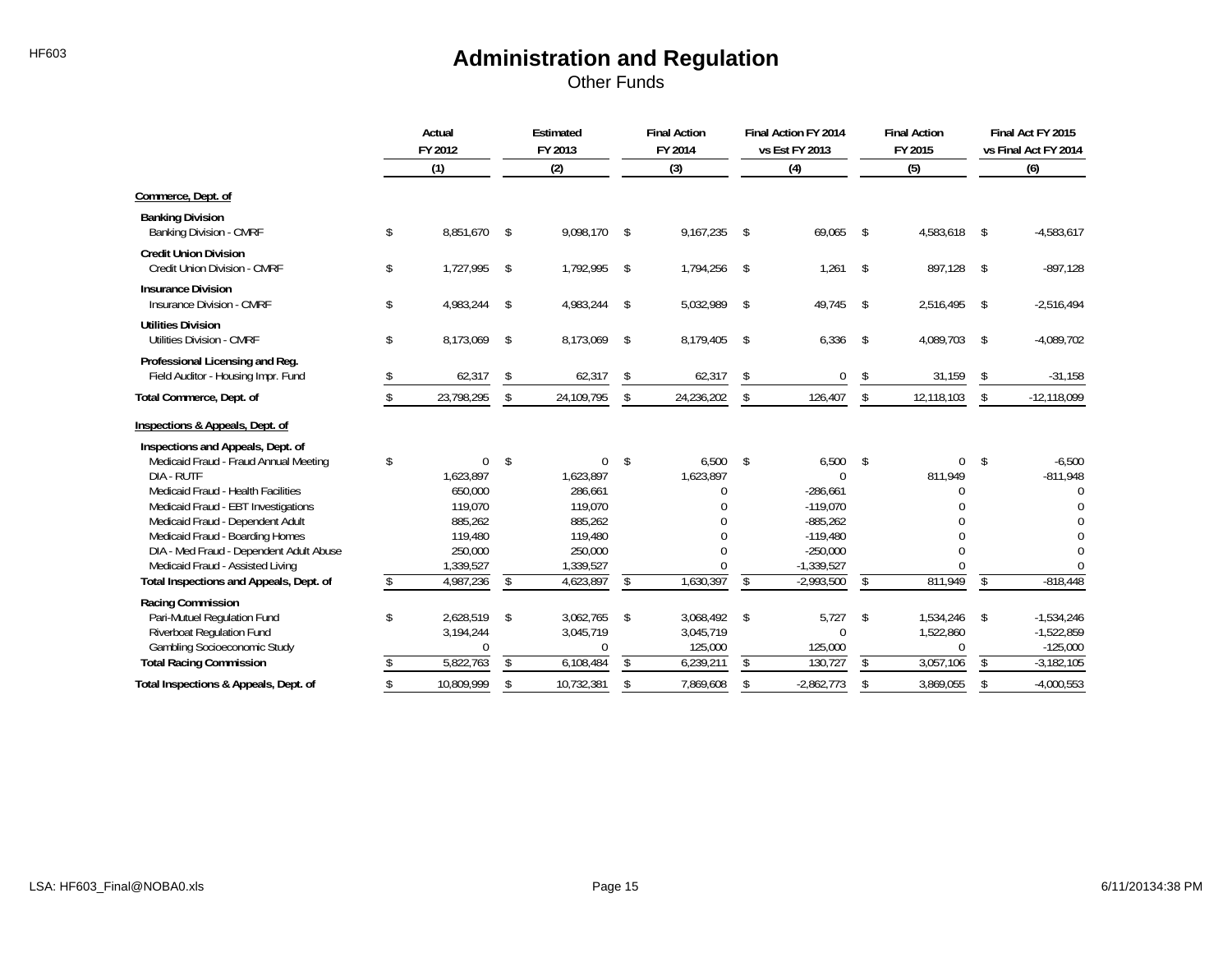Other Funds

|                                                            | Actual<br>FY 2012 |            | Estimated<br>FY 2013 |            | <b>Final Action</b><br>FY 2014 |            | Final Action FY 2014<br>vs Est FY 2013 |              |    | <b>Final Action</b><br>FY 2015 |    | Final Act FY 2015<br>vs Final Act FY 2014 |
|------------------------------------------------------------|-------------------|------------|----------------------|------------|--------------------------------|------------|----------------------------------------|--------------|----|--------------------------------|----|-------------------------------------------|
|                                                            |                   | (1)        |                      | (2)        |                                | (3)        |                                        | (4)          |    | (5)                            |    | (6)                                       |
| Management, Dept. of                                       |                   |            |                      |            |                                |            |                                        |              |    |                                |    |                                           |
| Management, Dept. of<br>DOM Operations - RUTF              |                   | 56,000     | $\mathbf{\hat{S}}$   | 56,000     | \$                             | 56,000     | \$                                     | $\mathbf 0$  | s. | 28,000                         | S. | $-28,000$                                 |
| Total Management, Dept. of                                 |                   | 56,000     | Ŝ.                   | 56,000     | \$                             | 56,000     | \$                                     | 0            | \$ | 28,000                         | \$ | $-28,000$                                 |
| Revenue, Dept. of                                          |                   |            |                      |            |                                |            |                                        |              |    |                                |    |                                           |
| Revenue, Dept. of<br>Motor Fuel Tax Admin - MVFT           |                   | 1,305,775  | Ŝ.                   | 1,305,775  | \$                             | 1,305,775  | \$                                     | 0            | \$ | 652,888                        | \$ | $-652,887$                                |
| Total Revenue, Dept. of                                    |                   | 1,305,775  | <sup>\$</sup>        | 1,305,775  | S.                             | 1,305,775  | \$                                     | $\Omega$     | S. | 652,888                        | -S | $-652,887$                                |
| <b>Treasurer of State</b><br><b>Treasurer of State</b>     |                   |            |                      |            |                                |            |                                        |              |    |                                |    |                                           |
| I-3 Expenses - RUTF                                        |                   | 93,148     |                      | 93,148     | \$                             | 93,148     | \$                                     | $\mathbf 0$  | S. | 46,574                         | S. | $-46,574$                                 |
| <b>Total Treasurer of State</b>                            |                   | 93,148     | Ŝ.                   | 93,148     | \$                             | 93,148     | \$                                     | $\mathbf 0$  | S  | 46,574                         | -S | $-46,574$                                 |
| <b>IPERS Administration</b><br><b>IPERS Administration</b> |                   |            |                      |            |                                |            |                                        |              |    |                                |    |                                           |
| <b>IPERS Administration</b>                                |                   | 17,686,968 | -S                   | 17,686,968 |                                | 17,686,968 | \$                                     | $\mathbf 0$  |    | 8,843,484                      |    | $-8,843,484$                              |
| <b>Total IPERS Administration</b>                          |                   | 17,686,968 |                      | 17,686,968 |                                | 17,686,968 | \$                                     | $\Omega$     |    | 8,843,484                      |    | $-8,843,484$                              |
| <b>Total Administration and Regulation</b>                 |                   | 53,750,185 | S                    | 53,984,067 | S                              | 51,247,701 | \$                                     | $-2,736,366$ | \$ | 25,558,104                     | s. | $-25,689,597$                             |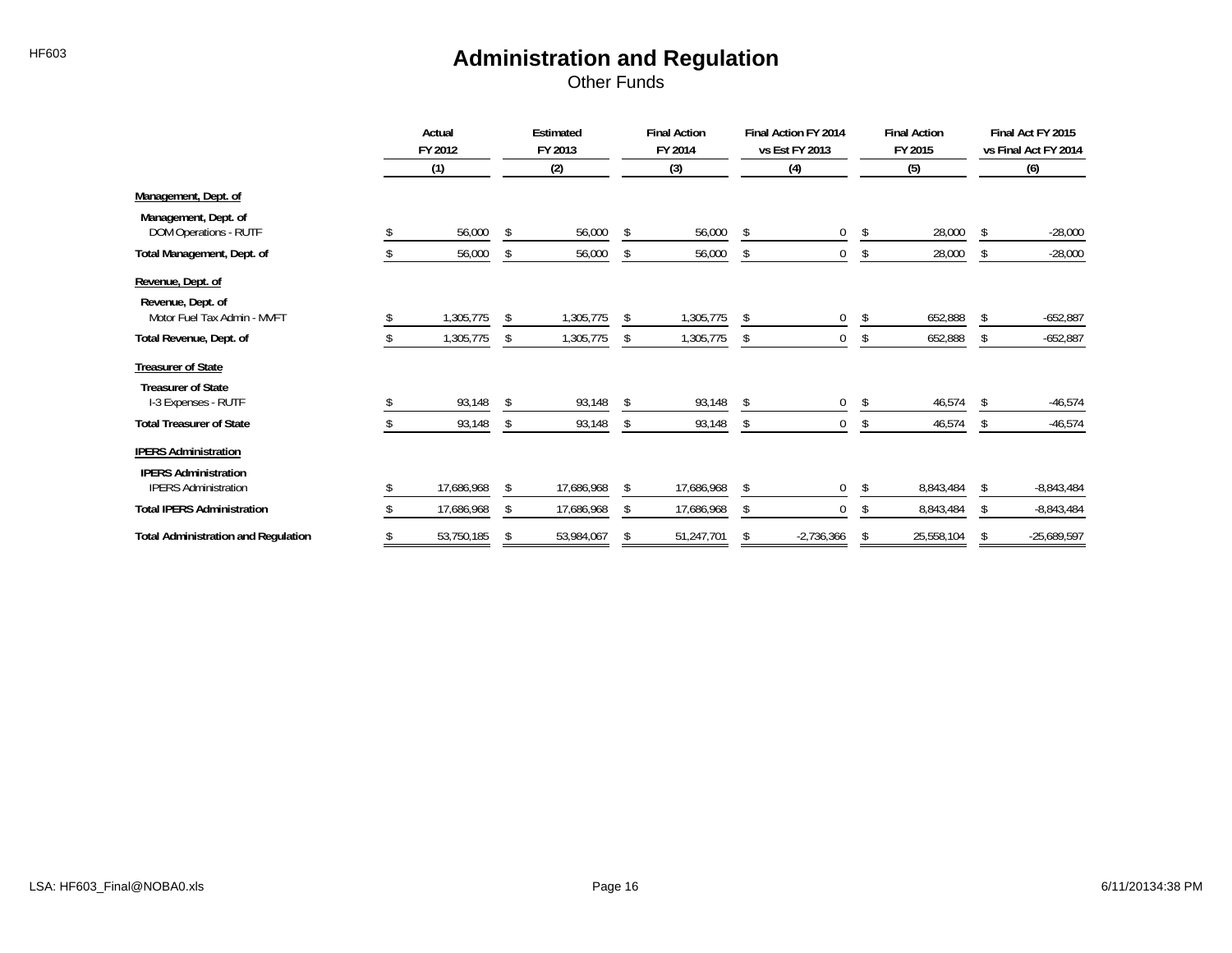### HF603 **HF603 Justice System** Other Funds

|                                                      | Actual<br>FY 2012 | Estimated<br>FY 2013 | <b>Final Action</b><br>FY 2014 | Final Action FY 2014<br>vs Est FY 2013 | <b>Final Action</b><br>FY 2015 | Final Act FY 2015<br>vs Final Act FY 2014 |
|------------------------------------------------------|-------------------|----------------------|--------------------------------|----------------------------------------|--------------------------------|-------------------------------------------|
|                                                      |                   | (2)                  | (3)                            |                                        | (5)                            | (6)                                       |
| Justice, Department of                               |                   |                      |                                |                                        |                                |                                           |
| <b>Consumer Advocate</b><br>Consumer Advocate - CMRF |                   |                      | 1,425                          | 1.425                                  | 1,425                          |                                           |
| Total Justice, Department of                         | ∩                 |                      | 1,425                          | 1,425                                  | 1,425                          |                                           |
| <b>Total Justice System</b>                          | 0                 |                      | 1,425                          | 1,425                                  | 1,425                          | 0                                         |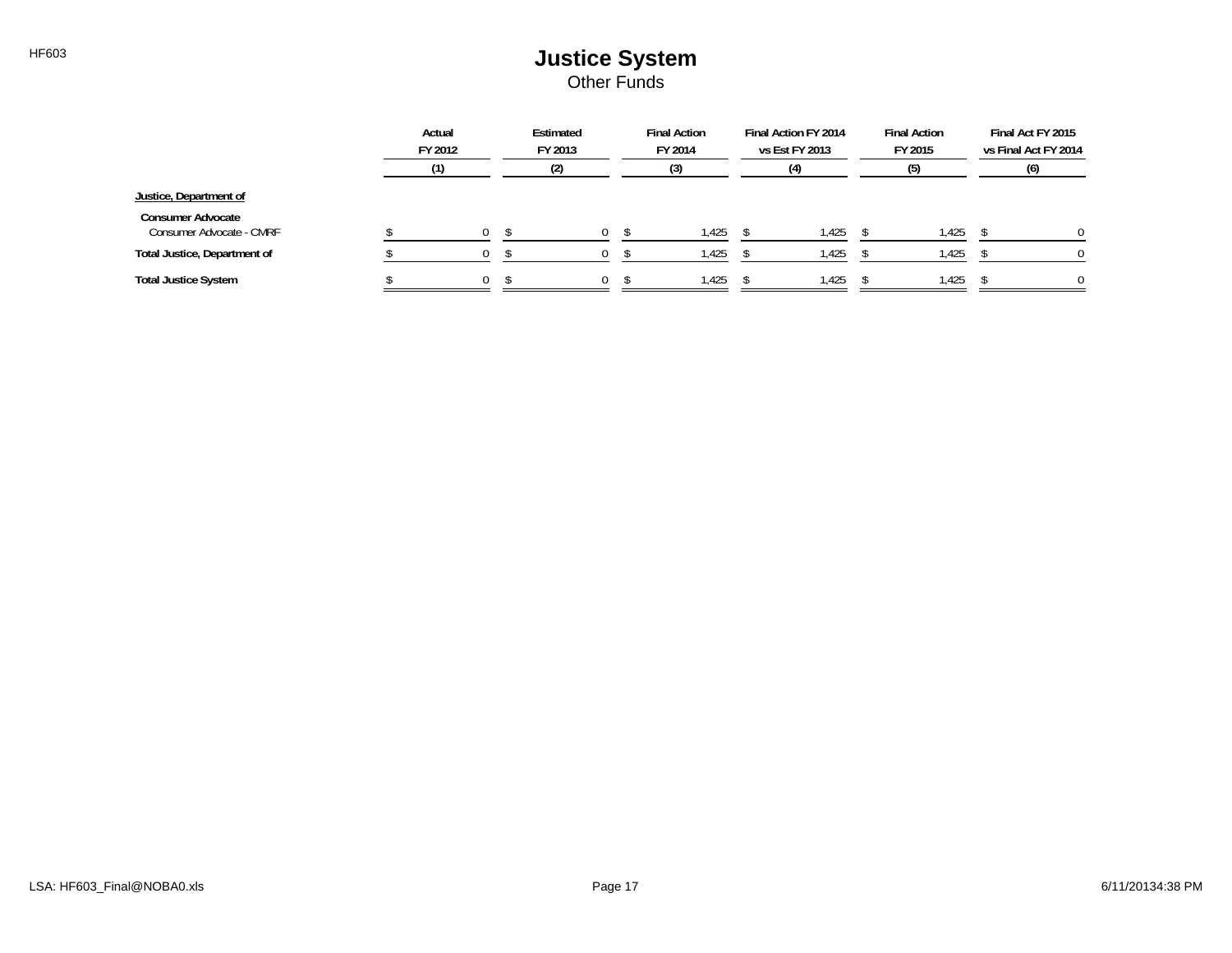## HF603 **Summary Data** FTE Positions

|                               | Actual<br>FY 2012 | Estimated<br>FY 2013 | <b>Final Action</b><br>FY 2014 | Final Action FY 2014<br>vs Est FY 2013 | <b>Final Action</b><br>FY 2015 | Final Act FY 2015<br>vs Final Act FY 2014 |
|-------------------------------|-------------------|----------------------|--------------------------------|----------------------------------------|--------------------------------|-------------------------------------------|
|                               |                   |                      | (3)                            |                                        |                                | (6)                                       |
| Administration and Regulation | .237.97           | .294.34              | .295.98                        | .64                                    | .295.98                        | 0.00                                      |
| <b>Grand Total</b>            | .237.97           | .294.34              | ,295.98                        | ، 64                                   | .295.98                        | 0.00                                      |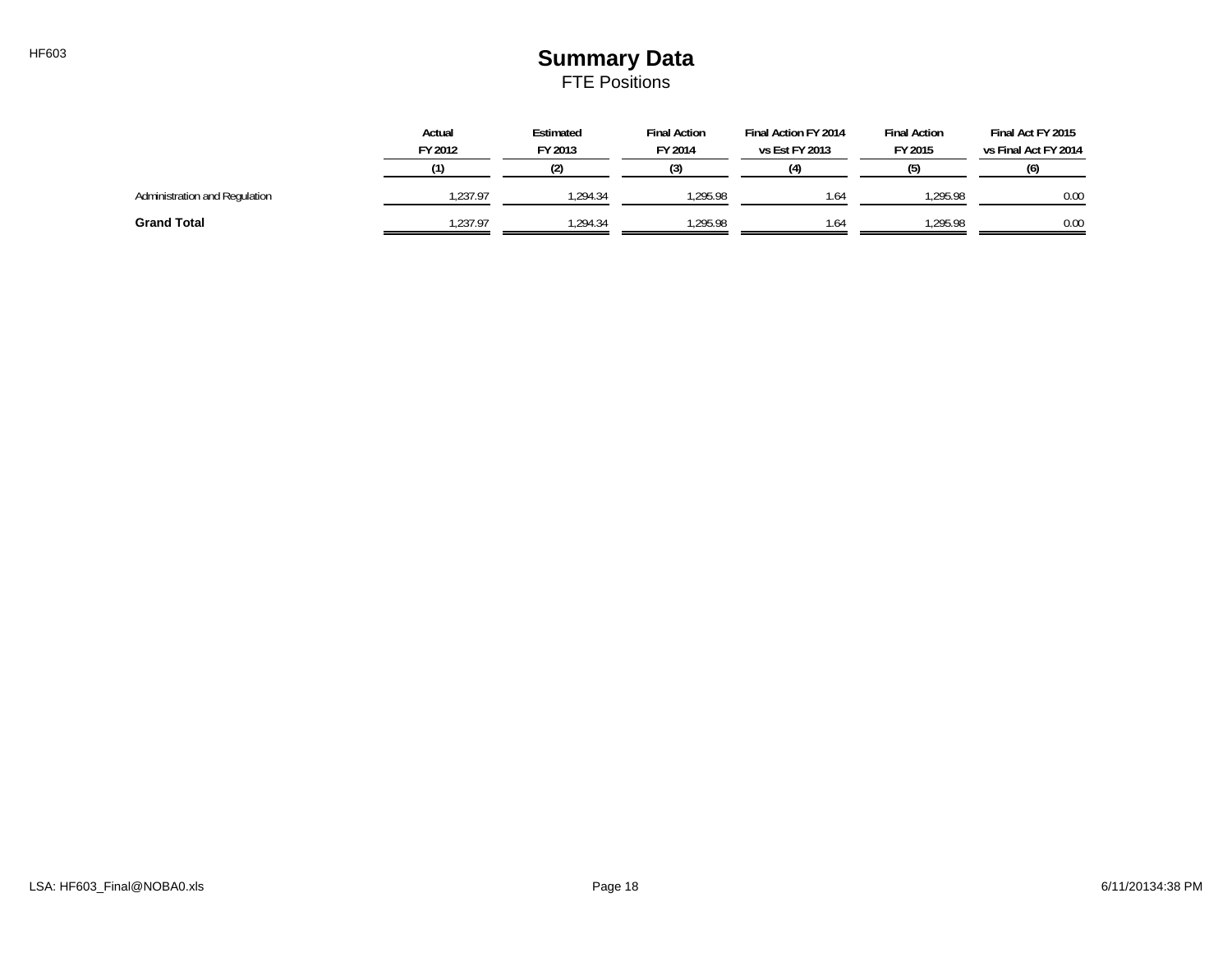FTE Positions

|                                                                                                                        | Actual<br>FY 2012     | Estimated<br><b>Final Action</b><br>FY 2013<br>FY 2014<br>vs Est FY 2013 |                       | Final Action FY 2014    | <b>Final Action</b><br>FY 2015 | Final Act FY 2015<br>vs Final Act FY 2014 |
|------------------------------------------------------------------------------------------------------------------------|-----------------------|--------------------------------------------------------------------------|-----------------------|-------------------------|--------------------------------|-------------------------------------------|
|                                                                                                                        | (1)                   | (2)                                                                      | (3)                   | (4)                     | (5)                            | (6)                                       |
| Administrative Services, Dept. of                                                                                      |                       |                                                                          |                       |                         |                                |                                           |
| <b>Administrative Services</b><br>Administrative Services, Dept.<br><b>Utilities</b><br><b>Terrace Hill Operations</b> | 71.30<br>1.00<br>3.96 | 77.74<br>1.00<br>5.00                                                    | 73.49<br>1.00<br>5.00 | $-4.25$<br>0.00<br>0.00 | 73.49<br>1.00<br>5.00          | 0.00<br>0.00<br>0.00                      |
| Iowa Building Operations<br>Total Administrative Services, Dept. of                                                    | 6.65<br>82.92         | 6.74<br>90.48                                                            | 0.00<br>79.49         | $-6.74$<br>$-10.99$     | 0.00<br>79.49                  | 0.00<br>0.00                              |
|                                                                                                                        |                       |                                                                          |                       |                         |                                |                                           |
| <b>Auditor of State</b><br><b>Auditor Of State</b>                                                                     |                       |                                                                          |                       |                         |                                |                                           |
| Auditor of State - General Office                                                                                      | 102.22                | 103.00                                                                   | 103.00                | 0.00                    | 103.00                         | 0.00                                      |
| <b>Total Auditor of State</b>                                                                                          | 102.22                | 103.00                                                                   | 103.00                | 0.00                    | 103.00                         | 0.00                                      |
| <b>Ethics and Campaign Disclosure</b>                                                                                  |                       |                                                                          |                       |                         |                                |                                           |
| <b>Campaign Finance Disclosure</b><br>Ethics & Campaign Disclosure Board                                               | 4.87                  | 5.00                                                                     | 5.00                  | 0.00                    | 5.00                           | 0.00                                      |
| <b>Total Ethics and Campaign Disclosure</b>                                                                            | 4.87                  | 5.00                                                                     | 5.00                  | 0.00                    | 5.00                           | 0.00                                      |
| Commerce, Dept. of                                                                                                     |                       |                                                                          |                       |                         |                                |                                           |
| <b>Alcoholic Beverages</b><br>Alcoholic Beverages Operations                                                           | 16.05                 | 15.00                                                                    | 18.50                 | 3.50                    | 18.50                          | 0.00                                      |
| Professional Licensing and Reg.<br>Professional Licensing Bureau                                                       | 9.64                  | 12.50                                                                    | 12.50                 | 0.00                    | 12.50                          | 0.00                                      |
| <b>Banking Division</b><br>Banking Division - CMRF                                                                     | 68.48                 | 68.50                                                                    | 74.50                 | 6.00                    | 74.50                          | 0.00                                      |
| <b>Credit Union Division</b><br>Credit Union Division - CMRF                                                           | 13.25                 | 14.00                                                                    | 15.00                 | 1.00                    | 15.00                          | 0.00                                      |
| <b>Insurance Division</b><br><b>Insurance Division - CMRF</b>                                                          | 96.37                 | 100.15                                                                   | 100.15                | 0.00                    | 100.15                         | 0.00                                      |
| <b>Utilities Division</b><br><b>Utilities Division - CMRF</b>                                                          | 63.23                 | 79.00                                                                    | 79.00                 | 0.00                    | 79.00                          | 0.00                                      |
| Total Commerce, Dept. of                                                                                               | 267.02                | 289.15                                                                   | 299.65                | 10.50                   | 299.65                         | 0.00                                      |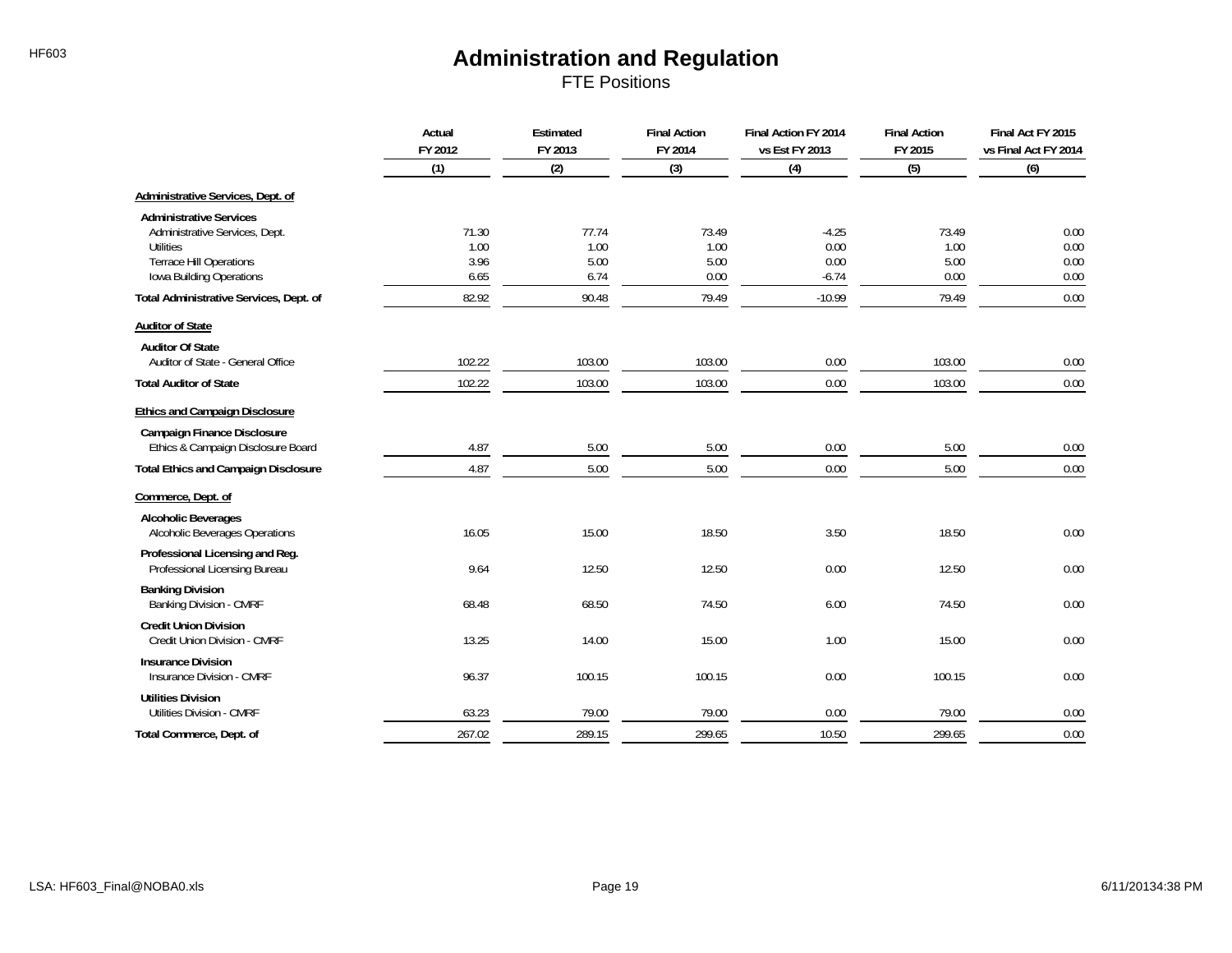FTE Positions

|                                                       | Actual<br>FY 2012 | Estimated<br>FY 2013 | <b>Final Action</b><br>FY 2014 | Final Action FY 2014<br>vs Est FY 2013 | <b>Final Action</b><br>FY 2015 | Final Act FY 2015<br>vs Final Act FY 2014 |
|-------------------------------------------------------|-------------------|----------------------|--------------------------------|----------------------------------------|--------------------------------|-------------------------------------------|
|                                                       | (1)               | (2)                  | (3)                            | (4)                                    | (5)                            | (6)                                       |
| Governor                                              |                   |                      |                                |                                        |                                |                                           |
| <b>Governor's Office</b>                              |                   |                      |                                |                                        |                                |                                           |
| Governor/Lt. Governor's Office                        | 24.07             | 23.00                | 20.00                          | $-3.00$                                | 20.00                          | 0.00                                      |
| <b>Terrace Hill Quarters</b>                          | 0.11              | 1.93                 | 2.00                           | 0.07                                   | 2.00                           | 0.00                                      |
| <b>Total Governor</b>                                 | 24.18             | 24.93                | 22.00                          | $-2.93$                                | 22.00                          | 0.00                                      |
| Governor's Office of Drug Control Policy              |                   |                      |                                |                                        |                                |                                           |
| Office of Drug Control Policy                         |                   |                      |                                |                                        |                                |                                           |
| Drug Policy Coordinator                               | 7.52              | 4.00                 | 4.00                           | 0.00                                   | 4.00                           | 0.00                                      |
| <b>Total Governor's Office of Drug Control Policy</b> | 7.52              | 4.00                 | 4.00                           | 0.00                                   | 4.00                           | 0.00                                      |
| Human Rights, Dept. of                                |                   |                      |                                |                                        |                                |                                           |
| Human Rights, Department of                           |                   |                      |                                |                                        |                                |                                           |
| Human Rights Administration                           | 5.28              | 5.56                 | 5.65                           | 0.09                                   | 5.65                           | 0.00                                      |
| Community Advocacy and Services                       | 7.14              | 9.36                 | 9.62                           | 0.26                                   | 9.62                           | 0.00                                      |
| Total Human Rights, Dept. of                          | 12.41             | 14.92                | 15.27                          | 0.35                                   | 15.27                          | 0.00                                      |
| Inspections & Appeals, Dept. of                       |                   |                      |                                |                                        |                                |                                           |
| Inspections and Appeals, Dept. of                     |                   |                      |                                |                                        |                                |                                           |
| <b>Administration Division</b>                        | 33.76             | 11.90                | 13.65                          | 1.75                                   | 13.65                          | 0.00                                      |
| Administrative Hearings Division                      | 22.96             | 23.00                | 23.00                          | 0.00                                   | 23.00                          | 0.00                                      |
| <b>Investigations Division</b>                        | 53.57             | 57.50                | 61.50                          | 4.00                                   | 61.50                          | 0.00                                      |
| <b>Health Facilities Division</b>                     | 118.95            | 115.75               | 113.00                         | $-2.75$                                | 113.00                         | 0.00                                      |
| <b>Employment Appeal Board</b>                        | 13.93             | 11.00                | 11.00                          | 0.00                                   | 11.00                          | 0.00                                      |
| Child Advocacy Board                                  | 31.75             | 32.25                | 32.25                          | 0.00                                   | 32.25                          | 0.00                                      |
| Food and Consumer Safety                              | 0.48              | 23.25                | 23.25                          | 0.00                                   | 23.25                          | 0.00                                      |
| Total Inspections and Appeals, Dept. of               | 275.39            | 274.65               | 277.65                         | 3.00                                   | 277.65                         | 0.00                                      |
| Racing Commission                                     |                   |                      |                                |                                        |                                |                                           |
| Pari-Mutuel Regulation Fund                           | 22.76             | 32.03                | 32.03                          | 0.00                                   | 32.03                          | 0.00                                      |
| Riverboat Regulation Fund                             | 37.52             | 40.72                | 40.72                          | 0.00                                   | 40.72                          | 0.00                                      |
| <b>Total Racing Commission</b>                        | 60.27             | 72.75                | 72.75                          | 0.00                                   | 72.75                          | 0.00                                      |
| Total Inspections & Appeals, Dept. of                 | 335.66            | 347.40               | 350.40                         | 3.00                                   | 350.40                         | 0.00                                      |